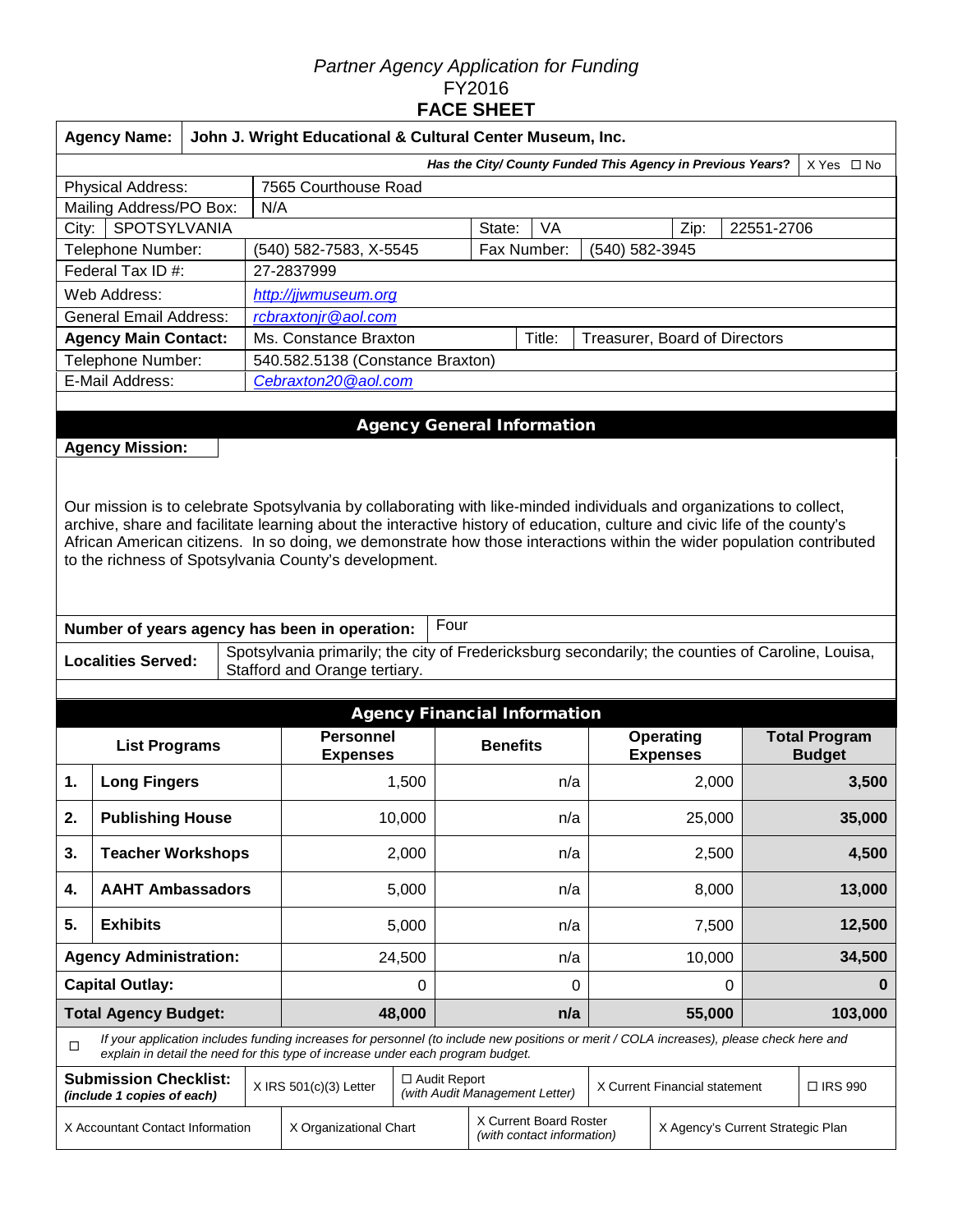## *Partner Agency Funding Application FY 2016 BUDGET EXPLANATIONS*

*Agency Name: Page 2*

**John J. Wright Educational & Cultural Center Museum, Inc.**

#### **Agency Administrative Expenses:**

**In the box below, provide an overview of the administrative costs detailed on the face sheet for the agency as a whole. Please provide justification for and specific amounts of administrative costs that are defrayed by locality funds. If your agency is requesting an increase or decrease in administrative funding, please describe, in detail, the reasons for these changes. (The description should not exceed 15 lines of text.)**

The quality of our exhibits makes our Museum more than visitor's destination but also an important historical resource. The demand for our services and added services has increased. To meet these demands and to function more efficiently, our need for paid staff is pressing. We are requesting a modest increase in funding to help fund a part-time administrative assistant and a small stipend for a volunteer operations manager.

#### **Capital Outlay:**

**In the box below, provide an overview of the capital expenses detailed on the face sheet for the agency as a whole. Please provide justification for and specific amounts of capital costs that are defrayed by locality funds. (The description should not exceed 10 lines of text.)**

We are not requesting funding for capital outlay.

#### **Personnel Expenses (General):**

**In the box below, provide an overview of any increases or decreases in general personnel expenses for the agency. This would include any planned or projected merit or COLA increases, or new positions being requested. Also include a description of any changes to agency benefits structure or cost. (The description should not exceed 10 lines of text.)**

We do not anticipate any changes in general personnel expenses.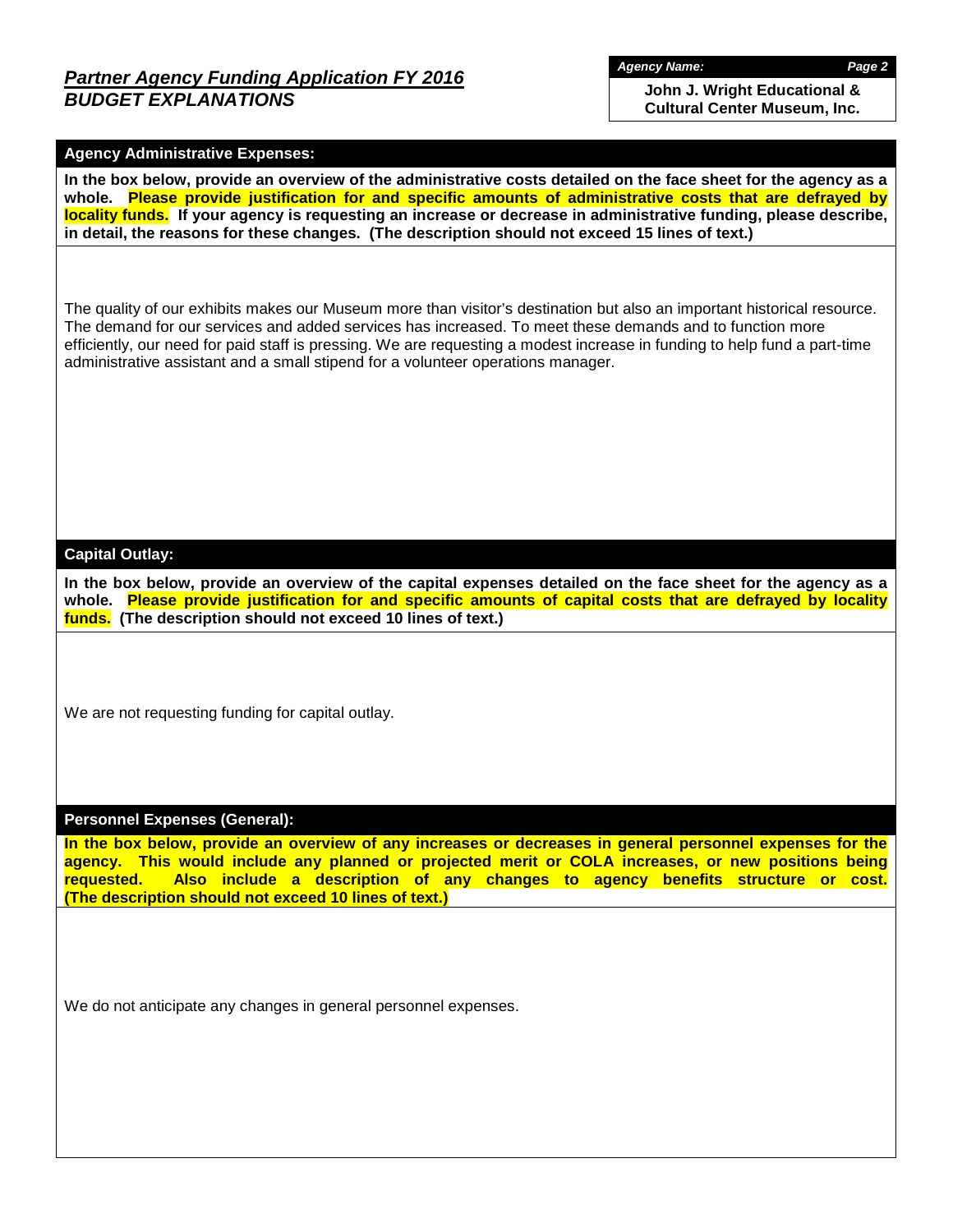## *Partner Agency Funding Application FY 2016 BUDGET EXPLANATIONS*

*Agency Name: Page 3*

**John J. Wright Educational & Cultural Center Museum, Inc.**

# Budget Information Please complete the following chart with the financial information for the agency as a whole. In each area include the budget specifically allocated to your agency from each locality/entity listed below. **FY2014 Actual FY2015 Budgeted FY2016 Projected Caroline** n/a n/a n/a **Fredericksburg** n/a n/a n/a **King George** n/a n/a n/a **Spotsylvania** 17,000 22,000 27,000 **Stafford** n/a n/a n/a **United Way n/a**  $n/a$  **n/a**  $n/a$  **n/a**  $n/a$ **Grants** 30,000 55,000 40,000 **Client Fees n/a 10,000 10,000** 10,000 10,000 10,000 10,000 10,000 **Fundraising 12,500 20,000 20,000 Other** *(explain below)* 1 356 6,000 6,500 6,000 *Total Agency Budget for PD16* **28,120 113,500 103,000**

Detail below what is included in the category 'Other':

Gift Shop Sales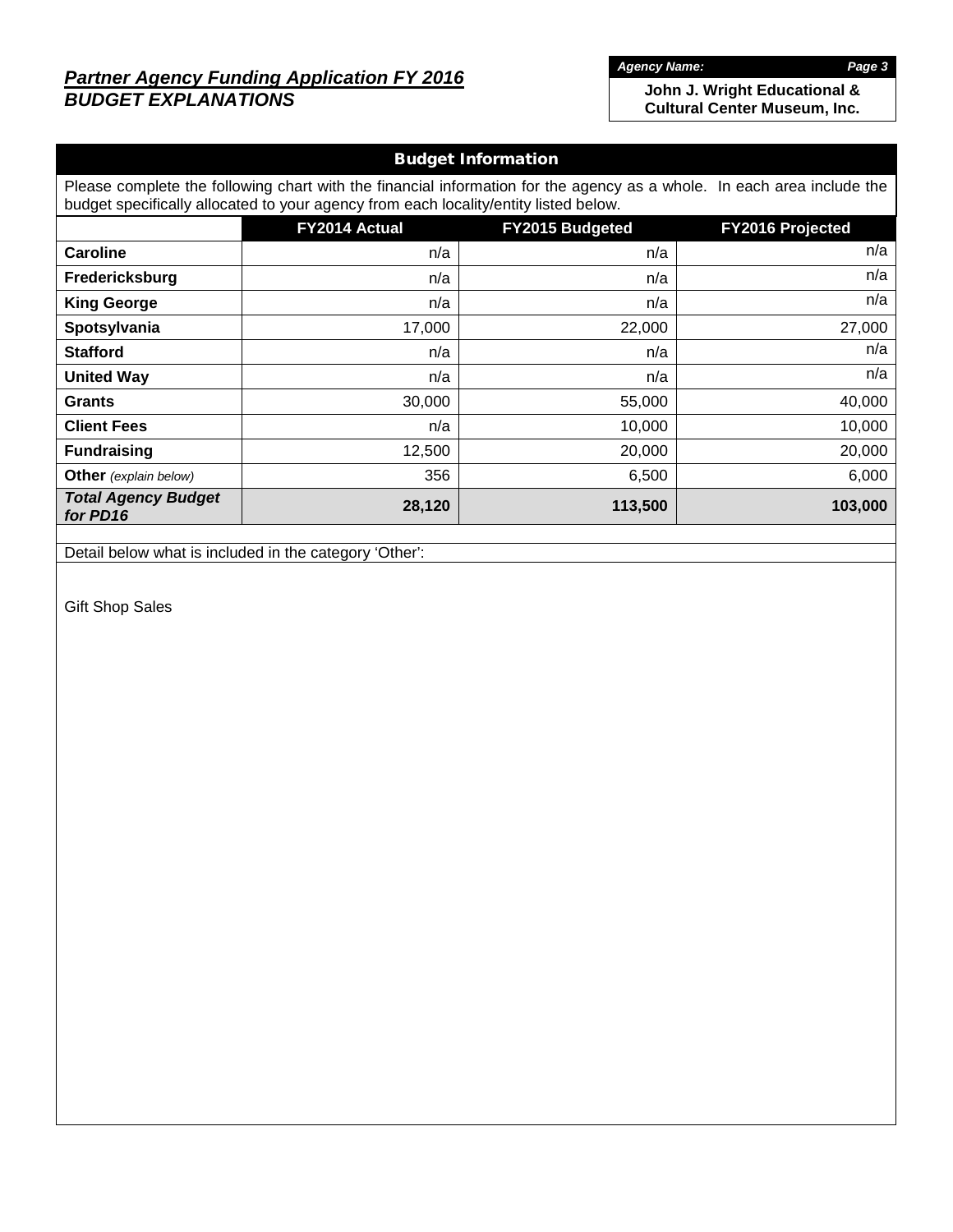## *Partner Agency Funding Application FY 2016 BUDGET EXPLANATIONS*

*Agency Name: Page 4*

**John J. Wright Educational & Cultural Center Museum, Inc.**

Please detail below any legislative initiatives or issues that may impact the agency for the upcoming year and how you are planning for them. This could include new legislation that may increase or decrease projected funding at any level (Federal/State/Local), or could affect grants or designated funds as they are currently received. If you are aware of "outside" funding sources that will expire or be reduced on a set cycle or date, please note those below and how you are planning for them.

No direct impact; however the availability of local funds may have an affect.

Please detail below any identified agency needs or areas of concern that are currently not being addressed in your funding request. This could include training or technical assistance for specific areas, administrative support for a program or service, evaluation of current programs, or consultation for strategic planning, board support, or fundraising.

None at this time.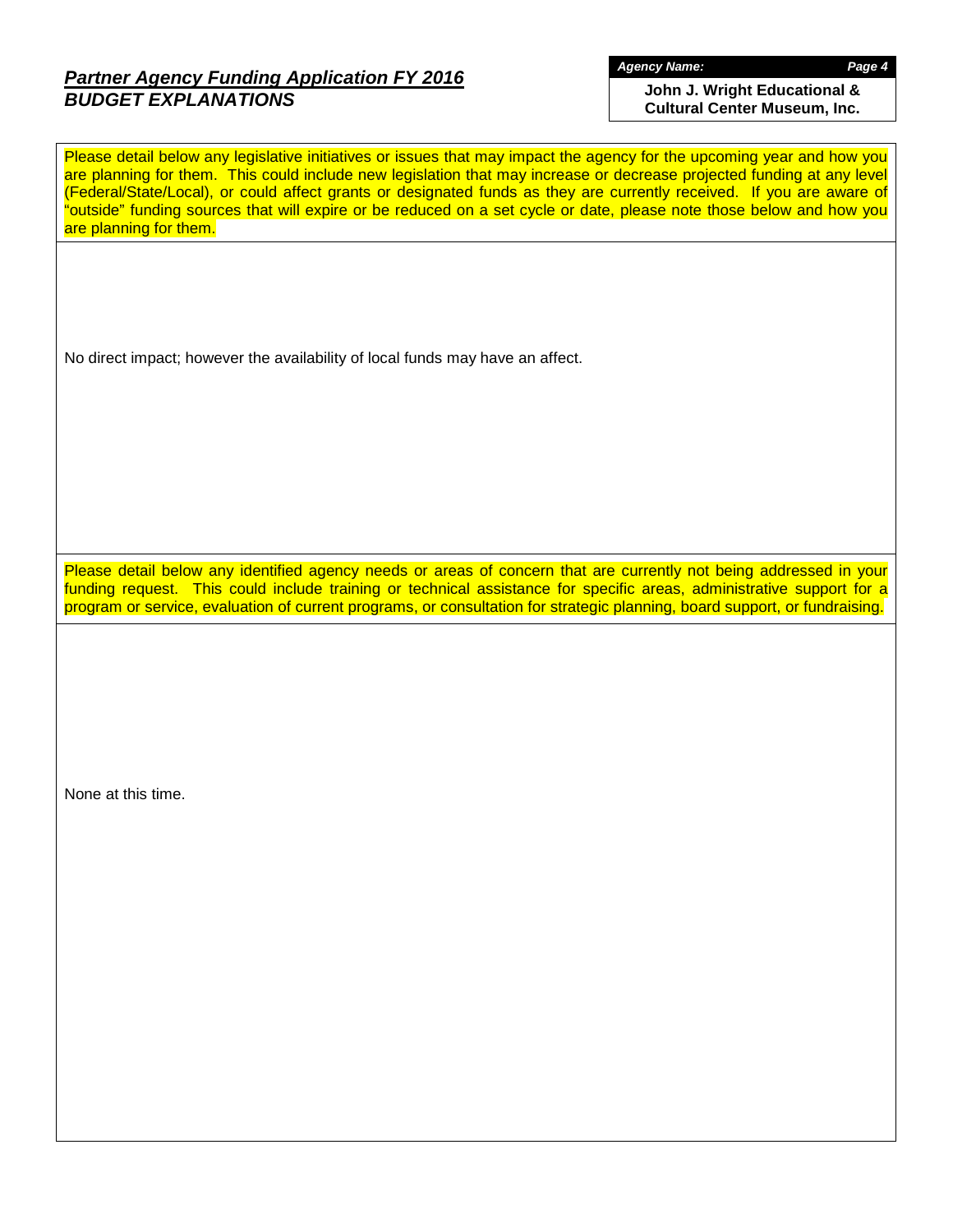## *Partner Agency Funding Application FY 2016 LOCALITY NOTES*

*Agency Name: Page 5*

**John J. Wright Educational & Cultural Center Museum, Inc.**

| Please use the area below to provide any locality specific notes or statements that may be relevant to your<br>application. |  |
|-----------------------------------------------------------------------------------------------------------------------------|--|
|                                                                                                                             |  |
| City of Fredericksburg:                                                                                                     |  |
|                                                                                                                             |  |
|                                                                                                                             |  |
|                                                                                                                             |  |
| Caroline County:                                                                                                            |  |
|                                                                                                                             |  |
|                                                                                                                             |  |
|                                                                                                                             |  |
|                                                                                                                             |  |
| King George County:                                                                                                         |  |
|                                                                                                                             |  |
|                                                                                                                             |  |
|                                                                                                                             |  |
| Spotsylvania County:                                                                                                        |  |
|                                                                                                                             |  |
|                                                                                                                             |  |
| None                                                                                                                        |  |
|                                                                                                                             |  |
| <b>Stafford County:</b>                                                                                                     |  |
|                                                                                                                             |  |
|                                                                                                                             |  |
|                                                                                                                             |  |
|                                                                                                                             |  |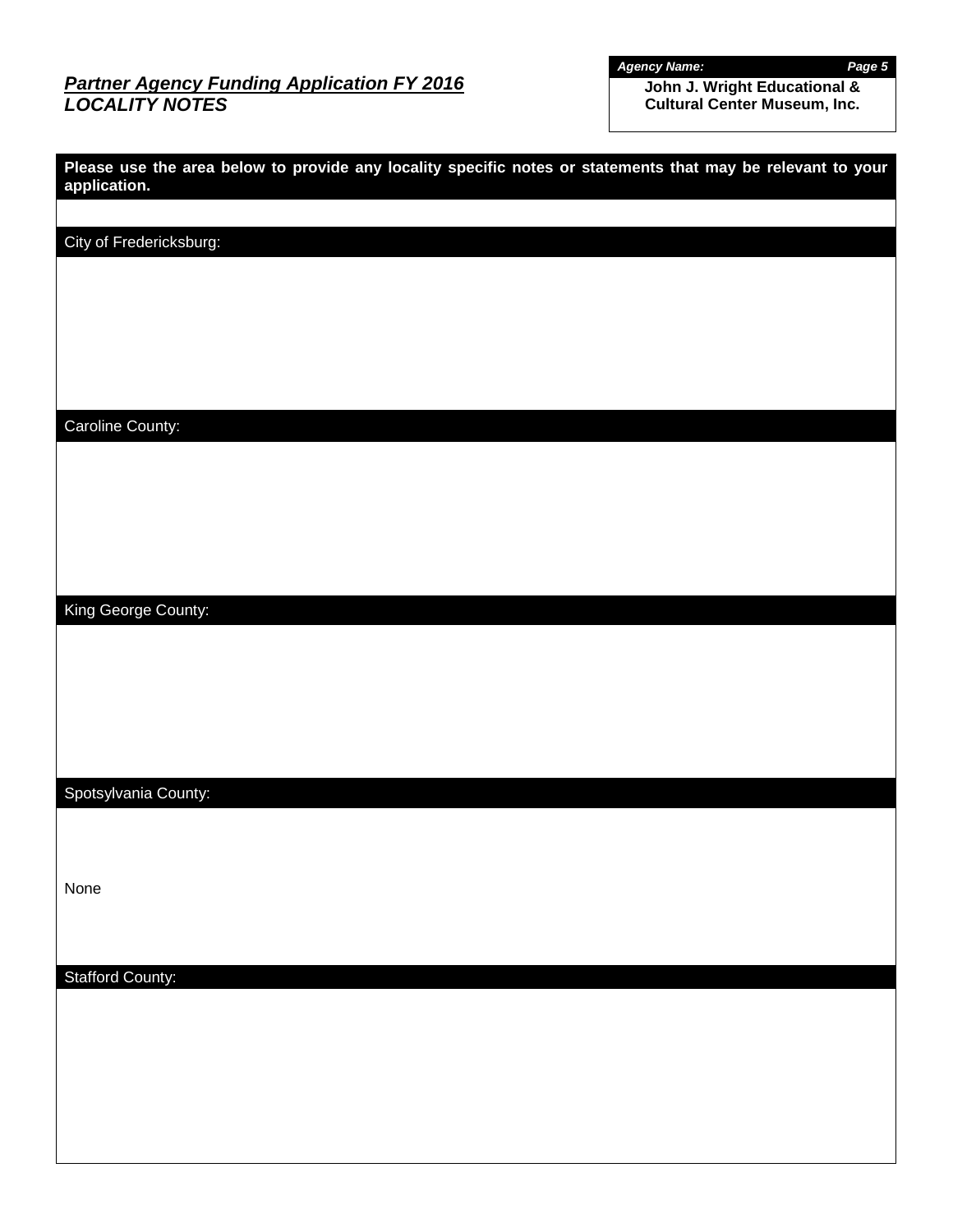*Program Name: Page 6*

**Long Fingers**

|                                                                                                                                                                                                                                                                                                                                                                                                                                                                                                                                                                                                                                                                        | Each agency submitting a funding request must fill out the following pages for each program<br>serving citizens within the region and for which funding is requested. Any incomplete                                                                                                                                                                                                      |                                      |  |  |  |  |
|------------------------------------------------------------------------------------------------------------------------------------------------------------------------------------------------------------------------------------------------------------------------------------------------------------------------------------------------------------------------------------------------------------------------------------------------------------------------------------------------------------------------------------------------------------------------------------------------------------------------------------------------------------------------|-------------------------------------------------------------------------------------------------------------------------------------------------------------------------------------------------------------------------------------------------------------------------------------------------------------------------------------------------------------------------------------------|--------------------------------------|--|--|--|--|
|                                                                                                                                                                                                                                                                                                                                                                                                                                                                                                                                                                                                                                                                        | applications or programs that do not have a full application will not be considered for funding.                                                                                                                                                                                                                                                                                          |                                      |  |  |  |  |
|                                                                                                                                                                                                                                                                                                                                                                                                                                                                                                                                                                                                                                                                        | PLEASE do not include any unrequested information. Each locality reserves the right to request                                                                                                                                                                                                                                                                                            |                                      |  |  |  |  |
|                                                                                                                                                                                                                                                                                                                                                                                                                                                                                                                                                                                                                                                                        | additional information once the application has been submitted.                                                                                                                                                                                                                                                                                                                           |                                      |  |  |  |  |
| <b>Program Name:</b>                                                                                                                                                                                                                                                                                                                                                                                                                                                                                                                                                                                                                                                   | <b>Long Fingers</b>                                                                                                                                                                                                                                                                                                                                                                       | Is this a new program?<br>□ Yes X No |  |  |  |  |
| <b>Program Contact:</b><br>Telephone Number:                                                                                                                                                                                                                                                                                                                                                                                                                                                                                                                                                                                                                           | <b>Constance Braxton</b><br>540.582.5138                                                                                                                                                                                                                                                                                                                                                  | Treasurer<br>Title:                  |  |  |  |  |
| E-Mail Address:                                                                                                                                                                                                                                                                                                                                                                                                                                                                                                                                                                                                                                                        | Cebraxton20@aol.com                                                                                                                                                                                                                                                                                                                                                                       |                                      |  |  |  |  |
|                                                                                                                                                                                                                                                                                                                                                                                                                                                                                                                                                                                                                                                                        |                                                                                                                                                                                                                                                                                                                                                                                           |                                      |  |  |  |  |
|                                                                                                                                                                                                                                                                                                                                                                                                                                                                                                                                                                                                                                                                        | 1. Program Purpose/Description: (the following description should not exceed 10 lines of text)                                                                                                                                                                                                                                                                                            |                                      |  |  |  |  |
|                                                                                                                                                                                                                                                                                                                                                                                                                                                                                                                                                                                                                                                                        | Prepare a series of "traveling" exhibits that will be installed on a single bulletin board in selected churches. One-half of<br>the bulletin board will be history-themed and specific to members of that church. The other half of the bulletin board will<br>have images and information about the JJW museum and the newest exhibit.                                                   |                                      |  |  |  |  |
| 2.                                                                                                                                                                                                                                                                                                                                                                                                                                                                                                                                                                                                                                                                     | Justification of Need: (Please state clearly why this service should be provided to the citizens of the region and why the localities should<br>consider this funding request. If this is a new program, be sure to include the benefit to the region for funding a new request. The following<br>should not exceed 10 lines of text, and should include the most recent data available.) |                                      |  |  |  |  |
| The growth of the JJW Museum depends largely on increased community interest. To get that interest, JJW Museum<br>personnel need to be proactive in promoting the museum where people spend their time, and churches are the<br>preferred location. Increased historical information that is directly relevant to their lives/families is always of interest,<br>and it produces a more engaged populace. If we can combine that information with a targeted display of something<br>that is shown in the museum, we then create not only an engaged populace, but an interested and educated electorate<br>- which should be of great benefit to Spotsylvania County. |                                                                                                                                                                                                                                                                                                                                                                                           |                                      |  |  |  |  |
|                                                                                                                                                                                                                                                                                                                                                                                                                                                                                                                                                                                                                                                                        | 3. Program Collaboration: (The following should describe, in detail, examples of collaborative efforts and key partnerships between your<br>program and other programs or agencies in the area, and should not exceed 10 lines of text.)                                                                                                                                                  |                                      |  |  |  |  |
|                                                                                                                                                                                                                                                                                                                                                                                                                                                                                                                                                                                                                                                                        | The target audience is that the population of Spotsylvania residents who, for their own reasons, are fully engaged in<br>church and proud of their own history, yet do not visit the JJW Museum.                                                                                                                                                                                          |                                      |  |  |  |  |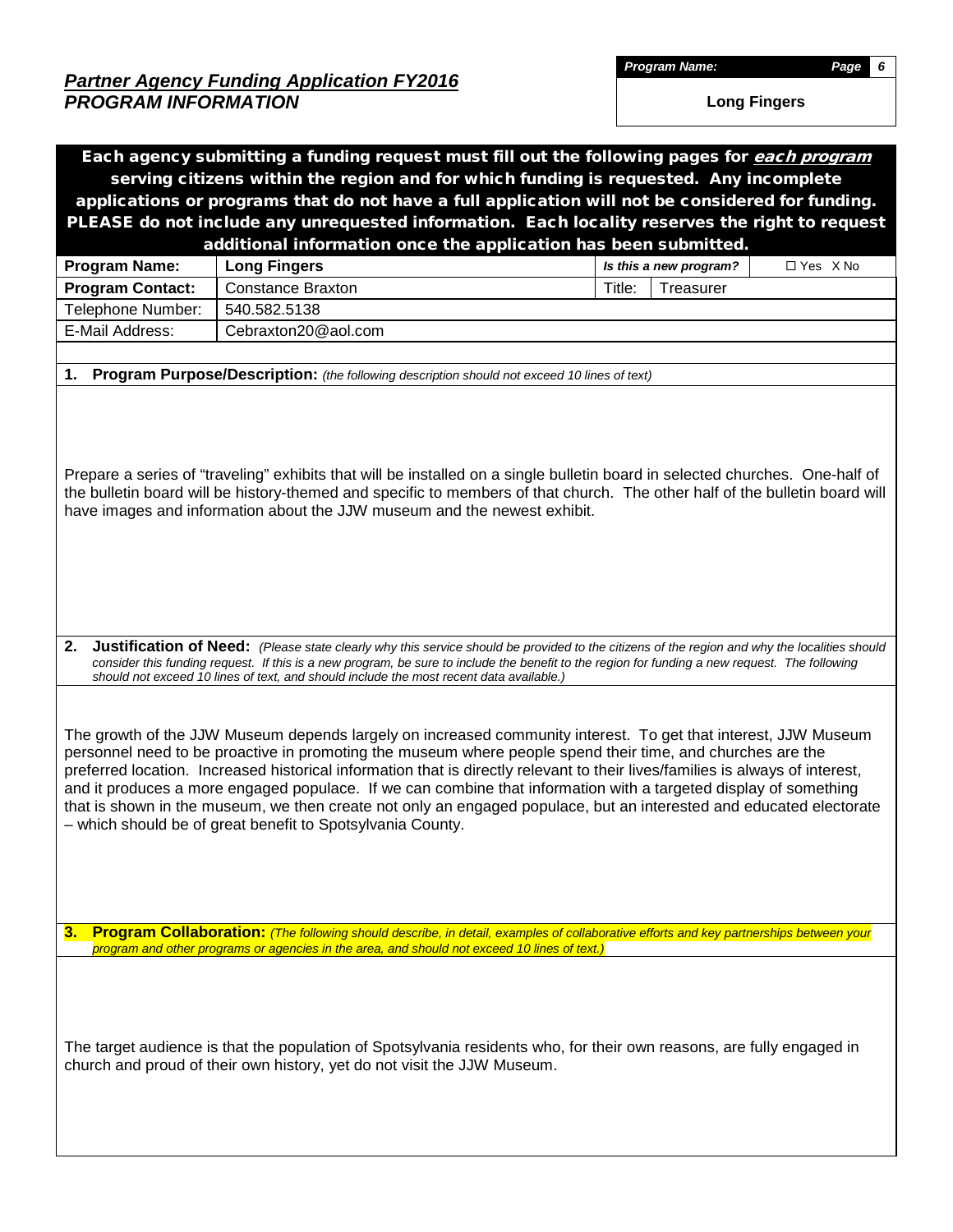*Program Name: Page 7*

**Long Fingers**

**4. Program Audience and Service Delivery:** *(The following should describe the program's intended audience or client base and how those clients are served. This should include the location of the service and what geographic areas are served or targeted for service. If your program has specific entry or application criteria, please describe it below. Please do not exceed 10 lines of text.)*

This program is specifically for Spotsylvania.

**5. Client Fees:** *(Please describe the fees clients must pay for the services provided in this program, and how those fees are determined.)*

This service is free and open to the public.

**6. Budget Information:** *(Please complete the following chart with the financial information for this program. In each area include the dollars specifically allocated/requested for this program.)*

|                                         | FY2014 Actual | FY2015 Budgeted | FY2016 Projected |
|-----------------------------------------|---------------|-----------------|------------------|
| <b>Caroline</b>                         | n/a           | n/a             | n/a              |
| Fredericksburg                          | n/a           | n/a             | n/a              |
| <b>King George</b>                      | n/a           | n/a             | n/a              |
| Spotsylvania                            | 1,000         | 1,000           | 1,500            |
| <b>Stafford</b>                         | n/a           | n/a             | n/a              |
| <b>United Way</b>                       | n/a           | n/a             | n/a              |
| <b>Grants</b>                           | n/a           | n/a             | n/a              |
| <b>Client Fees</b>                      | n/a           | 2,500           | 2,000            |
| <b>Fundraising</b>                      | n/a           | n/a             | n/a              |
| <b>Other</b>                            | n/a           | n/a             | n/a              |
| <b>Total Program Budget</b><br>for PD16 | 1,000         | 3,500           | 3,500            |

**Please indicate, in detail, reasons for increases or decreases in the amounts requested for FY2016. Include whether these changes come from increases in personnel, benefits, or operating expenses. If an increase is being requested, please describe the impact not receiving an increase would have on the program. In particular, please describe in detail if any increase is sought for new positions or personnel.**

This is an ongoing program for us. These changes reflect an expansion of our operations and the realization that our major clients are in the multi-corners of the county.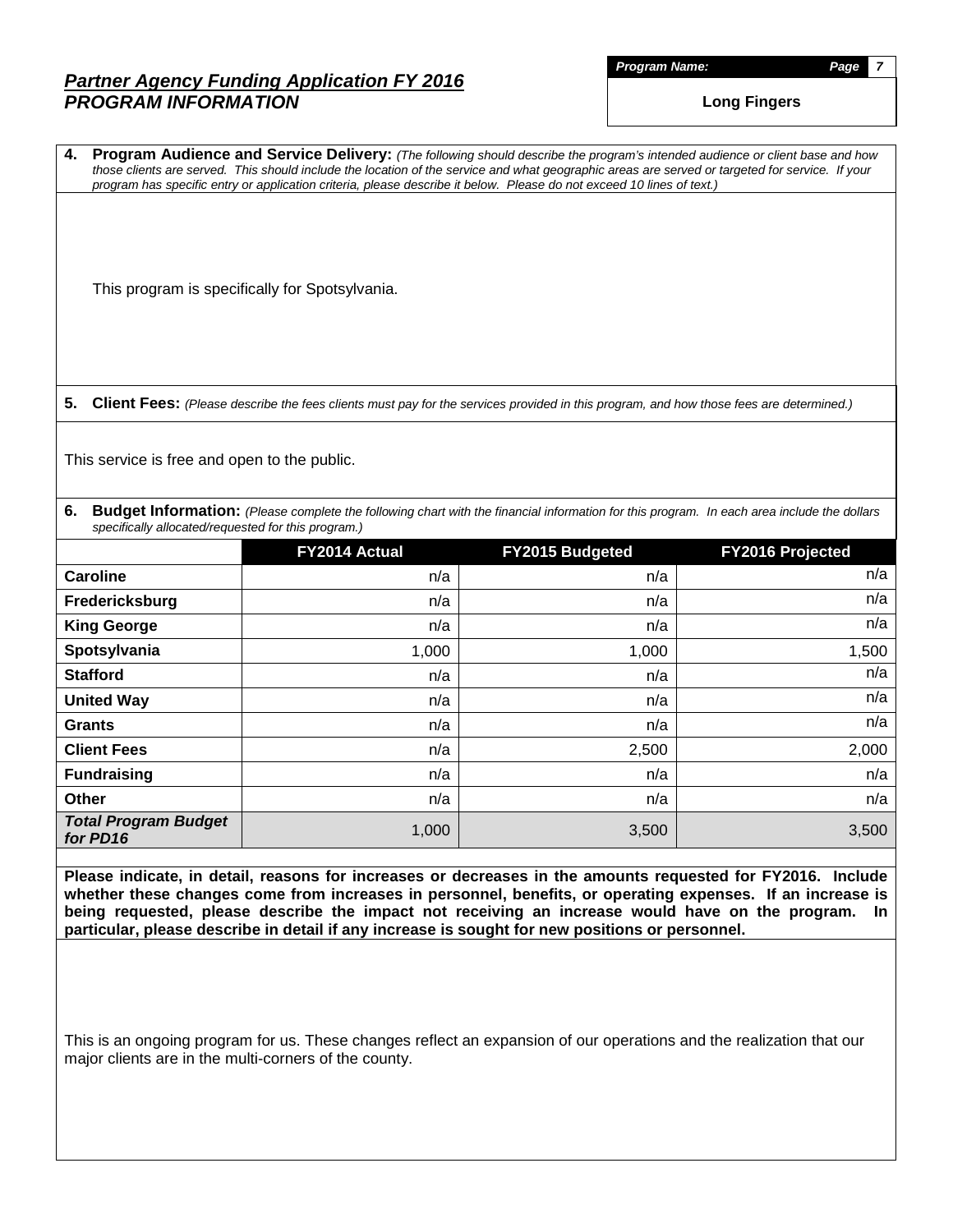*Program Name: Page 8*

**Long Fingers**

|     | 7. Goals, Objectives, & Evaluation: (Please provide the following information regarding the goals and objectives for your program.<br>Space has been provided for two goals, with two objectives per goal. If your agency is funded by the United Way, please include a copy of your<br>Logic Model for this program as a supplemental attachment. Individual descriptions should not exceed 5 lines of text.) |  |  |  |  |  |  |
|-----|----------------------------------------------------------------------------------------------------------------------------------------------------------------------------------------------------------------------------------------------------------------------------------------------------------------------------------------------------------------------------------------------------------------|--|--|--|--|--|--|
|     | <b>Program Goal 1:</b>                                                                                                                                                                                                                                                                                                                                                                                         |  |  |  |  |  |  |
|     | Entry into 10 churches the second year of operations.                                                                                                                                                                                                                                                                                                                                                          |  |  |  |  |  |  |
|     |                                                                                                                                                                                                                                                                                                                                                                                                                |  |  |  |  |  |  |
|     | <b>Objectives:</b>                                                                                                                                                                                                                                                                                                                                                                                             |  |  |  |  |  |  |
| 1a. | Develop a list of potential churches; work the list until members of the JJW Board of Directors choose 10 to<br>target.                                                                                                                                                                                                                                                                                        |  |  |  |  |  |  |
| 1b. | Develop targeted public relations packets to send to churches identified on our list. Mail them, follow up and<br>make appointments for a personal visit and presentation.                                                                                                                                                                                                                                     |  |  |  |  |  |  |
|     | Program Goal 2:                                                                                                                                                                                                                                                                                                                                                                                                |  |  |  |  |  |  |
|     | 10 new institutional and 50 new individual memberships in the JJW Museum                                                                                                                                                                                                                                                                                                                                       |  |  |  |  |  |  |
|     | <b>Objectives:</b>                                                                                                                                                                                                                                                                                                                                                                                             |  |  |  |  |  |  |
| 2a. | Develop relationships with leadership of each church; demonstrate the benefits of becoming a member of the<br>JJW Museum; ask directly for their support via an institutional membership.                                                                                                                                                                                                                      |  |  |  |  |  |  |
| 2b. | Conduct small group meetings with specific groups within each church (i.e., women's ministry; men's ministry,<br>choirs, etc.); demonstrate the benefits of becoming a member of the JJW Museum; ask directly for their support<br>via an individual membership.                                                                                                                                               |  |  |  |  |  |  |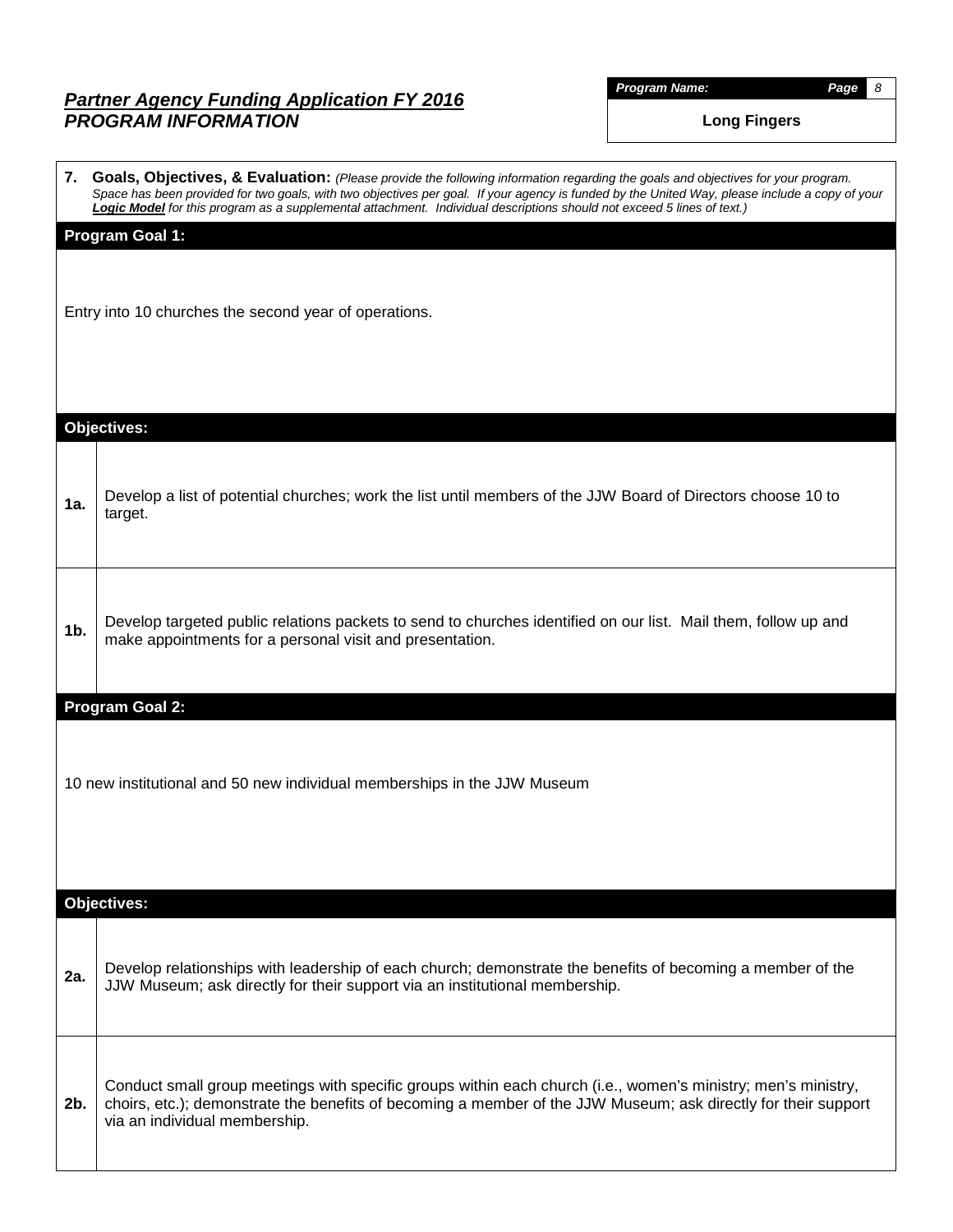*Program Name: Page 9*

**Long Fingers**

|                                                  | Evaluation Method: (Please describe the method used to measure the above goals/objectives. Please do not exceed 10 lines of text.)  |
|--------------------------------------------------|-------------------------------------------------------------------------------------------------------------------------------------|
| at the end of each month over a 12 month period. | A verbal analysis with members of the JJW Board of Directors regarding projected versus actual memberships received                 |
|                                                  |                                                                                                                                     |
| 8.                                               | Outcome Data: (Please give the most recent outcome data for the objectives above. Indicate below what time period the data covers.) |
| <b>Data Collection Period:</b>                   | Jan to Sep 2014                                                                                                                     |
| Objective 1a.                                    | Developed a list of churches and selected 10 to target.                                                                             |
| Objective 1b.                                    |                                                                                                                                     |
|                                                  | Developed and sent public relations packets to 10 identified churches.                                                              |
| Objective 2a.                                    |                                                                                                                                     |
|                                                  | Appeals for institutional membership were made during presentations and contacts with church leaders and members.                   |
| Objective 2b.                                    |                                                                                                                                     |
|                                                  | Appeals for individual and family membership were made during presentations to small groups.                                        |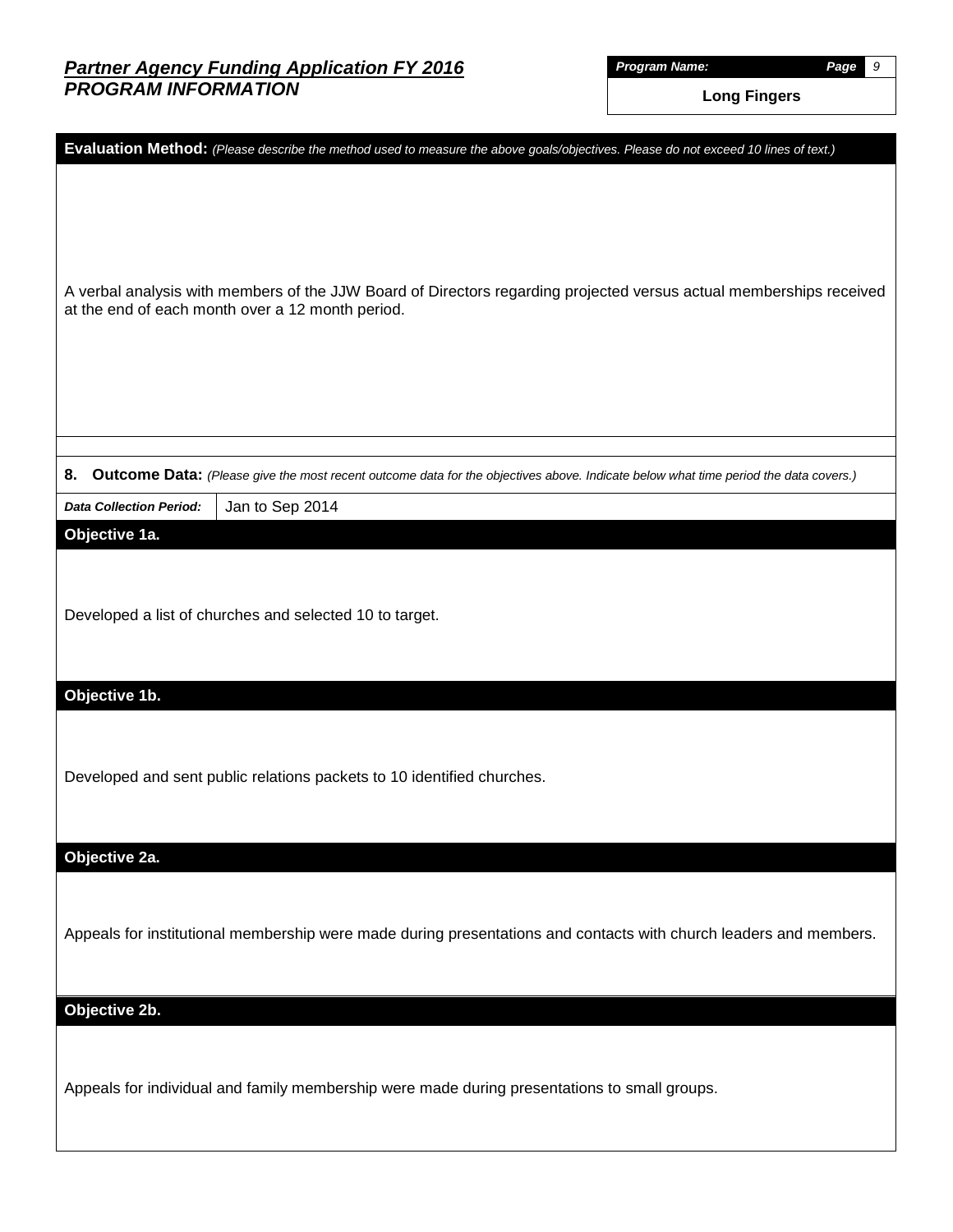*Program Name: Page 10*

**Long Fingers**

| outcome data will influence or modify the program for the upcoming fiscal year. These descriptions should not exceed 20 lines of text.)                                                                                                                           |  |
|-------------------------------------------------------------------------------------------------------------------------------------------------------------------------------------------------------------------------------------------------------------------|--|
| <b>Program Goal 1:</b>                                                                                                                                                                                                                                            |  |
| The goal to increase memberships is on-going. The list of churches will be reviewed and expanded.<br>Contact will be maintained at churches visited through invitations and newsletters                                                                           |  |
| <b>Program Goal 2:</b>                                                                                                                                                                                                                                            |  |
| Small group and personal contacts were productive. Contacts with churches and civic organizations will be on-going.<br>Contacts will be supported through invitations to activities and newsletters. Appeals for memberships and volunteers<br>will be continued. |  |

**9. Program Goal Updates:** *(Please provide a brief description of the current status of your program goal(s), given your outcome data. For example, if reported data was well below the stated outcome measure, please indicate why you feel that is the case. Also, include how your*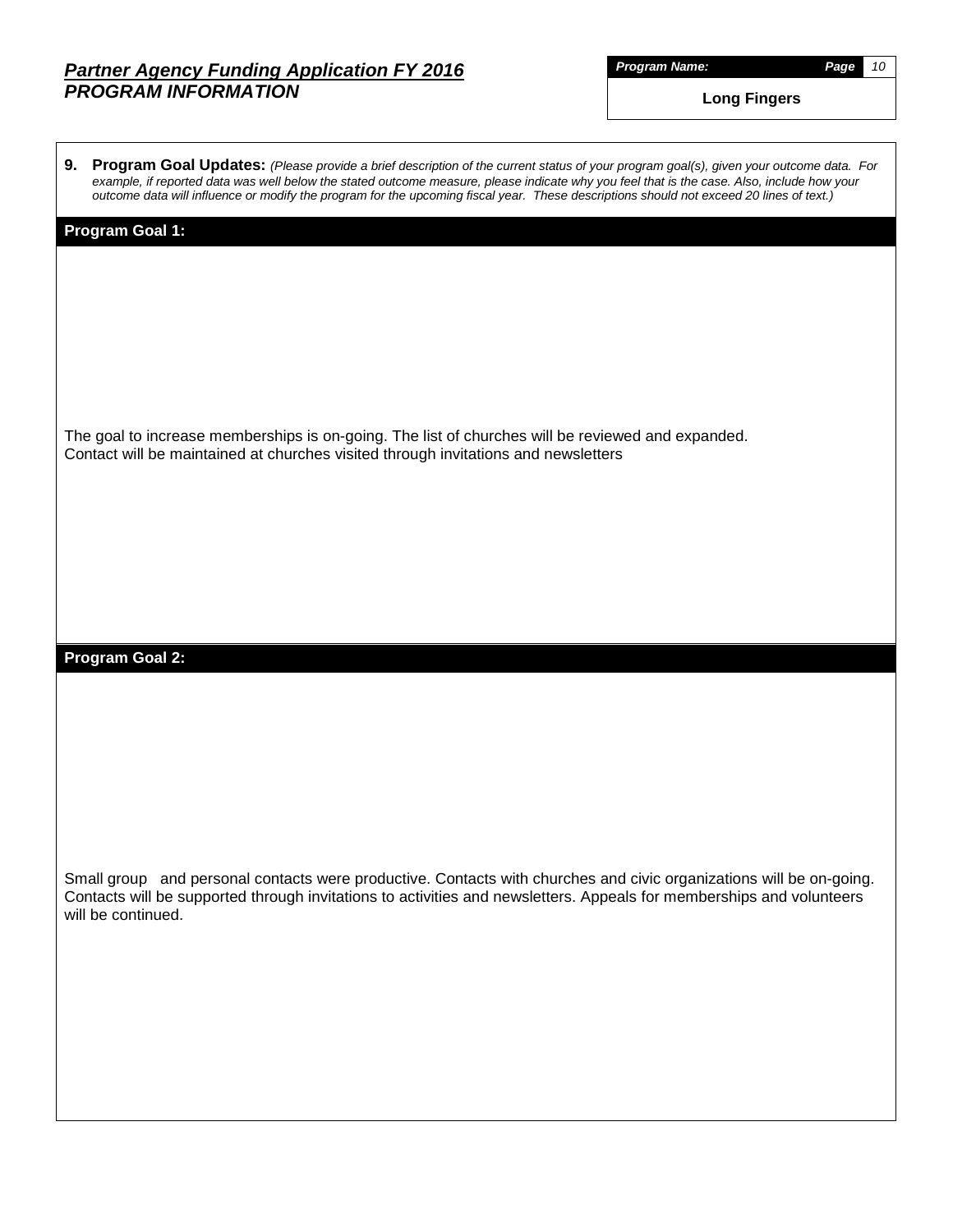*Program Name: Page 11*

**Long Fingers**

| 10. Community Impact: (Please provide at least two examples of how your services have impacted members of our community. This<br>description should not exceed 20 lines of text.)                                       |
|-------------------------------------------------------------------------------------------------------------------------------------------------------------------------------------------------------------------------|
| Helping local families discover facts about their history.<br>Educating the public about the early history of Spotsylvania County, exampleEarly 1900's voting registration rolls.                                       |
| 11. Collaborative Impact: (Please describe how the community would be impacted if your agency were dissolved or merged with another<br>partner agency. This description should not exceed 20 lines of text.)            |
| The Museum provides a unique resource for the history of the community, particularly about a sector of the population<br>not usually considered. If the Museum were dissolved or merged the impact would be diminished. |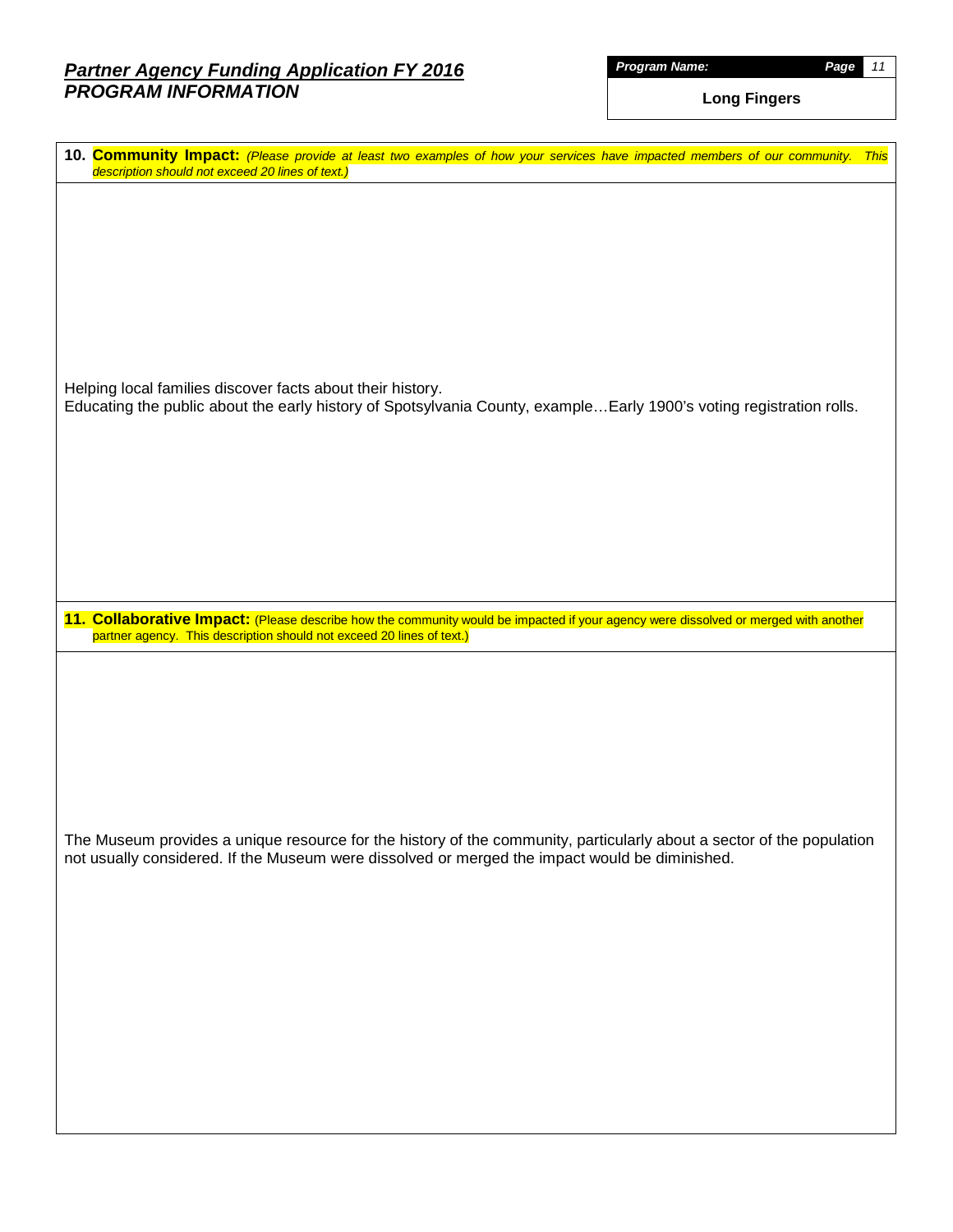## *Partner Agency Funding Application FY 2016 SERVICE DATA*

| <b>Program Service Data:</b>                                                                                                                                                                                                                                                                                    |                   |          |                     |           |        |        |           | <b>Service Period:</b><br>to |                            |                      |                 |                    |              |  |
|-----------------------------------------------------------------------------------------------------------------------------------------------------------------------------------------------------------------------------------------------------------------------------------------------------------------|-------------------|----------|---------------------|-----------|--------|--------|-----------|------------------------------|----------------------------|----------------------|-----------------|--------------------|--------------|--|
|                                                                                                                                                                                                                                                                                                                 |                   |          | <b>Total Served</b> |           | Gender |        |           | Race                         |                            |                      |                 |                    |              |  |
| <b>Locality Served</b>                                                                                                                                                                                                                                                                                          | <b>FY2014</b>     |          | FY2016*             | Male      |        | Female | Caucasian |                              | <b>African</b><br>American | Asian                | <b>Hispanic</b> | American<br>Indian | <b>Other</b> |  |
| Fredericksburg                                                                                                                                                                                                                                                                                                  |                   |          |                     |           |        |        |           | n/a                          | n/a                        | n/a                  | n/a             | n/a                | n/a          |  |
| <b>Caroline</b>                                                                                                                                                                                                                                                                                                 |                   |          |                     |           |        |        |           |                              |                            |                      |                 |                    |              |  |
| <b>King George</b>                                                                                                                                                                                                                                                                                              |                   |          |                     |           |        |        |           |                              |                            |                      |                 |                    |              |  |
| Spotsylvania                                                                                                                                                                                                                                                                                                    |                   |          |                     |           |        |        |           |                              |                            |                      |                 |                    |              |  |
| <b>Stafford</b>                                                                                                                                                                                                                                                                                                 |                   |          |                     |           |        |        |           |                              |                            |                      |                 |                    |              |  |
| <b>Other</b>                                                                                                                                                                                                                                                                                                    |                   |          |                     |           |        |        |           |                              |                            |                      |                 |                    |              |  |
| <b>Total</b>                                                                                                                                                                                                                                                                                                    |                   |          |                     |           |        |        |           |                              |                            |                      |                 |                    |              |  |
| *Please include the projected number to be served in each locality for the upcoming fiscal year.                                                                                                                                                                                                                |                   |          |                     |           |        |        |           |                              |                            |                      |                 |                    |              |  |
|                                                                                                                                                                                                                                                                                                                 | <b>Age Groups</b> |          |                     |           |        |        |           |                              |                            | <b>Income Levels</b> |                 |                    |              |  |
| <b>Locality Served</b>                                                                                                                                                                                                                                                                                          |                   |          |                     |           |        |        |           |                              | <b>Under</b>               | $$10,000 -$          | $$20,000 -$     | \$40,000 -         | Over         |  |
|                                                                                                                                                                                                                                                                                                                 | $0 - 4$           | $5 - 10$ | $11 - 13$           | $14 - 18$ | 19-25  | 26-40  | 41-60     | $60 +$                       | \$10,000                   | \$19,000             | \$39,000        | \$59,000           | \$60,000     |  |
| Fredericksburg                                                                                                                                                                                                                                                                                                  |                   |          |                     |           |        |        |           |                              |                            |                      |                 |                    |              |  |
| <b>Caroline</b>                                                                                                                                                                                                                                                                                                 |                   |          |                     |           |        |        |           |                              |                            |                      |                 |                    |              |  |
| <b>King George</b>                                                                                                                                                                                                                                                                                              |                   |          |                     |           |        |        |           |                              |                            |                      |                 |                    |              |  |
| Spotsylvania                                                                                                                                                                                                                                                                                                    |                   |          |                     |           |        |        |           |                              |                            |                      |                 |                    |              |  |
| <b>Stafford</b>                                                                                                                                                                                                                                                                                                 |                   |          |                     |           |        |        |           |                              |                            |                      |                 |                    |              |  |
| <b>Other</b>                                                                                                                                                                                                                                                                                                    |                   |          |                     |           |        |        |           |                              |                            |                      |                 |                    |              |  |
| <b>Total</b>                                                                                                                                                                                                                                                                                                    |                   |          |                     |           |        |        |           |                              |                            |                      |                 |                    |              |  |
| Please describe below your data collection methodology and tracking measures. Indicate systems or processes that are used and responsible<br>parties. Please also describe how your projections are determined for the upcoming year. If any of the above information is not available, please<br>indicate why: |                   |          |                     |           |        |        |           |                              |                            |                      |                 |                    |              |  |
| We are not a social service agency and thus, do not collect data for this program on a glandular level. We will, however, keep records on the number of people<br>reached.                                                                                                                                      |                   |          |                     |           |        |        |           |                              |                            |                      |                 |                    |              |  |

*Program Name: Page*

**Long Fingers**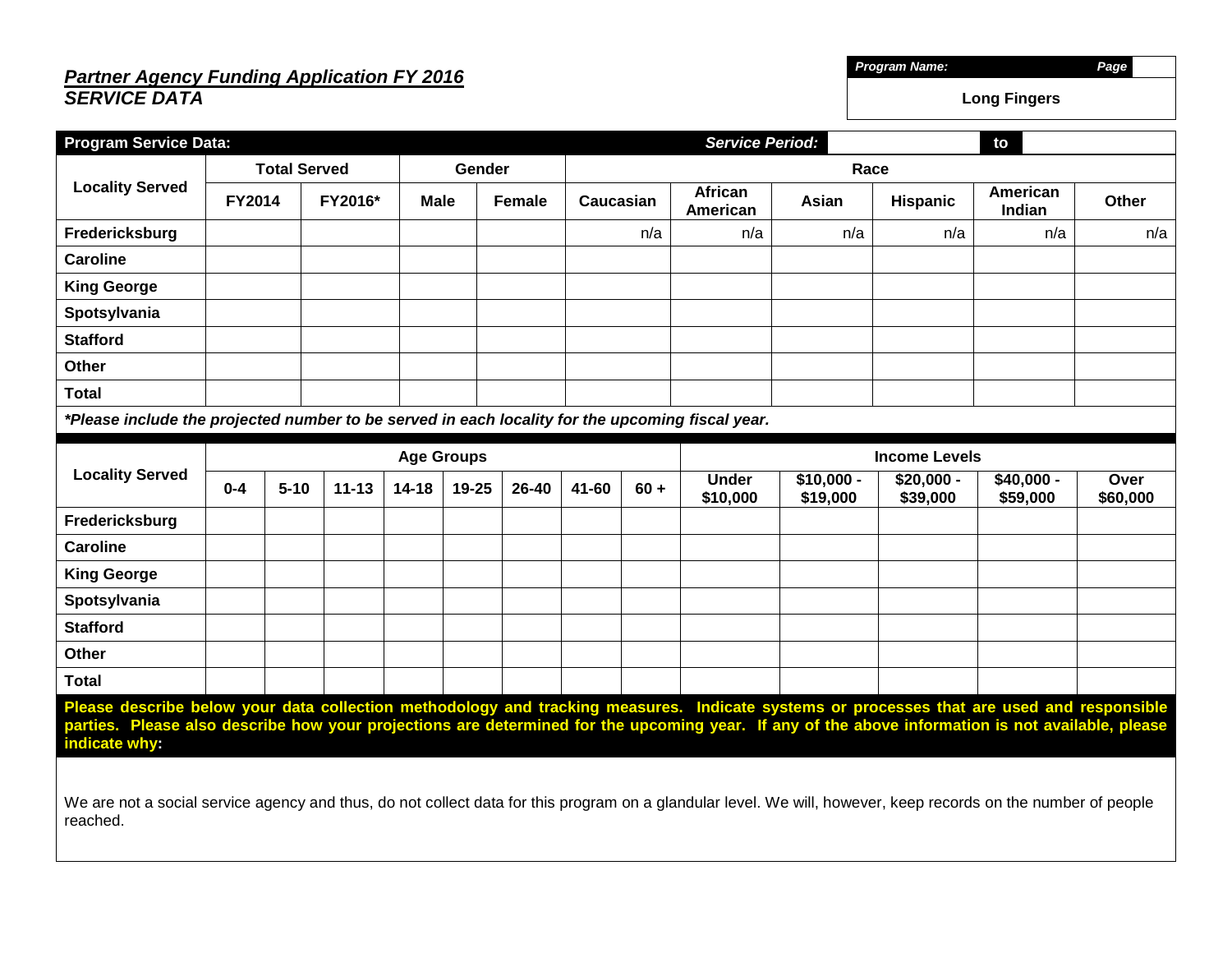*Program Name: Page 13*

|                         | Each agency submitting a funding request must fill out the following pages for each program                                                                                                                                                                                                                                                                                                                                                                                                                                                                                                                           |                                      |
|-------------------------|-----------------------------------------------------------------------------------------------------------------------------------------------------------------------------------------------------------------------------------------------------------------------------------------------------------------------------------------------------------------------------------------------------------------------------------------------------------------------------------------------------------------------------------------------------------------------------------------------------------------------|--------------------------------------|
|                         | serving citizens within the region and for which funding is requested. Any incomplete                                                                                                                                                                                                                                                                                                                                                                                                                                                                                                                                 |                                      |
|                         | applications or programs that do not have a full application will not be considered for funding.                                                                                                                                                                                                                                                                                                                                                                                                                                                                                                                      |                                      |
|                         | PLEASE do not include any unrequested information. Each locality reserves the right to request                                                                                                                                                                                                                                                                                                                                                                                                                                                                                                                        |                                      |
|                         | additional information once the application has been submitted.                                                                                                                                                                                                                                                                                                                                                                                                                                                                                                                                                       |                                      |
| <b>Program Name:</b>    | <b>Publishing House</b>                                                                                                                                                                                                                                                                                                                                                                                                                                                                                                                                                                                               | □ Yes x No<br>Is this a new program? |
| <b>Program Contact:</b> | <b>Rene Beverly</b>                                                                                                                                                                                                                                                                                                                                                                                                                                                                                                                                                                                                   | <b>Board Member</b><br>Title:        |
| Telephone Number:       | 540.273.3816                                                                                                                                                                                                                                                                                                                                                                                                                                                                                                                                                                                                          |                                      |
| E-Mail Address:         | Rbeverly_2000@yahoo.com                                                                                                                                                                                                                                                                                                                                                                                                                                                                                                                                                                                               |                                      |
|                         |                                                                                                                                                                                                                                                                                                                                                                                                                                                                                                                                                                                                                       |                                      |
|                         | 12. Program Purpose/Description: (the following description should not exceed 10 lines of text)                                                                                                                                                                                                                                                                                                                                                                                                                                                                                                                       |                                      |
| County's history.       | Publish and make available to the public for sale the results of our primary research. We will publish one major study<br>each year, and two smaller items (i.e., a guide to one of our exhibits and pamphlets about a specific issue relevant to the                                                                                                                                                                                                                                                                                                                                                                 |                                      |
|                         | 13. Justification of Need: (Please state clearly why this service should be provided to the citizens of the region and why the localities should<br>consider this funding request. If this is a new program, be sure to include the benefit to the region for funding a new request. The following<br>should not exceed 10 lines of text, and should include the most recent data available.)                                                                                                                                                                                                                         |                                      |
|                         | We have more than 1,000 feet of original research about Spotsylvania that we have collected in the past three years.<br>The research is the direct result of preparation for our past six exhibits. There are multiple stories in each of our exhibits<br>and we want to formally document those stories and make them available to the public and to libraries rather than simply<br>file the information in our personal space, or discard it. The benefit to the county is the formal addition of<br>unknown/unpublished material that helps students, teachers and the general public know more about the County. |                                      |
|                         | 14. Program Collaboration: (The following should describe, in detail, examples of collaborative efforts and key partnerships between your<br>program and other programs or agencies in the area, and should not exceed 10 lines of text.)                                                                                                                                                                                                                                                                                                                                                                             |                                      |
|                         |                                                                                                                                                                                                                                                                                                                                                                                                                                                                                                                                                                                                                       |                                      |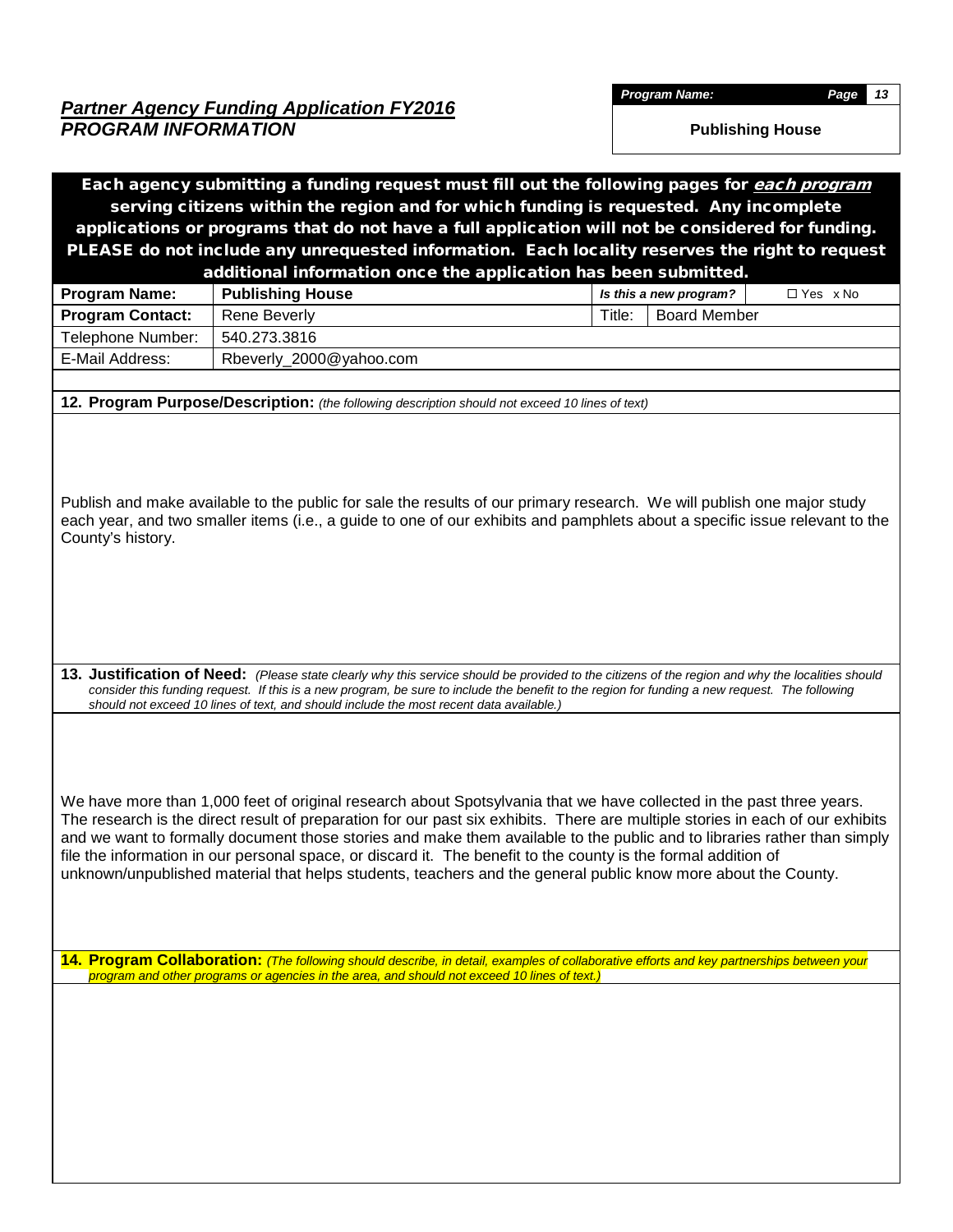*Program Name: Page 14*

|                                                     |               | 15. Program Audience and Service Delivery: (The following should describe the program's intended audience or client base and how<br>those clients are served. This should include the location of the service and what geographic areas are served or targeted for service. If your<br>program has specific entry or application criteria, please describe it below. Please do not exceed 10 lines of text.)                     |                  |
|-----------------------------------------------------|---------------|----------------------------------------------------------------------------------------------------------------------------------------------------------------------------------------------------------------------------------------------------------------------------------------------------------------------------------------------------------------------------------------------------------------------------------|------------------|
|                                                     |               | Our target audience is (1) adults with an interest in local history; (2) students with a need to conduct research for a<br>school/university paper; (3) independent researchers and genealogists; and (4) libraries and historical associations.                                                                                                                                                                                 |                  |
|                                                     |               | 16. Client Fees: (Please describe the fees clients must pay for the services provided in this program, and how those fees are determined.)                                                                                                                                                                                                                                                                                       |                  |
|                                                     |               | Fees for publications will vary and are based on product costs plus an appropriate profit margin.                                                                                                                                                                                                                                                                                                                                |                  |
| specifically allocated/requested for this program.) |               | 17. Budget Information: (Please complete the following chart with the financial information for this program. In each area include the dollars                                                                                                                                                                                                                                                                                   |                  |
|                                                     | FY2014 Actual | FY2015 Budgeted                                                                                                                                                                                                                                                                                                                                                                                                                  | FY2016 Projected |
| <b>Caroline</b>                                     |               |                                                                                                                                                                                                                                                                                                                                                                                                                                  |                  |
| Fredericksburg                                      |               |                                                                                                                                                                                                                                                                                                                                                                                                                                  |                  |
| <b>King George</b>                                  |               |                                                                                                                                                                                                                                                                                                                                                                                                                                  |                  |
| Spotsylvania                                        |               | 7,000                                                                                                                                                                                                                                                                                                                                                                                                                            | 7,000            |
| <b>Stafford</b>                                     |               |                                                                                                                                                                                                                                                                                                                                                                                                                                  |                  |
| <b>United Way</b>                                   |               |                                                                                                                                                                                                                                                                                                                                                                                                                                  |                  |
| <b>Grants</b>                                       |               | 5,000                                                                                                                                                                                                                                                                                                                                                                                                                            | 5,000            |
| <b>Client Fees</b>                                  |               | 3,000                                                                                                                                                                                                                                                                                                                                                                                                                            | 3,000            |
| <b>Fundraising</b>                                  |               | 20,000                                                                                                                                                                                                                                                                                                                                                                                                                           | 20,000           |
| Other                                               |               |                                                                                                                                                                                                                                                                                                                                                                                                                                  |                  |
| <b>Total Program Budget</b><br>for PD16             |               | 35,000                                                                                                                                                                                                                                                                                                                                                                                                                           | 35,000           |
|                                                     |               | Please indicate, in detail, reasons for increases or decreases in the amounts requested for FY2016. Include<br>whether these changes come from increases in personnel, benefits, or operating expenses. If an increase is<br>being requested, please describe the impact not receiving an increase would have on the program.<br>particular, please describe in detail if any increase is sought for new positions or personnel. | -In              |
|                                                     |               | The increase is in operating expenses. If there is no funding provided for this program, our researcher will use other<br>means to obtain funding, such as increased grant sources or pricing modifications to cover printing costs.                                                                                                                                                                                             |                  |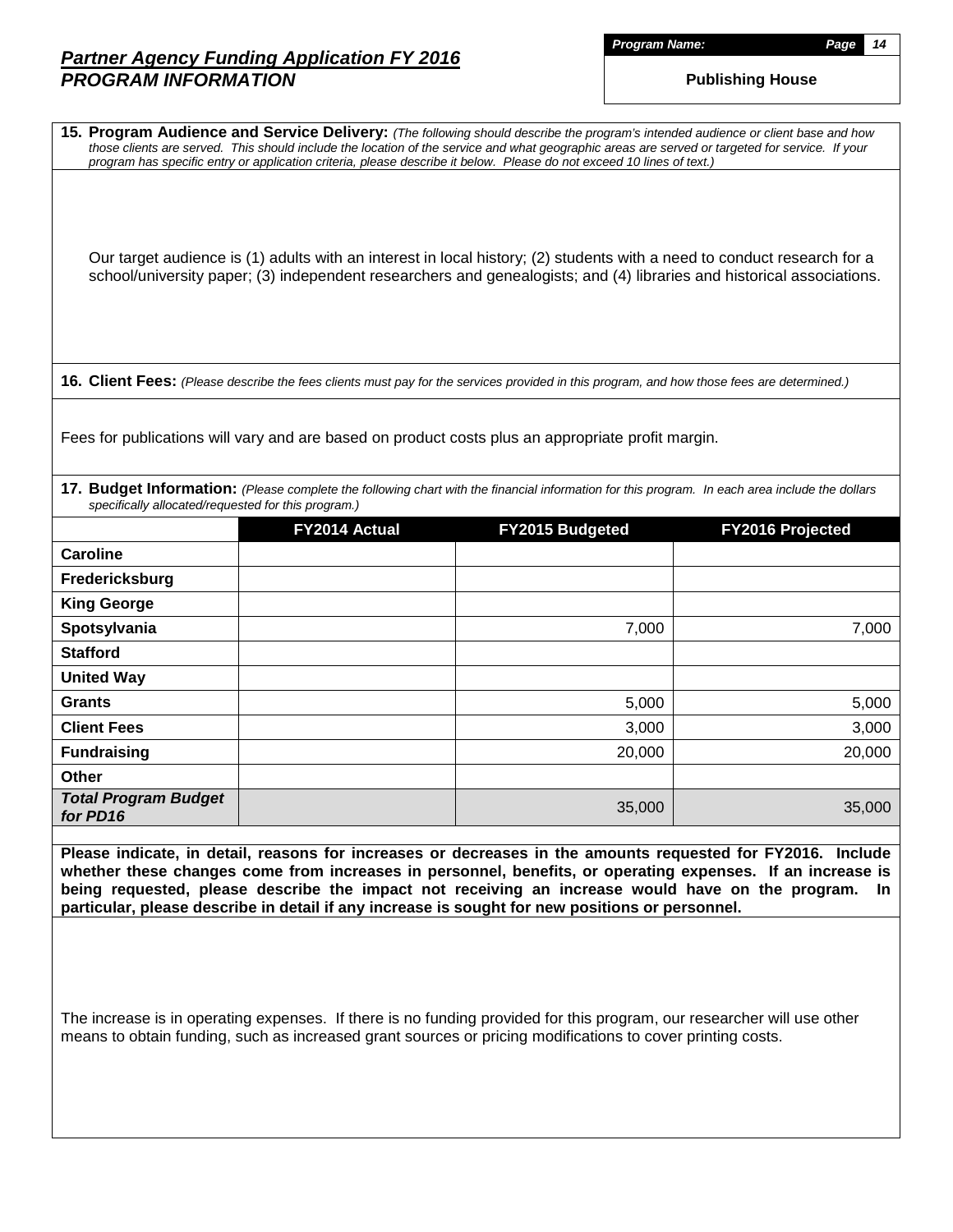*Program Name: Page 15*

|                | 18. Goals, Objectives, & Evaluation: (Please provide the following information regarding the goals and objectives for your program. Space<br>has been provided for two goals, with two objectives per goal. If your agency is funded by the United Way, please include a copy of your <b>Logic</b><br>Model for this program as a supplemental attachment. Individual descriptions should not exceed 5 lines of text.) |
|----------------|------------------------------------------------------------------------------------------------------------------------------------------------------------------------------------------------------------------------------------------------------------------------------------------------------------------------------------------------------------------------------------------------------------------------|
|                | <b>Program Goal 1:</b><br>Produce one major publication of general interest to the public.                                                                                                                                                                                                                                                                                                                             |
|                | <b>Objectives:</b>                                                                                                                                                                                                                                                                                                                                                                                                     |
| 1a.            | Identify appropriate subject matter, i.e., historic voter registration lists for Spotsylvania County (immediately post-<br>Civil War).                                                                                                                                                                                                                                                                                 |
| 1 <sub>b</sub> | Identify appropriate publisher and distributor of our publication.                                                                                                                                                                                                                                                                                                                                                     |
|                | <b>Program Goal 2:</b><br>Produce two minor publications, i.e., one "Guide to the Exhibit" and pamphlets about a specific issue relevant to the<br>county's history.                                                                                                                                                                                                                                                   |
|                | <b>Objectives:</b>                                                                                                                                                                                                                                                                                                                                                                                                     |
| 2a.            | Pamphlet: once the subject matter is chosen, write and edit the narrative, decide upon the format, layout and<br>design the publication, print, prepare marketing materials. Publication Spring, 2015.                                                                                                                                                                                                                 |
| $2b$ .         | Guide to the Exhibit: once the subject matter is chosen, write and edit the narrative, decide upon the format, layout<br>and design the publication, print, prepare marketing materials. Publication Spring, 2015.                                                                                                                                                                                                     |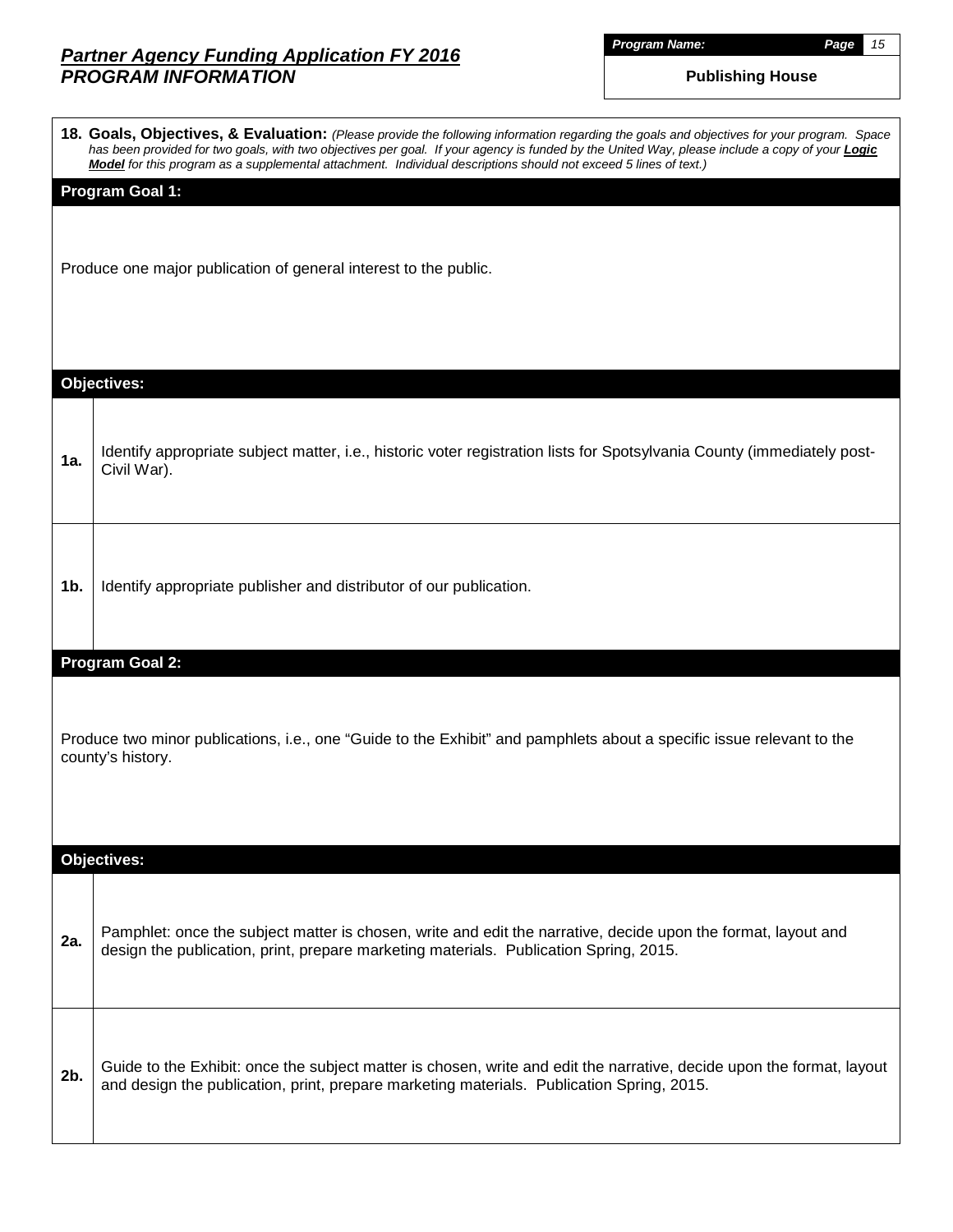*Program Name: Page 16*

| Evaluation Method: (Please describe the method used to measure the above goals/objectives. Please do not exceed 10 lines of text.)      |
|-----------------------------------------------------------------------------------------------------------------------------------------|
| Success will be measured based on on-time performance and the number of units distributed.                                              |
|                                                                                                                                         |
| 19. Outcome Data: (Please give the most recent outcome data for the objectives above. Indicate below what time period the data covers.) |
| <b>Data Collection Period:</b><br>(New Goal)                                                                                            |
| Objective 1a.                                                                                                                           |
| Historic voter registration lists for Spotsylvania County was identified as subject matter.                                             |
| Objective 1b.                                                                                                                           |
| Publisher has been selected                                                                                                             |
| Objective 2a.                                                                                                                           |
| Pamphlet subject identified                                                                                                             |
| Objective 2b.                                                                                                                           |
| Guide for the exhibit was developed for the fall 2014 exhibit. Guide for the spring exhibit is in progress                              |
|                                                                                                                                         |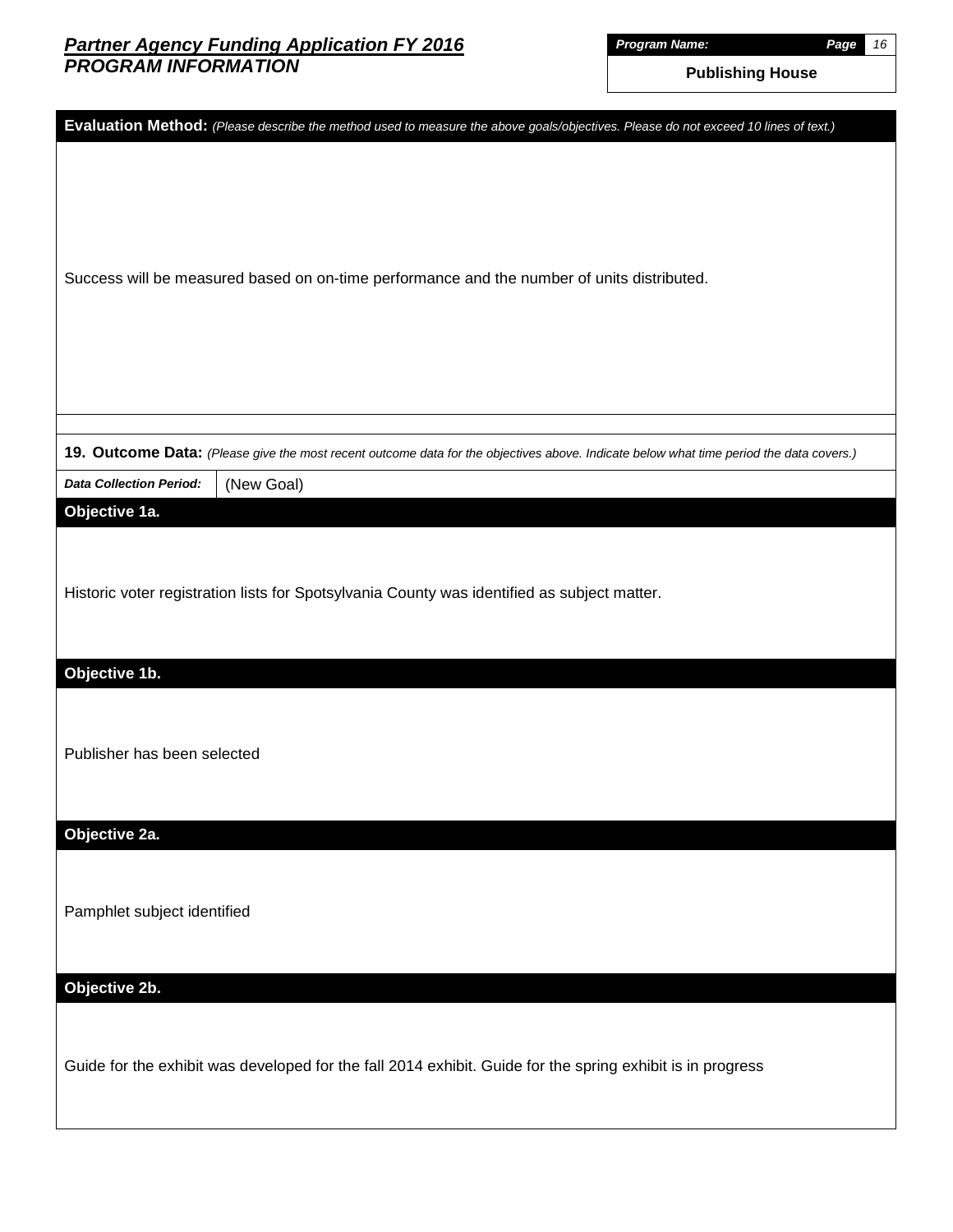|         |  | Name: |
|---------|--|-------|
| Proaram |  |       |

*Program Name: Page 17*

**Publishing**

| 20. Program Goal Updates: (Please provide a brief description of the current status of your program goal(s), given your outcome data. For  |
|--------------------------------------------------------------------------------------------------------------------------------------------|
| example, if reported data was well below the stated outcome measure, please indicate why you feel that is the case. Also, include how your |
| outcome data will influence or modify the program for the upcoming fiscal year. These descriptions should not exceed 20 lines of text.)    |

#### **Program Goal 1:**

Publication is in progress. The project will be continued for Spring publication

Time constraints in developing the research were a factor in accomplishing this goal.

#### **Program Goal 2:**

Guides for the fall 2014 exhibit was published and received press in the local newspaper. Outline for spring 2015 exhibit is being developed for publication early 2015.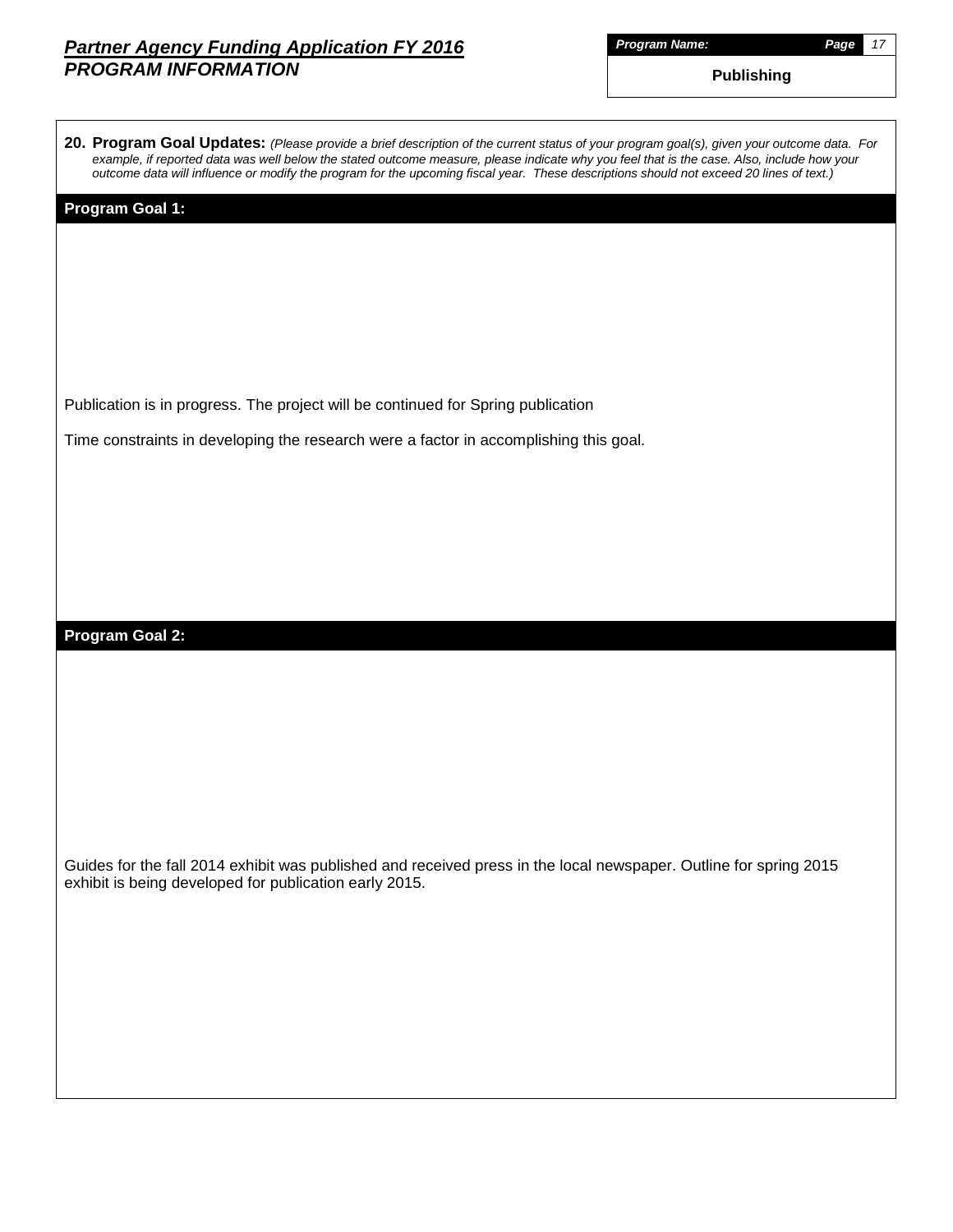| Proaram |  |  |  | Name: |
|---------|--|--|--|-------|
|         |  |  |  |       |

| 21. Community Impact: (Please provide at least two examples of how your services have impacted members of our community. This<br>description should not exceed 20 lines of text.)                                                                                                                               |
|-----------------------------------------------------------------------------------------------------------------------------------------------------------------------------------------------------------------------------------------------------------------------------------------------------------------|
|                                                                                                                                                                                                                                                                                                                 |
|                                                                                                                                                                                                                                                                                                                 |
|                                                                                                                                                                                                                                                                                                                 |
|                                                                                                                                                                                                                                                                                                                 |
|                                                                                                                                                                                                                                                                                                                 |
|                                                                                                                                                                                                                                                                                                                 |
| The Fall exhibit had over 200 visitors opening night and an increased number of visitors during the course of the exhibit.<br>The exhibit was highlighted on the Museum's website, Facebook pages, Spotsylvania County's website, the<br>Spotsylvania County Schools website, and twice in the local newspaper. |
|                                                                                                                                                                                                                                                                                                                 |
|                                                                                                                                                                                                                                                                                                                 |
|                                                                                                                                                                                                                                                                                                                 |
| 22. Collaborative Impact: (Please describe how the community would be impacted if your agency were dissolved or merged with another<br>partner agency. This description should not exceed 20 lines of text.)                                                                                                    |
|                                                                                                                                                                                                                                                                                                                 |
|                                                                                                                                                                                                                                                                                                                 |
|                                                                                                                                                                                                                                                                                                                 |
|                                                                                                                                                                                                                                                                                                                 |
|                                                                                                                                                                                                                                                                                                                 |
|                                                                                                                                                                                                                                                                                                                 |
|                                                                                                                                                                                                                                                                                                                 |
| The Museum provides a unique resource for the history of the community, particularly about a sector of the population<br>not usually considered. If the Museum were dissolved or merged the impact would be diminished.                                                                                         |
|                                                                                                                                                                                                                                                                                                                 |
|                                                                                                                                                                                                                                                                                                                 |
|                                                                                                                                                                                                                                                                                                                 |
|                                                                                                                                                                                                                                                                                                                 |
|                                                                                                                                                                                                                                                                                                                 |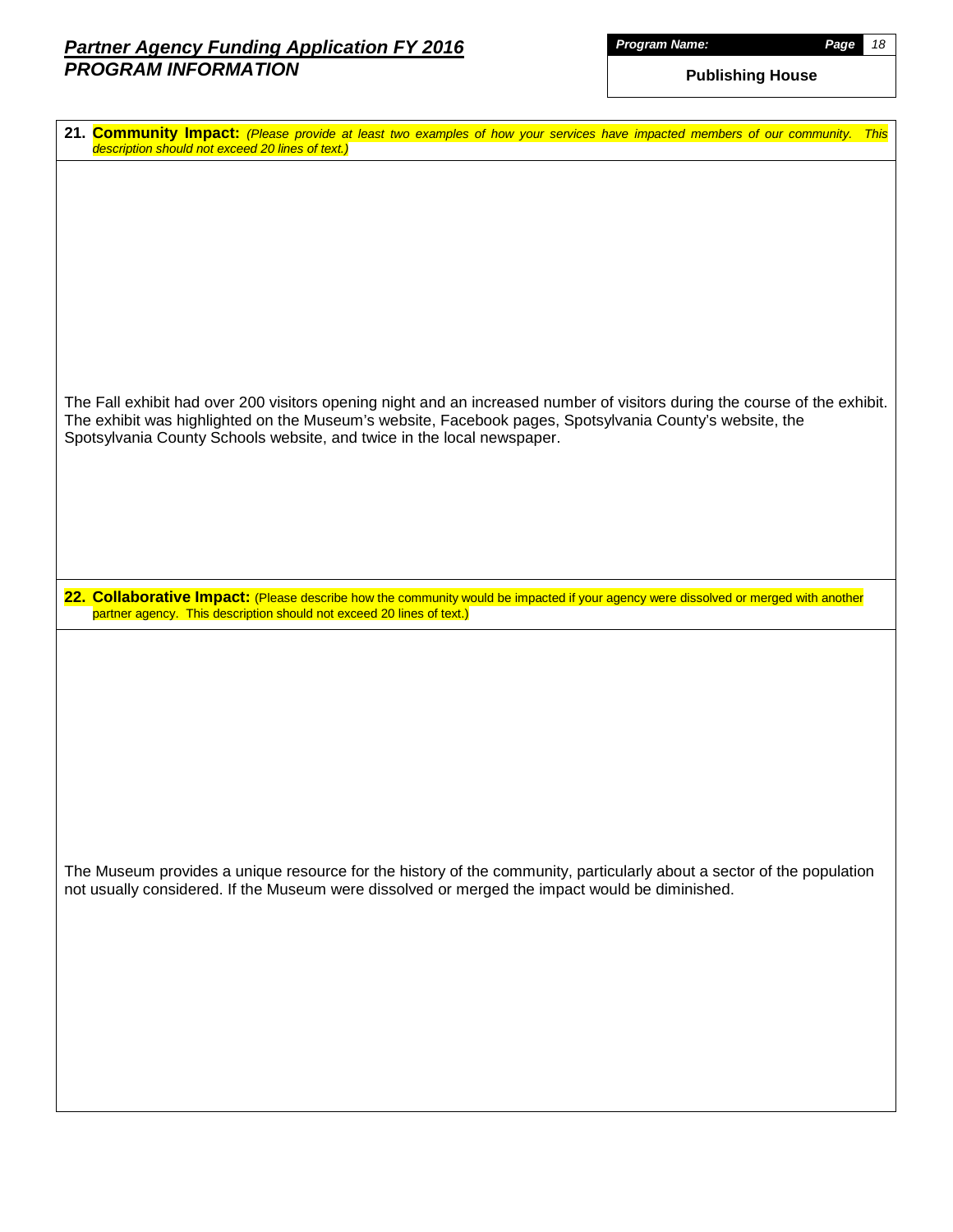## *Partner Agency Funding Application FY 2016 SERVICE DATA*

| <b>Program Service Data:</b>                                                                                                                                                                                                                                                                                                                                                                          | <b>Service Period:</b><br>to |                     |           |                   |        |                     |       |                     |                          |                         |                         |                         |                  |
|-------------------------------------------------------------------------------------------------------------------------------------------------------------------------------------------------------------------------------------------------------------------------------------------------------------------------------------------------------------------------------------------------------|------------------------------|---------------------|-----------|-------------------|--------|---------------------|-------|---------------------|--------------------------|-------------------------|-------------------------|-------------------------|------------------|
|                                                                                                                                                                                                                                                                                                                                                                                                       |                              | <b>Total Served</b> |           |                   | Gender |                     |       |                     |                          | Race                    |                         |                         |                  |
| <b>Locality Served</b>                                                                                                                                                                                                                                                                                                                                                                                | <b>FY2014</b>                |                     | FY2016*   | <b>Male</b>       |        | Female<br>Caucasian |       | African<br>American | Asian                    | Hispanic                | American<br>Indian      | <b>Other</b>            |                  |
| Fredericksburg                                                                                                                                                                                                                                                                                                                                                                                        |                              |                     |           |                   |        |                     |       |                     |                          |                         |                         |                         |                  |
| <b>Caroline</b>                                                                                                                                                                                                                                                                                                                                                                                       |                              |                     |           |                   |        |                     |       |                     |                          |                         |                         |                         |                  |
| <b>King George</b>                                                                                                                                                                                                                                                                                                                                                                                    |                              |                     |           |                   |        |                     |       |                     |                          |                         |                         |                         |                  |
| Spotsylvania                                                                                                                                                                                                                                                                                                                                                                                          |                              |                     |           |                   |        |                     |       |                     |                          |                         |                         |                         |                  |
| <b>Stafford</b>                                                                                                                                                                                                                                                                                                                                                                                       |                              |                     |           |                   |        |                     |       |                     |                          |                         |                         |                         |                  |
| <b>Other</b>                                                                                                                                                                                                                                                                                                                                                                                          |                              |                     |           |                   |        |                     |       |                     |                          |                         |                         |                         |                  |
| <b>Total</b>                                                                                                                                                                                                                                                                                                                                                                                          |                              |                     |           |                   |        |                     |       |                     |                          |                         |                         |                         |                  |
| *Please include the projected number to be served in each locality for the upcoming fiscal year.                                                                                                                                                                                                                                                                                                      |                              |                     |           |                   |        |                     |       |                     |                          |                         |                         |                         |                  |
|                                                                                                                                                                                                                                                                                                                                                                                                       |                              |                     |           | <b>Age Groups</b> |        |                     |       |                     |                          |                         | <b>Income Levels</b>    |                         |                  |
| <b>Locality Served</b>                                                                                                                                                                                                                                                                                                                                                                                | $0 - 4$                      | $5 - 10$            | $11 - 13$ | $14 - 18$         | 19-25  | 26-40               | 41-60 | $60 +$              | <b>Under</b><br>\$10,000 | $$10,000 -$<br>\$19,000 | $$20,000 -$<br>\$39,000 | $$40,000 -$<br>\$59,000 | Over<br>\$60,000 |
| Fredericksburg                                                                                                                                                                                                                                                                                                                                                                                        |                              |                     |           |                   |        |                     |       |                     |                          |                         |                         |                         |                  |
| <b>Caroline</b>                                                                                                                                                                                                                                                                                                                                                                                       |                              |                     |           |                   |        |                     |       |                     |                          |                         |                         |                         |                  |
| <b>King George</b>                                                                                                                                                                                                                                                                                                                                                                                    |                              |                     |           |                   |        |                     |       |                     |                          |                         |                         |                         |                  |
| Spotsylvania                                                                                                                                                                                                                                                                                                                                                                                          |                              |                     |           |                   |        |                     |       |                     |                          |                         |                         |                         |                  |
| <b>Stafford</b>                                                                                                                                                                                                                                                                                                                                                                                       |                              |                     |           |                   |        |                     |       |                     |                          |                         |                         |                         |                  |
| Other                                                                                                                                                                                                                                                                                                                                                                                                 |                              |                     |           |                   |        |                     |       |                     |                          |                         |                         |                         |                  |
| <b>Total</b>                                                                                                                                                                                                                                                                                                                                                                                          |                              |                     |           |                   |        |                     |       |                     |                          |                         |                         |                         |                  |
| Please describe below your data collection methodology and tracking measures. Indicate systems or processes that are used and responsible<br>parties. Please also describe how your projections are determined for the upcoming year. If any of the above information is not available, please<br>indicate why:<br>We are not a social service agency and thus, do not collect data for this program. |                              |                     |           |                   |        |                     |       |                     |                          |                         |                         |                         |                  |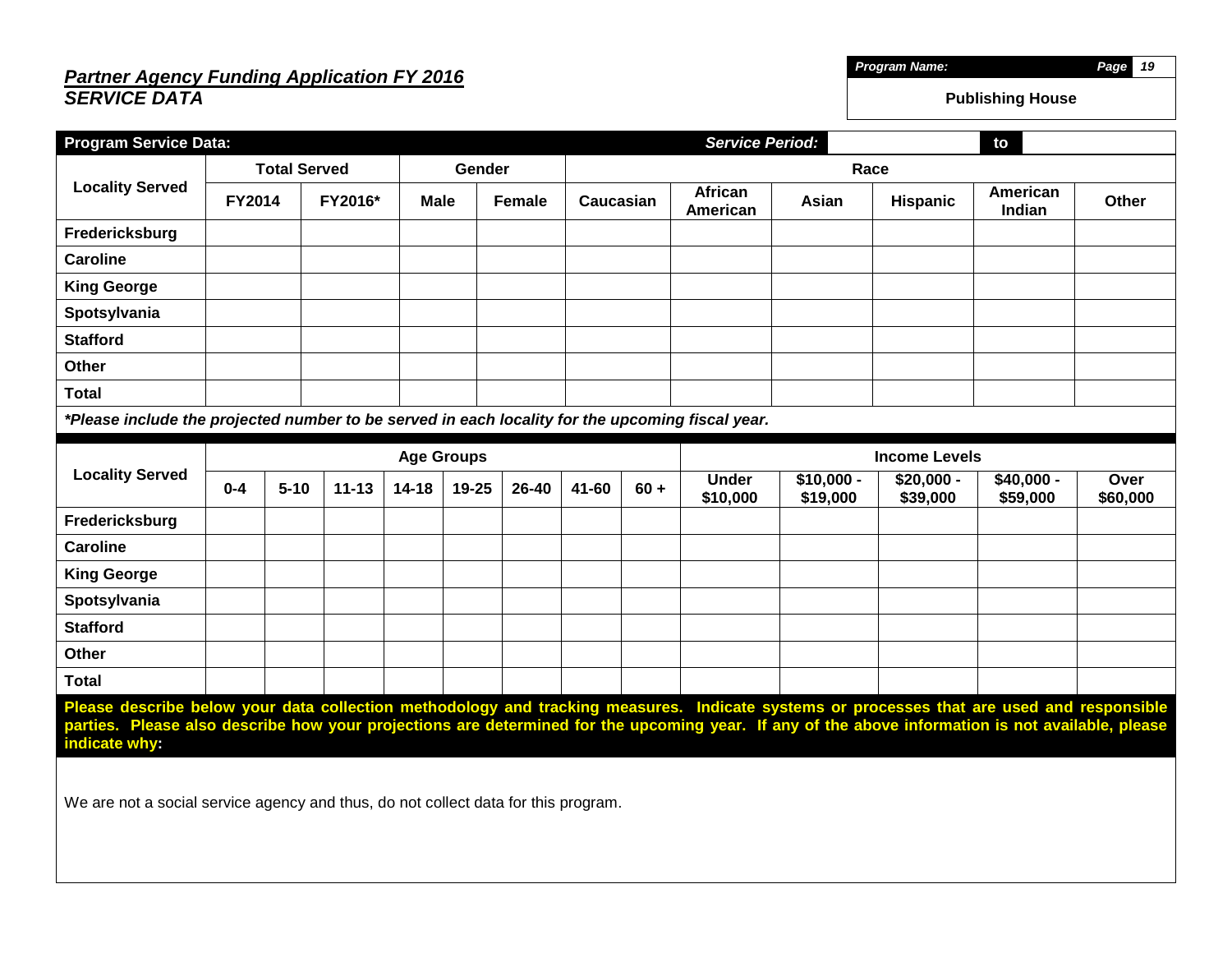|                         |                                                                                                 | Each agency submitting a funding request must fill out the following pages for each program<br>serving citizens within the region and for which funding is requested. Any incomplete<br>applications or programs that do not have a full application will not be considered for funding.                                                                                    |
|-------------------------|-------------------------------------------------------------------------------------------------|-----------------------------------------------------------------------------------------------------------------------------------------------------------------------------------------------------------------------------------------------------------------------------------------------------------------------------------------------------------------------------|
|                         |                                                                                                 | PLEASE do not include any unrequested information. Each locality reserves the right to request                                                                                                                                                                                                                                                                              |
|                         | additional information once the application has been submitted.                                 |                                                                                                                                                                                                                                                                                                                                                                             |
| Program Name:           | <b>Teacher Workshops</b>                                                                        | $\Box$ Yes $\Box$ No<br>Is this a new program?                                                                                                                                                                                                                                                                                                                              |
| <b>Program Contact:</b> | Renee Beverly, Rosemary McKinney                                                                | Title:<br>Members, JJW Museum Board                                                                                                                                                                                                                                                                                                                                         |
| Telephone Number:       | 540.273.3816 and 540.582.1022                                                                   |                                                                                                                                                                                                                                                                                                                                                                             |
| E-Mail Address:         | rbeverly 2000@yahoo.com and mummieof3@yahoo.com                                                 |                                                                                                                                                                                                                                                                                                                                                                             |
|                         | 23. Program Purpose/Description: (the following description should not exceed 10 lines of text) |                                                                                                                                                                                                                                                                                                                                                                             |
|                         | museum's holdings can be used to write curriculum that helps with their SOL instruction.        | One-day workshops (four times), by invitation only, that demonstrate to social studies/humanities teachers how the                                                                                                                                                                                                                                                          |
|                         | should not exceed 10 lines of text, and should include the most recent data available.)         | 24. Justification of Need: (Please state clearly why this service should be provided to the citizens of the region and why the localities should<br>consider this funding request. If this is a new program, be sure to include the benefit to the region for funding a new request. The following                                                                          |
|                         | therefore, the potential for stronger county schools.                                           | Teachers seem to be overworked and inundated with paperwork which stifles creativity in learning how to incorporate<br>new material to teach students. We offer depth in social studies subject matter and can assist teachers to help students.<br>The benefit to the county is better social studies teachers, possible increase in SOL scores, more engaged students and |
|                         | program and other programs or agencies in the area, and should not exceed 10 lines of text.)    | 25. Program Collaboration: (The following should describe, in detail, examples of collaborative efforts and key partnerships between your                                                                                                                                                                                                                                   |
|                         | Collaborations with teachers, historical researchers, and sources f living history.             |                                                                                                                                                                                                                                                                                                                                                                             |
|                         |                                                                                                 |                                                                                                                                                                                                                                                                                                                                                                             |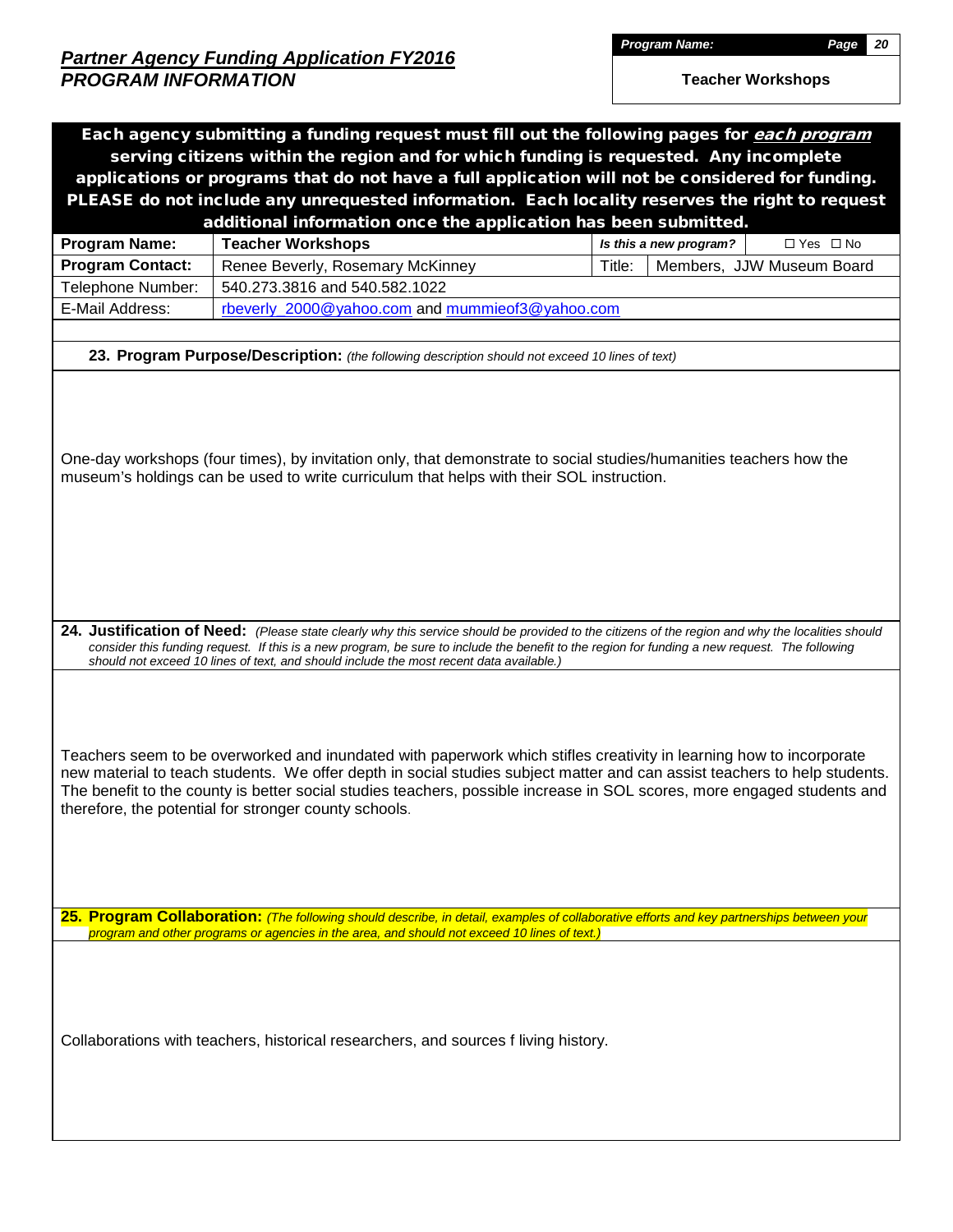*Program Name: Page 21*

|                                                     |               | 26. Program Audience and Service Delivery: (The following should describe the program's intended audience or client base and how<br>those clients are served. This should include the location of the service and what geographic areas are served or targeted for service. If your<br>program has specific entry or application criteria, please describe it below. Please do not exceed 10 lines of text.)                     |                  |
|-----------------------------------------------------|---------------|----------------------------------------------------------------------------------------------------------------------------------------------------------------------------------------------------------------------------------------------------------------------------------------------------------------------------------------------------------------------------------------------------------------------------------|------------------|
|                                                     |               | Spotsylvania county social studies teachers and Spotsylvania county The service will be delivered in Spotsylvania in<br>the museum itself. We propose to conduct workshops in Fall 2015 and two workshops in Spring 2016.                                                                                                                                                                                                        |                  |
|                                                     |               | 27. Client Fees: (Please describe the fees clients must pay for the services provided in this program, and how those fees are determined.)                                                                                                                                                                                                                                                                                       |                  |
|                                                     |               | This program is by invitation only with a minimum fee to cover the cost of breakfast and lunch for participants.                                                                                                                                                                                                                                                                                                                 |                  |
| specifically allocated/requested for this program.) |               | 28. Budget Information: (Please complete the following chart with the financial information for this program. In each area include the dollars                                                                                                                                                                                                                                                                                   |                  |
|                                                     | FY2014 Actual | FY2015 Budgeted                                                                                                                                                                                                                                                                                                                                                                                                                  | FY2016 Projected |
| <b>Caroline</b>                                     |               |                                                                                                                                                                                                                                                                                                                                                                                                                                  |                  |
| Fredericksburg                                      |               |                                                                                                                                                                                                                                                                                                                                                                                                                                  |                  |
| <b>King George</b>                                  |               |                                                                                                                                                                                                                                                                                                                                                                                                                                  |                  |
| Spotsylvania                                        |               | 1,000                                                                                                                                                                                                                                                                                                                                                                                                                            | 1,000            |
| <b>Stafford</b>                                     |               |                                                                                                                                                                                                                                                                                                                                                                                                                                  |                  |
| <b>United Way</b>                                   |               |                                                                                                                                                                                                                                                                                                                                                                                                                                  |                  |
| <b>Grants</b>                                       |               | 2,900                                                                                                                                                                                                                                                                                                                                                                                                                            | 2,900            |
| <b>Client Fees</b>                                  |               |                                                                                                                                                                                                                                                                                                                                                                                                                                  |                  |
| <b>Fundraising</b>                                  |               |                                                                                                                                                                                                                                                                                                                                                                                                                                  |                  |
| <b>Other</b>                                        |               |                                                                                                                                                                                                                                                                                                                                                                                                                                  |                  |
| <b>Total Program Budget</b><br>for PD16             |               | 4,500                                                                                                                                                                                                                                                                                                                                                                                                                            | 4,500            |
|                                                     |               | Please indicate, in detail, reasons for increases or decreases in the amounts requested for FY2016. Include<br>whether these changes come from increases in personnel, benefits, or operating expenses. If an increase is<br>being requested, please describe the impact not receiving an increase would have on the program.<br>particular, please describe in detail if any increase is sought for new positions or personnel. | In.              |
| for teachers to help students better achieve        |               | Request in funding represents operational costs for this program. The county benefits in having another viable resource                                                                                                                                                                                                                                                                                                          |                  |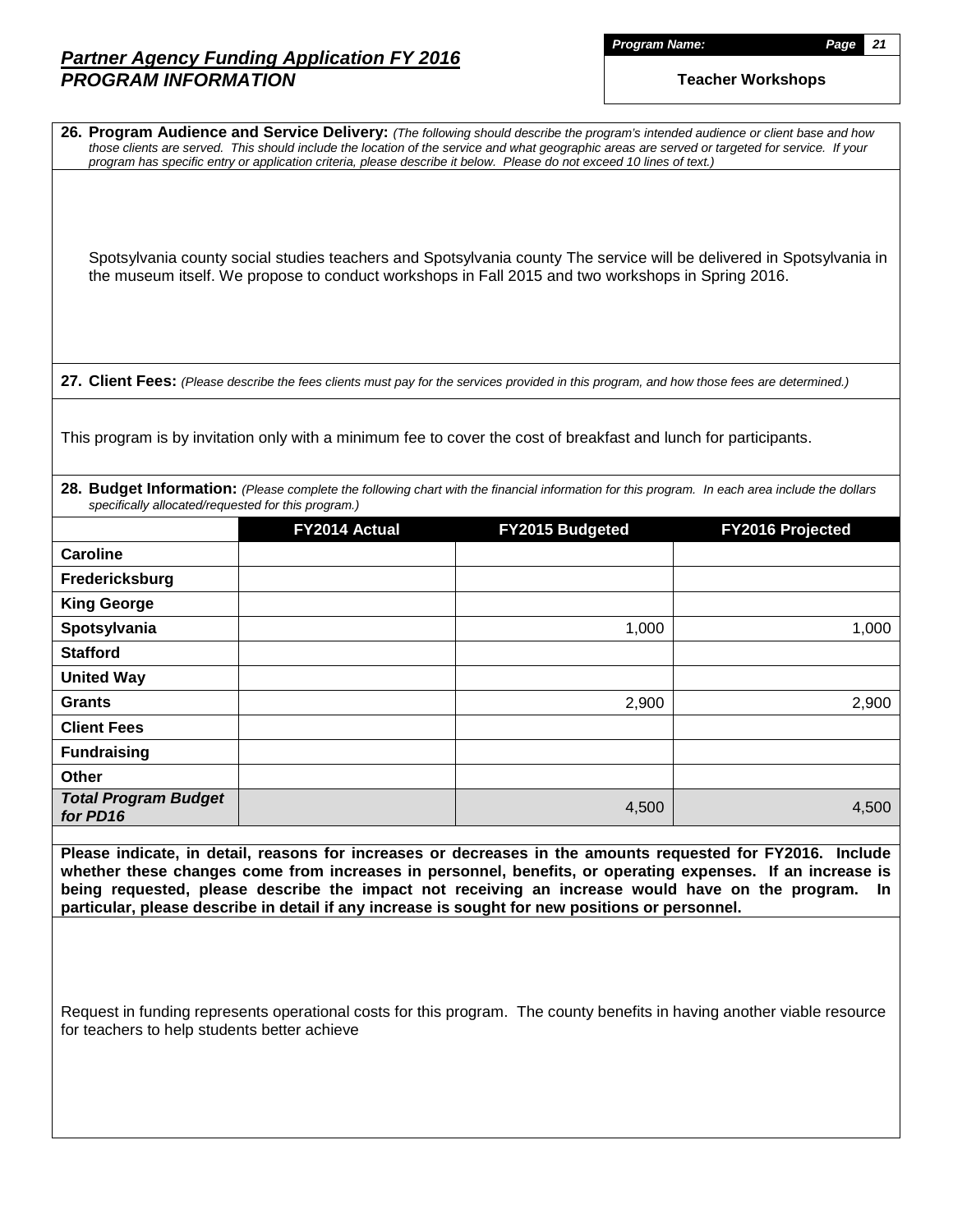*Program Name: Page 22*

| 29. Goals, Objectives, & Evaluation: (Please provide the following information regarding the goals and objectives for your program. Space<br>has been provided for two goals, with two objectives per goal. If your agency is funded by the United Way, please include a copy of your <b>Logic</b><br>Model for this program as a supplemental attachment. Individual descriptions should not exceed 5 lines of text.) |
|------------------------------------------------------------------------------------------------------------------------------------------------------------------------------------------------------------------------------------------------------------------------------------------------------------------------------------------------------------------------------------------------------------------------|
| <b>Program Goal 1:</b><br>Participants leave with written curricula outlines for their students                                                                                                                                                                                                                                                                                                                        |
| <b>Objectives:</b>                                                                                                                                                                                                                                                                                                                                                                                                     |
| Workshop leader identifies the curriculum need of each participant before the date of the actual workshop                                                                                                                                                                                                                                                                                                              |
| Using the museum's holdings, workshop instructor prepares his/her subject matter to meet the participants' needs                                                                                                                                                                                                                                                                                                       |
| <b>Program Goal 2:</b>                                                                                                                                                                                                                                                                                                                                                                                                 |
| Museum is viewed as a primary location for curricula development specifically relevant to local history examples for<br>SOLs.                                                                                                                                                                                                                                                                                          |
| <b>Objectives:</b>                                                                                                                                                                                                                                                                                                                                                                                                     |
| With a copy of VA SOL requirements, equip workshop participants with one page of museum sources he/she may<br>use in curricula development                                                                                                                                                                                                                                                                             |
| With a copy of VA SOL requirements, provide workshop participants with one page of external sources to use in<br>curricula development                                                                                                                                                                                                                                                                                 |
|                                                                                                                                                                                                                                                                                                                                                                                                                        |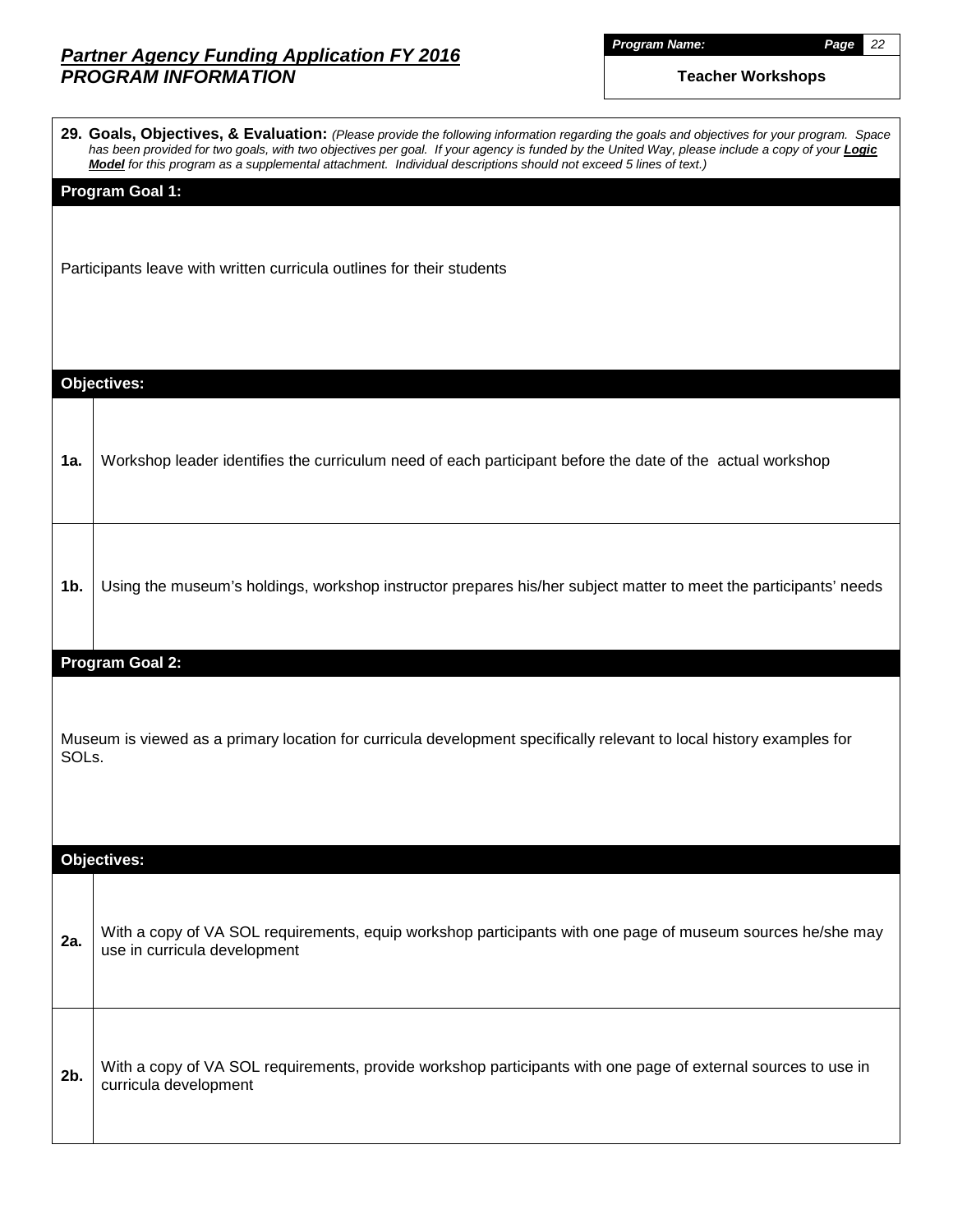| Evaluation Method: (Please describe the method used to measure the above goals/objectives. Please do not exceed 10 lines of text.)      |
|-----------------------------------------------------------------------------------------------------------------------------------------|
|                                                                                                                                         |
|                                                                                                                                         |
|                                                                                                                                         |
|                                                                                                                                         |
| Written evaluation forms given to participants to complete and return to us that will help us improve future workshops.                 |
|                                                                                                                                         |
|                                                                                                                                         |
|                                                                                                                                         |
|                                                                                                                                         |
|                                                                                                                                         |
| 30. Outcome Data: (Please give the most recent outcome data for the objectives above. Indicate below what time period the data covers.) |
| Jan to Dec 2014<br><b>Data Collection Period:</b>                                                                                       |
| Objective 1a.                                                                                                                           |
|                                                                                                                                         |
| Curriculum relevant to local history were identified prior to the workshop                                                              |
|                                                                                                                                         |
|                                                                                                                                         |
| Objective 1b.                                                                                                                           |
|                                                                                                                                         |
|                                                                                                                                         |
| Relevant museum sources were identified for participants                                                                                |
|                                                                                                                                         |
| Objective 2a.                                                                                                                           |
|                                                                                                                                         |
|                                                                                                                                         |
| Workshop participants were provided a page of museum sources relevant to their grade or class                                           |
|                                                                                                                                         |
| Objective 2b.                                                                                                                           |
|                                                                                                                                         |
|                                                                                                                                         |
| Workshop participants were provided a page of external sources to use in curricular development                                         |
|                                                                                                                                         |
|                                                                                                                                         |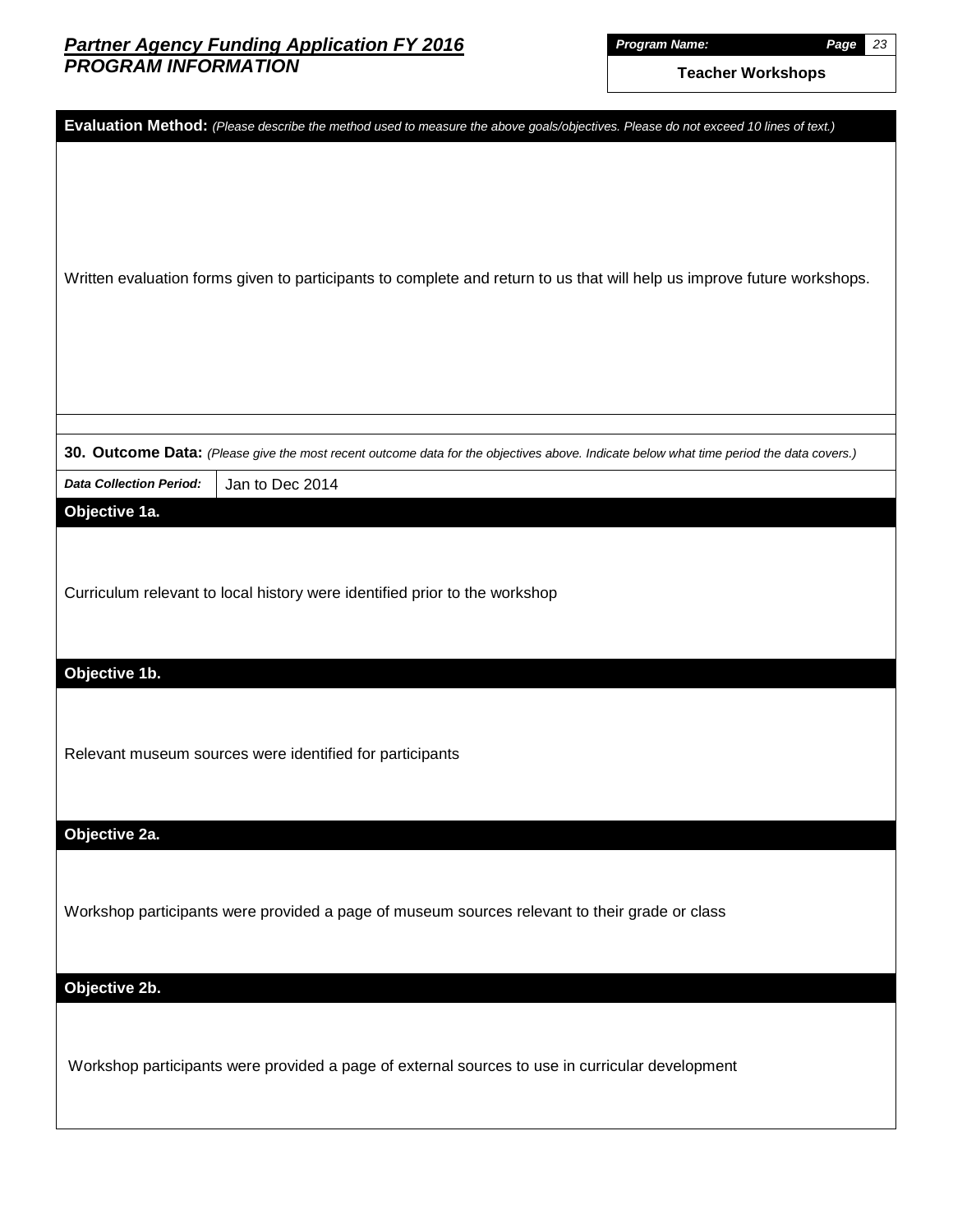| Proaram Name: |  |  |
|---------------|--|--|
|               |  |  |

*Program Name: Page 24*

| 31. Program Goal Updates: (Please provide a brief description of the current status of your program goal(s), given your outcome data. For<br>example, if reported data was well below the stated outcome measure, please indicate why you feel that is the case. Also, include how your<br>outcome data will influence or modify the program for the upcoming fiscal year. These descriptions should not exceed 20 lines of text.) |
|------------------------------------------------------------------------------------------------------------------------------------------------------------------------------------------------------------------------------------------------------------------------------------------------------------------------------------------------------------------------------------------------------------------------------------|
| <b>Program Goal 1:</b>                                                                                                                                                                                                                                                                                                                                                                                                             |
|                                                                                                                                                                                                                                                                                                                                                                                                                                    |
| Written curricula were provided for a diverse group of participants using the Museum's resources.<br>Questions and suggestions from participants will help planning future workshops. Participants shared ideas for using<br>resources                                                                                                                                                                                             |
|                                                                                                                                                                                                                                                                                                                                                                                                                                    |
| <b>Program Goal 2:</b>                                                                                                                                                                                                                                                                                                                                                                                                             |
|                                                                                                                                                                                                                                                                                                                                                                                                                                    |
|                                                                                                                                                                                                                                                                                                                                                                                                                                    |
| Museum and external resources relevant to Virginia SOL requirements were provided to workshop participants.<br>Participants shared ideas for using resources                                                                                                                                                                                                                                                                       |
|                                                                                                                                                                                                                                                                                                                                                                                                                                    |
|                                                                                                                                                                                                                                                                                                                                                                                                                                    |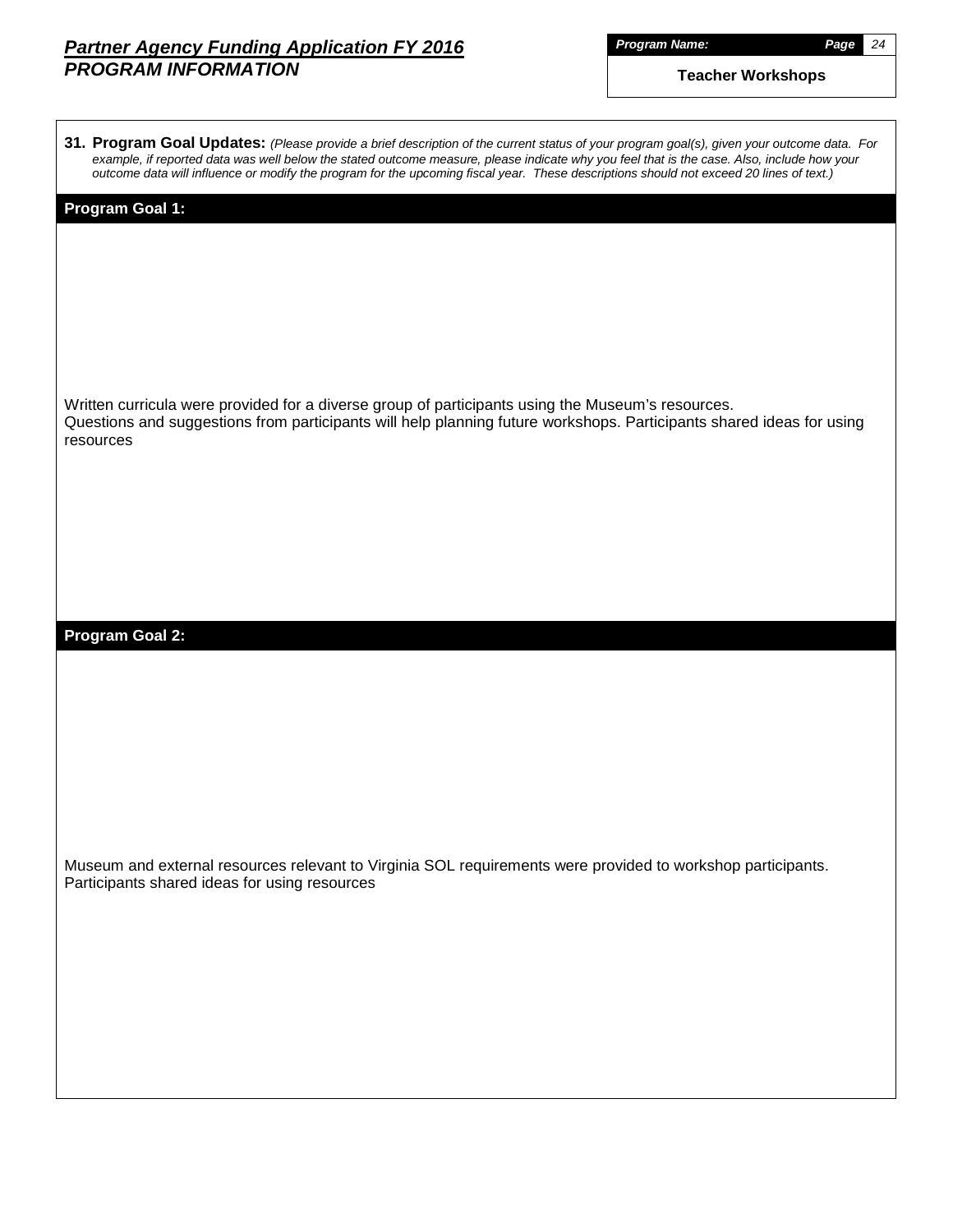|         |  |  | <b>Name:</b> |
|---------|--|--|--------------|
| Proaram |  |  |              |

| 32. Community Impact: (Please provide at least two examples of how your services have impacted members of our community.<br><b>This</b><br>description should not exceed 20 lines of text.)                                                                                                                     |
|-----------------------------------------------------------------------------------------------------------------------------------------------------------------------------------------------------------------------------------------------------------------------------------------------------------------|
|                                                                                                                                                                                                                                                                                                                 |
|                                                                                                                                                                                                                                                                                                                 |
| The Fall exhibit had over 200 visitors opening night and an increased number of visitors during the course of the exhibit.<br>The exhibit was highlighted on the Museum's website, Facebook pages, Spotsylvania County's website, the<br>Spotsylvania County Schools website, and twice in the local newspaper. |
|                                                                                                                                                                                                                                                                                                                 |
|                                                                                                                                                                                                                                                                                                                 |
|                                                                                                                                                                                                                                                                                                                 |
| 33. Collaborative Impact: (Please describe how the community would be impacted if your agency were dissolved or merged with another<br>partner agency. This description should not exceed 20 lines of text.)                                                                                                    |
|                                                                                                                                                                                                                                                                                                                 |
|                                                                                                                                                                                                                                                                                                                 |
|                                                                                                                                                                                                                                                                                                                 |
|                                                                                                                                                                                                                                                                                                                 |
|                                                                                                                                                                                                                                                                                                                 |
| The Museum provides a unique resource for the history of the community, particularly about a sector of the population<br>not usually considered. If the Museum were dissolved or merged the impact would be diminished.                                                                                         |
|                                                                                                                                                                                                                                                                                                                 |
|                                                                                                                                                                                                                                                                                                                 |
|                                                                                                                                                                                                                                                                                                                 |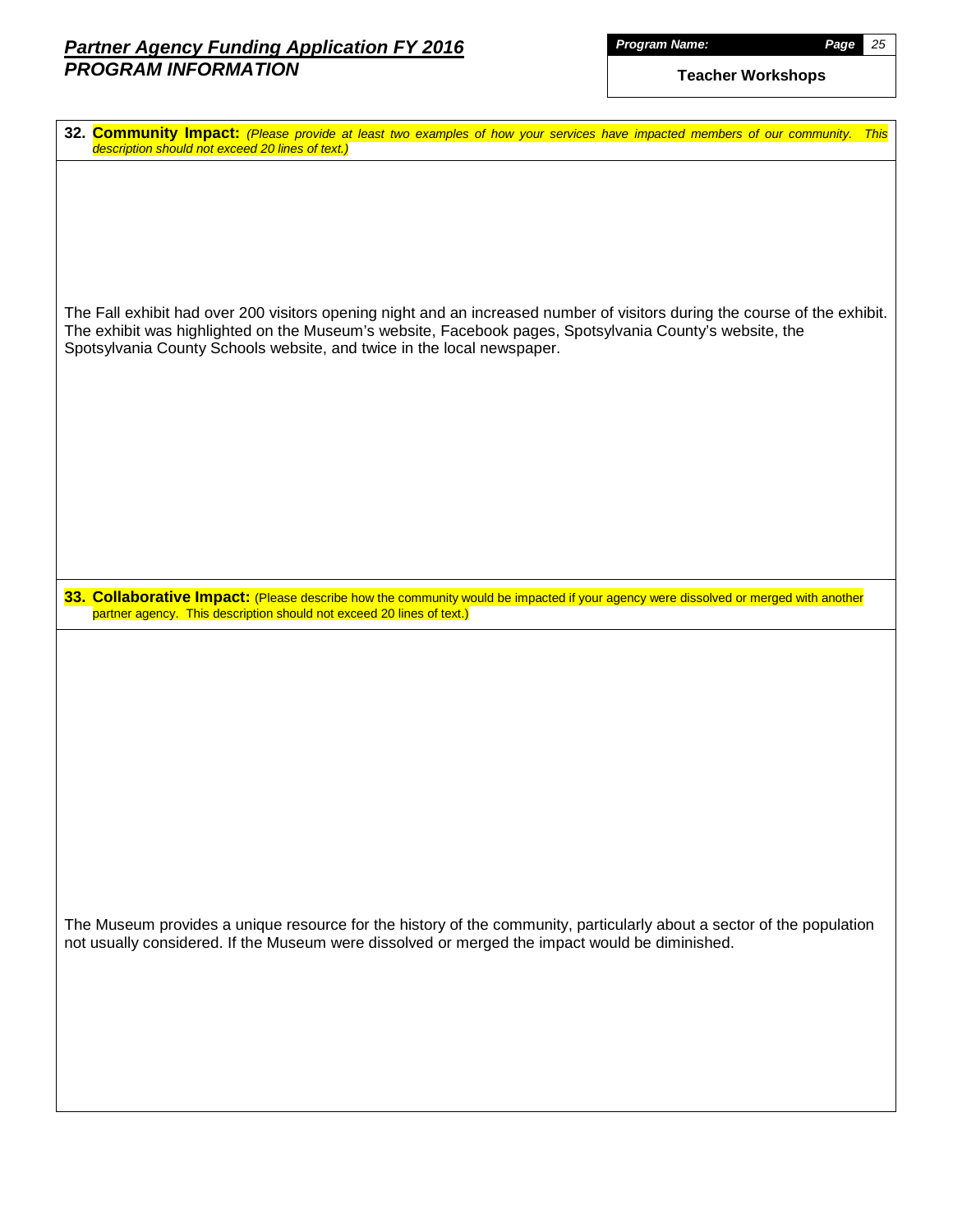## *Partner Agency Funding Application FY 2016 SERVICE DATA*

| <b>Program Service Data:</b>                                                                                                                                                                                                                                                                                    |                   |                                         |           |           |        |                            |                      |          | <b>Service Period:</b>   |                         |                         | to                      |                  |  |
|-----------------------------------------------------------------------------------------------------------------------------------------------------------------------------------------------------------------------------------------------------------------------------------------------------------------|-------------------|-----------------------------------------|-----------|-----------|--------|----------------------------|----------------------|----------|--------------------------|-------------------------|-------------------------|-------------------------|------------------|--|
|                                                                                                                                                                                                                                                                                                                 |                   | <b>Total Served</b>                     |           |           | Gender |                            |                      |          | Race                     |                         |                         |                         |                  |  |
| <b>Locality Served</b>                                                                                                                                                                                                                                                                                          | <b>FY2014</b>     | FY2016*<br><b>Male</b><br><b>Female</b> |           | Caucasian |        | <b>African</b><br>American | Asian                | Hispanic | American<br>Indian       | <b>Other</b>            |                         |                         |                  |  |
| Fredericksburg                                                                                                                                                                                                                                                                                                  |                   |                                         |           |           |        |                            |                      |          |                          |                         |                         |                         |                  |  |
| <b>Caroline</b>                                                                                                                                                                                                                                                                                                 |                   |                                         |           |           |        |                            |                      |          |                          |                         |                         |                         |                  |  |
| <b>King George</b>                                                                                                                                                                                                                                                                                              |                   |                                         |           |           |        |                            |                      |          |                          |                         |                         |                         |                  |  |
| Spotsylvania                                                                                                                                                                                                                                                                                                    |                   |                                         |           |           |        |                            |                      |          |                          |                         |                         |                         |                  |  |
| <b>Stafford</b>                                                                                                                                                                                                                                                                                                 |                   |                                         |           |           |        |                            |                      |          |                          |                         |                         |                         |                  |  |
| Other                                                                                                                                                                                                                                                                                                           |                   |                                         |           |           |        |                            |                      |          |                          |                         |                         |                         |                  |  |
| <b>Total</b>                                                                                                                                                                                                                                                                                                    |                   |                                         |           |           |        |                            |                      |          |                          |                         |                         |                         |                  |  |
| *Please include the projected number to be served in each locality for the upcoming fiscal year.                                                                                                                                                                                                                |                   |                                         |           |           |        |                            |                      |          |                          |                         |                         |                         |                  |  |
|                                                                                                                                                                                                                                                                                                                 | <b>Age Groups</b> |                                         |           |           |        |                            | <b>Income Levels</b> |          |                          |                         |                         |                         |                  |  |
| <b>Locality Served</b>                                                                                                                                                                                                                                                                                          | $0 - 4$           | $5 - 10$                                | $11 - 13$ | $14 - 18$ | 19-25  | 26-40                      | 41-60                | $60 +$   | <b>Under</b><br>\$10,000 | $$10,000 -$<br>\$19,000 | $$20,000 -$<br>\$39,000 | $$40,000 -$<br>\$59,000 | Over<br>\$60,000 |  |
| Fredericksburg                                                                                                                                                                                                                                                                                                  |                   |                                         |           |           |        |                            |                      |          |                          |                         |                         |                         |                  |  |
| <b>Caroline</b>                                                                                                                                                                                                                                                                                                 |                   |                                         |           |           |        |                            |                      |          |                          |                         |                         |                         |                  |  |
| <b>King George</b>                                                                                                                                                                                                                                                                                              |                   |                                         |           |           |        |                            |                      |          |                          |                         |                         |                         |                  |  |
| Spotsylvania                                                                                                                                                                                                                                                                                                    |                   |                                         |           |           |        |                            |                      |          |                          |                         |                         |                         |                  |  |
| <b>Stafford</b>                                                                                                                                                                                                                                                                                                 |                   |                                         |           |           |        |                            |                      |          |                          |                         |                         |                         |                  |  |
| Other                                                                                                                                                                                                                                                                                                           |                   |                                         |           |           |        |                            |                      |          |                          |                         |                         |                         |                  |  |
| <b>Total</b>                                                                                                                                                                                                                                                                                                    |                   |                                         |           |           |        |                            |                      |          |                          |                         |                         |                         |                  |  |
| Please describe below your data collection methodology and tracking measures. Indicate systems or processes that are used and responsible<br>parties. Please also describe how your projections are determined for the upcoming year. If any of the above information is not available, please<br>indicate why: |                   |                                         |           |           |        |                            |                      |          |                          |                         |                         |                         |                  |  |
| Data not collected in terms of race, age, and income.<br>Projection for upcoming year is based on plans to increase the number of participants.                                                                                                                                                                 |                   |                                         |           |           |        |                            |                      |          |                          |                         |                         |                         |                  |  |

**Teacher Workshops**

*Program Name: Page 26*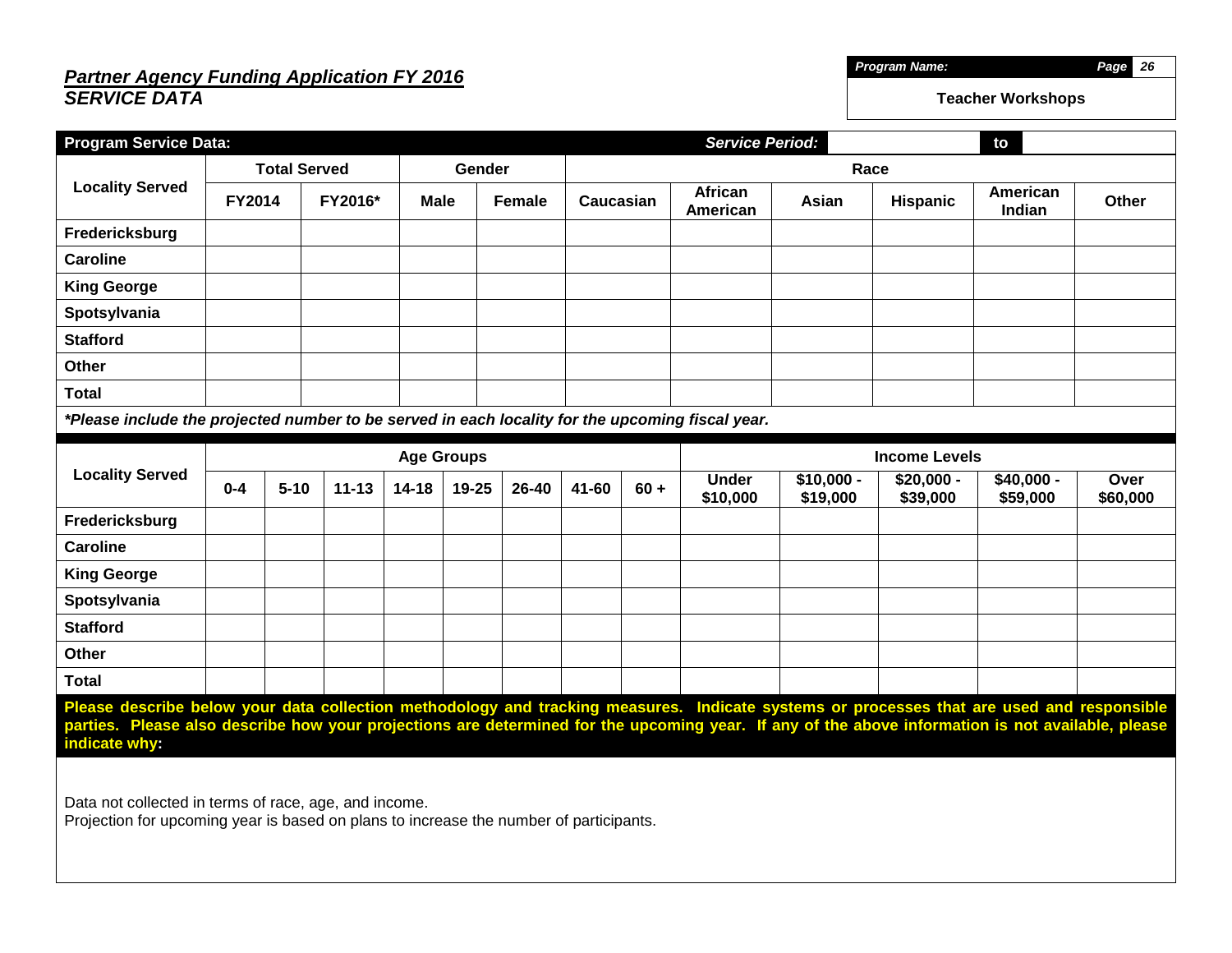*Program Name: Page 27*

|                                                                     | Each agency submitting a funding request must fill out the following pages for each program                                                                                                                                                                                                                                                                                                                                                                                                                                                                                                                                                                                                                                                                                                                                                                                                                                                                                                                                                                                                                                                                                                                                                         |        |                        |            |
|---------------------------------------------------------------------|-----------------------------------------------------------------------------------------------------------------------------------------------------------------------------------------------------------------------------------------------------------------------------------------------------------------------------------------------------------------------------------------------------------------------------------------------------------------------------------------------------------------------------------------------------------------------------------------------------------------------------------------------------------------------------------------------------------------------------------------------------------------------------------------------------------------------------------------------------------------------------------------------------------------------------------------------------------------------------------------------------------------------------------------------------------------------------------------------------------------------------------------------------------------------------------------------------------------------------------------------------|--------|------------------------|------------|
|                                                                     | serving citizens within the region and for which funding is requested. Any incomplete                                                                                                                                                                                                                                                                                                                                                                                                                                                                                                                                                                                                                                                                                                                                                                                                                                                                                                                                                                                                                                                                                                                                                               |        |                        |            |
|                                                                     | applications or programs that do not have a full application will not be considered for funding.                                                                                                                                                                                                                                                                                                                                                                                                                                                                                                                                                                                                                                                                                                                                                                                                                                                                                                                                                                                                                                                                                                                                                    |        |                        |            |
|                                                                     | PLEASE do not include any unrequested information. Each locality reserves the right to request                                                                                                                                                                                                                                                                                                                                                                                                                                                                                                                                                                                                                                                                                                                                                                                                                                                                                                                                                                                                                                                                                                                                                      |        |                        |            |
|                                                                     | additional information once the application has been submitted.                                                                                                                                                                                                                                                                                                                                                                                                                                                                                                                                                                                                                                                                                                                                                                                                                                                                                                                                                                                                                                                                                                                                                                                     |        |                        |            |
| <b>Program Name:</b>                                                | African American Heritage Trail Ambassadors                                                                                                                                                                                                                                                                                                                                                                                                                                                                                                                                                                                                                                                                                                                                                                                                                                                                                                                                                                                                                                                                                                                                                                                                         |        | Is this a new program? | □ Yes X No |
| <b>Program Contact:</b>                                             | Roger Braxton and Gilbert Garcia                                                                                                                                                                                                                                                                                                                                                                                                                                                                                                                                                                                                                                                                                                                                                                                                                                                                                                                                                                                                                                                                                                                                                                                                                    | Title: | <b>Board Members</b>   |            |
| Telephone Number:                                                   | 540, 424, 6441 and                                                                                                                                                                                                                                                                                                                                                                                                                                                                                                                                                                                                                                                                                                                                                                                                                                                                                                                                                                                                                                                                                                                                                                                                                                  |        |                        |            |
| E-Mail Address:                                                     | rcbraxtonjr@aol.com and                                                                                                                                                                                                                                                                                                                                                                                                                                                                                                                                                                                                                                                                                                                                                                                                                                                                                                                                                                                                                                                                                                                                                                                                                             |        |                        |            |
|                                                                     |                                                                                                                                                                                                                                                                                                                                                                                                                                                                                                                                                                                                                                                                                                                                                                                                                                                                                                                                                                                                                                                                                                                                                                                                                                                     |        |                        |            |
|                                                                     | 34. Program Purpose/Description: (the following description should not exceed 10 lines of text)                                                                                                                                                                                                                                                                                                                                                                                                                                                                                                                                                                                                                                                                                                                                                                                                                                                                                                                                                                                                                                                                                                                                                     |        |                        |            |
|                                                                     | To promote the African American Heritage Trail to residents and visitors to the county.                                                                                                                                                                                                                                                                                                                                                                                                                                                                                                                                                                                                                                                                                                                                                                                                                                                                                                                                                                                                                                                                                                                                                             |        |                        |            |
|                                                                     | 35. Justification of Need: (Please state clearly why this service should be provided to the citizens of the region and why the localities should<br>consider this funding request. If this is a new program, be sure to include the benefit to the region for funding a new request. The following<br>should not exceed 10 lines of text, and should include the most recent data available.)<br>The County, through the Department of Economic Development & Tourism, has spent a lot of time and money                                                                                                                                                                                                                                                                                                                                                                                                                                                                                                                                                                                                                                                                                                                                            |        |                        |            |
|                                                                     | developing the African American Heritage Trail (AAHT). The marketing plan for the county as presented by the<br>contracted consultants does not include attention to the promotion of the rich as well as integrated heritage of African<br>Americans in this county. Rather, it focuses on the county's Civil War heritage. Although important, not everyone is<br>interested in that aspect of the county's history, and in fact, our research informs us that a large percentage of the<br>population simply feels ignored. We want to take the responsibility of marketing the AAHT because (1) our museum is<br>the first and last destination; (2) our curator developed the marketing booklet, poster and rack card for the county; (3) the<br>marketing booklet won a state-wide award for the county (Virgo Award); and (4) our curator has wide-range knowledge<br>of the historical space African Americans occupy in this county and is best positioned to share it with residents and<br>tourists. The county will benefit largely from its African American citizens feeling more a part of the fabric of things, and<br>by increased tourism both from the locals and the wider promotion of the scenic countryside of Spotsylvania. |        |                        |            |
|                                                                     | 36. Program Collaboration: (The following should describe, in detail, examples of collaborative efforts and key partnerships between your<br>program and other programs or agencies in the area, and should not exceed 10 lines of text.)                                                                                                                                                                                                                                                                                                                                                                                                                                                                                                                                                                                                                                                                                                                                                                                                                                                                                                                                                                                                           |        |                        |            |
| a)<br>Websites<br>b)<br>Civic organizations<br>C)<br>Churches<br>d) | Examples of collaborative efforts and key partnerships:<br>Spotsylvania County Tourism (Fredericksburg area, regional and state level)                                                                                                                                                                                                                                                                                                                                                                                                                                                                                                                                                                                                                                                                                                                                                                                                                                                                                                                                                                                                                                                                                                              |        |                        |            |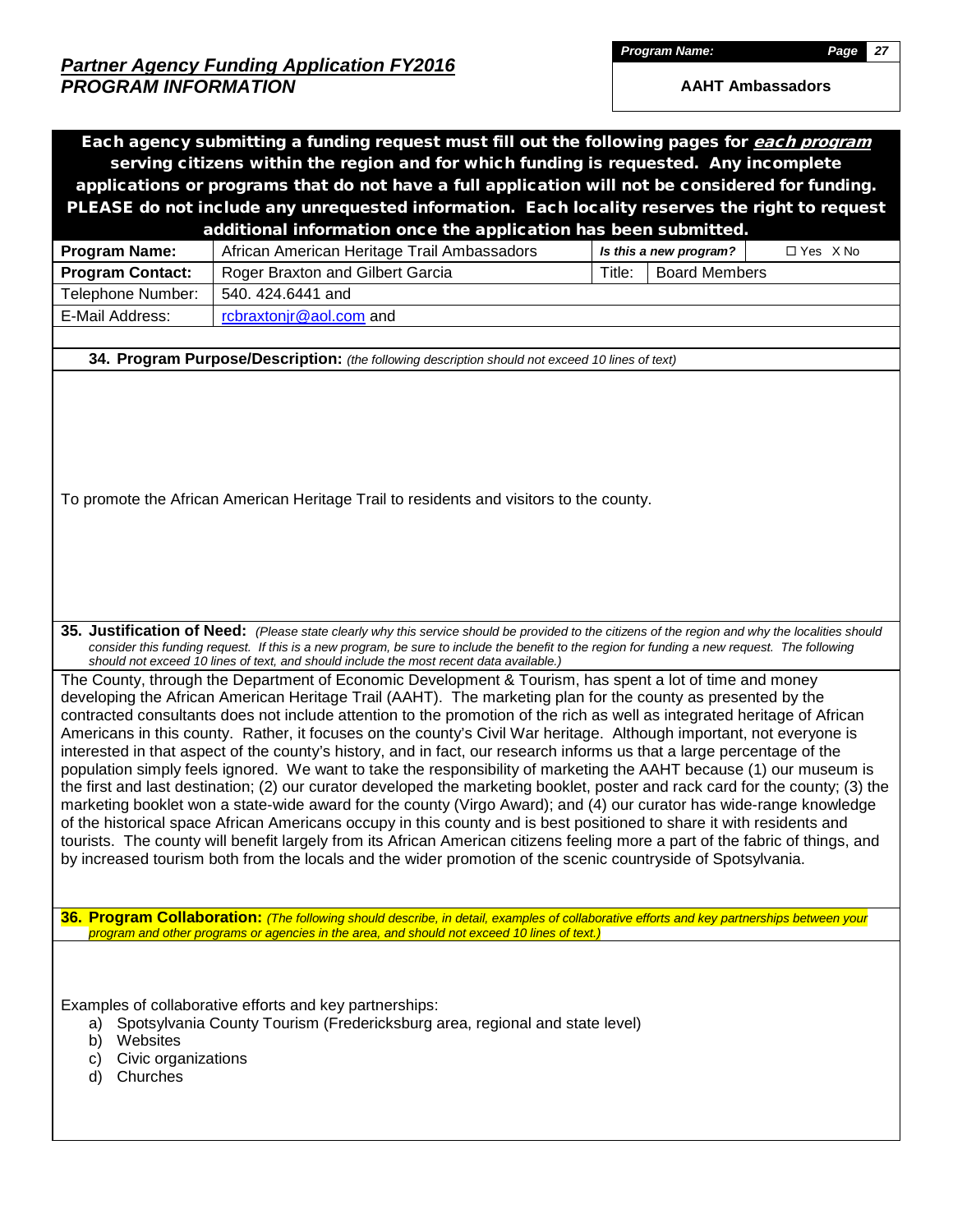| roaram | <b>Name:</b> |  |
|--------|--------------|--|

|                                                     |                                                     | 37. Program Audience and Service Delivery: (The following should describe the program's intended audience or client base and how<br>those clients are served. This should include the location of the service and what geographic areas are served or targeted for service. If your<br>program has specific entry or application criteria, please describe it below. Please do not exceed 10 lines of text.)                                                                |                  |
|-----------------------------------------------------|-----------------------------------------------------|-----------------------------------------------------------------------------------------------------------------------------------------------------------------------------------------------------------------------------------------------------------------------------------------------------------------------------------------------------------------------------------------------------------------------------------------------------------------------------|------------------|
|                                                     | Area residents and tourists in Spotsylvania county. | The geographic service area is Spotsylvania and surrounding counties                                                                                                                                                                                                                                                                                                                                                                                                        |                  |
|                                                     |                                                     | 38. Client Fees: (Please describe the fees clients must pay for the services provided in this program, and how those fees are determined.)                                                                                                                                                                                                                                                                                                                                  |                  |
|                                                     |                                                     | Fees for clients are to be determined based specifically on whether we host bus/van tours. The fee for a bus/van tour is<br>estimated to be \$10 per person. Those who drive their own vehicles will incur no cost.                                                                                                                                                                                                                                                         |                  |
| specifically allocated/requested for this program.) |                                                     | 39. Budget Information: (Please complete the following chart with the financial information for this program. In each area include the dollars                                                                                                                                                                                                                                                                                                                              |                  |
|                                                     | FY2014 Actual                                       | FY2015 Budgeted                                                                                                                                                                                                                                                                                                                                                                                                                                                             | FY2016 Projected |
| <b>Caroline</b>                                     |                                                     |                                                                                                                                                                                                                                                                                                                                                                                                                                                                             |                  |
| Fredericksburg                                      |                                                     |                                                                                                                                                                                                                                                                                                                                                                                                                                                                             |                  |
| <b>King George</b>                                  |                                                     |                                                                                                                                                                                                                                                                                                                                                                                                                                                                             |                  |
| Spotsylvania                                        |                                                     | 7,000                                                                                                                                                                                                                                                                                                                                                                                                                                                                       | 7,000            |
| <b>Stafford</b>                                     |                                                     |                                                                                                                                                                                                                                                                                                                                                                                                                                                                             |                  |
| <b>United Way</b><br><b>Grants</b>                  |                                                     | 5,460                                                                                                                                                                                                                                                                                                                                                                                                                                                                       |                  |
| <b>Client Fees</b>                                  |                                                     | 360                                                                                                                                                                                                                                                                                                                                                                                                                                                                         | 4,000            |
| <b>Fundraising</b>                                  |                                                     | 2,000                                                                                                                                                                                                                                                                                                                                                                                                                                                                       | 2,000            |
| <b>Other</b>                                        |                                                     | 13,000                                                                                                                                                                                                                                                                                                                                                                                                                                                                      |                  |
| <b>Total Program Budget</b><br>for PD16             |                                                     | 27,820                                                                                                                                                                                                                                                                                                                                                                                                                                                                      | 13,000           |
|                                                     |                                                     | Please indicate, in detail, reasons for increases or decreases in the amounts requested for FY2016. Include<br>whether these changes come from increases in personnel, benefits, or operating expenses. If an increase is<br>being requested, please describe the impact not receiving an increase would have on the program.                                                                                                                                               | In.              |
| throughout the state.                               |                                                     | particular, please describe in detail if any increase is sought for new positions or personnel.<br>This is a very important program to the county and to the county's African American residents because it is not being<br>addressed in the county's overall strategic plan. This funding request represents operational costs for printing marketing<br>materials and hiring and training tour guides and "ambassadors" to forge relationships with tourism professionals |                  |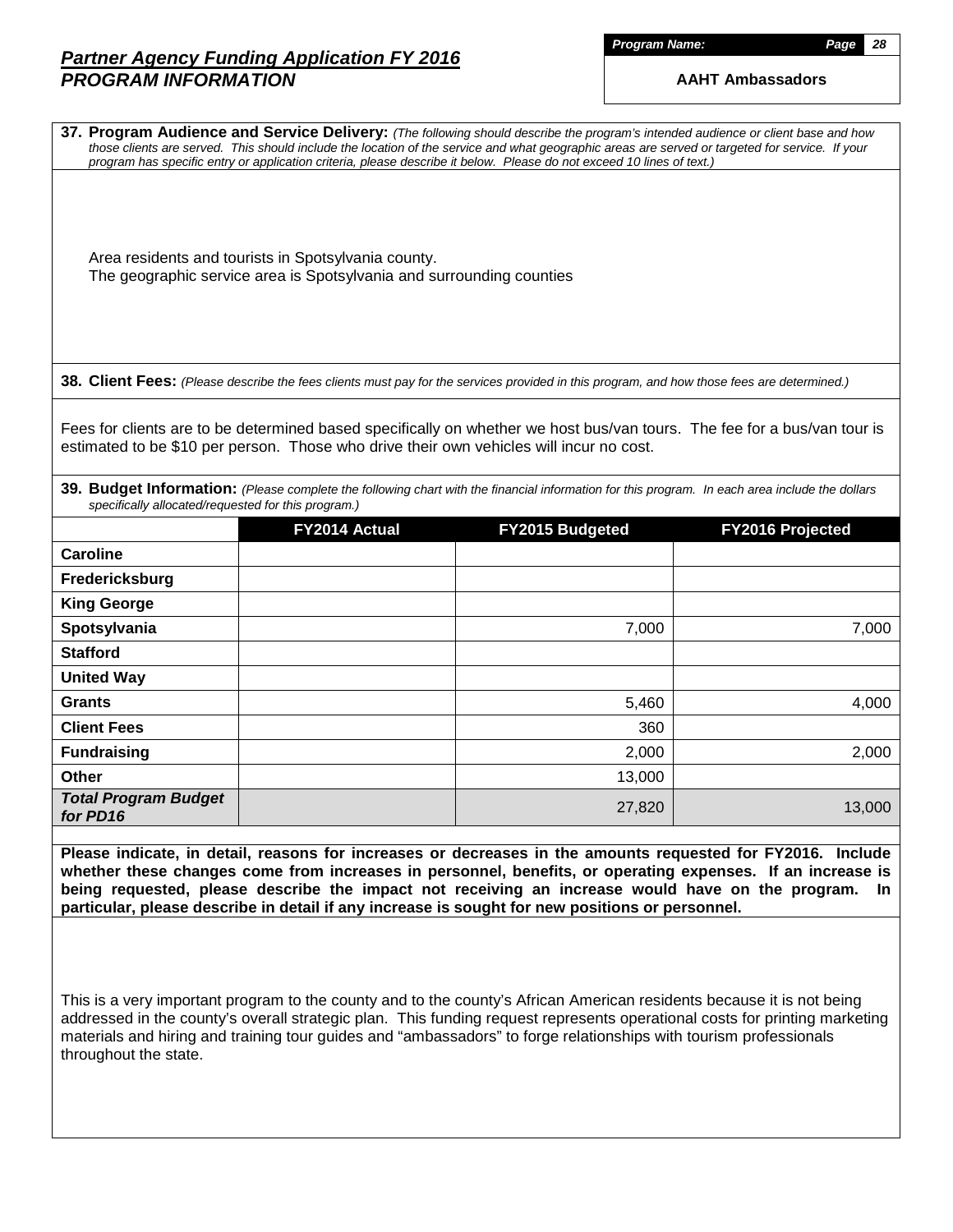*Program Name: Page 29*

|                | 40. Goals, Objectives, & Evaluation: (Please provide the following information regarding the goals and objectives for your program. Space<br>has been provided for two goals, with two objectives per goal. If your agency is funded by the United Way, please include a copy of your <b>Logic</b><br>Model for this program as a supplemental attachment. Individual descriptions should not exceed 5 lines of text.) |
|----------------|------------------------------------------------------------------------------------------------------------------------------------------------------------------------------------------------------------------------------------------------------------------------------------------------------------------------------------------------------------------------------------------------------------------------|
|                | <b>Program Goal 1:</b>                                                                                                                                                                                                                                                                                                                                                                                                 |
|                | Host talks-discussions about the AAHT during the year                                                                                                                                                                                                                                                                                                                                                                  |
|                | <b>Objectives:</b>                                                                                                                                                                                                                                                                                                                                                                                                     |
| 1a.            | Develop appropriate marketing materials                                                                                                                                                                                                                                                                                                                                                                                |
| 1 <sub>b</sub> | Per discussion, select one or two items from the tour to discuss in depth in small-group settings with local<br>residents and, as opportunities present, with tourism professionals throughout the state                                                                                                                                                                                                               |
|                | <b>Program Goal 2:</b>                                                                                                                                                                                                                                                                                                                                                                                                 |
|                | Host three tours of the AAHT during the year                                                                                                                                                                                                                                                                                                                                                                           |
|                | <b>Objectives:</b>                                                                                                                                                                                                                                                                                                                                                                                                     |
| 2a.            | Secure logistics(including volunteers and training of tour guides) and costs of van/bus tour                                                                                                                                                                                                                                                                                                                           |
| 2b.            | Use marketing with appropriate tourist bureaus and civic organizations to sign up enough visitors for the tours                                                                                                                                                                                                                                                                                                        |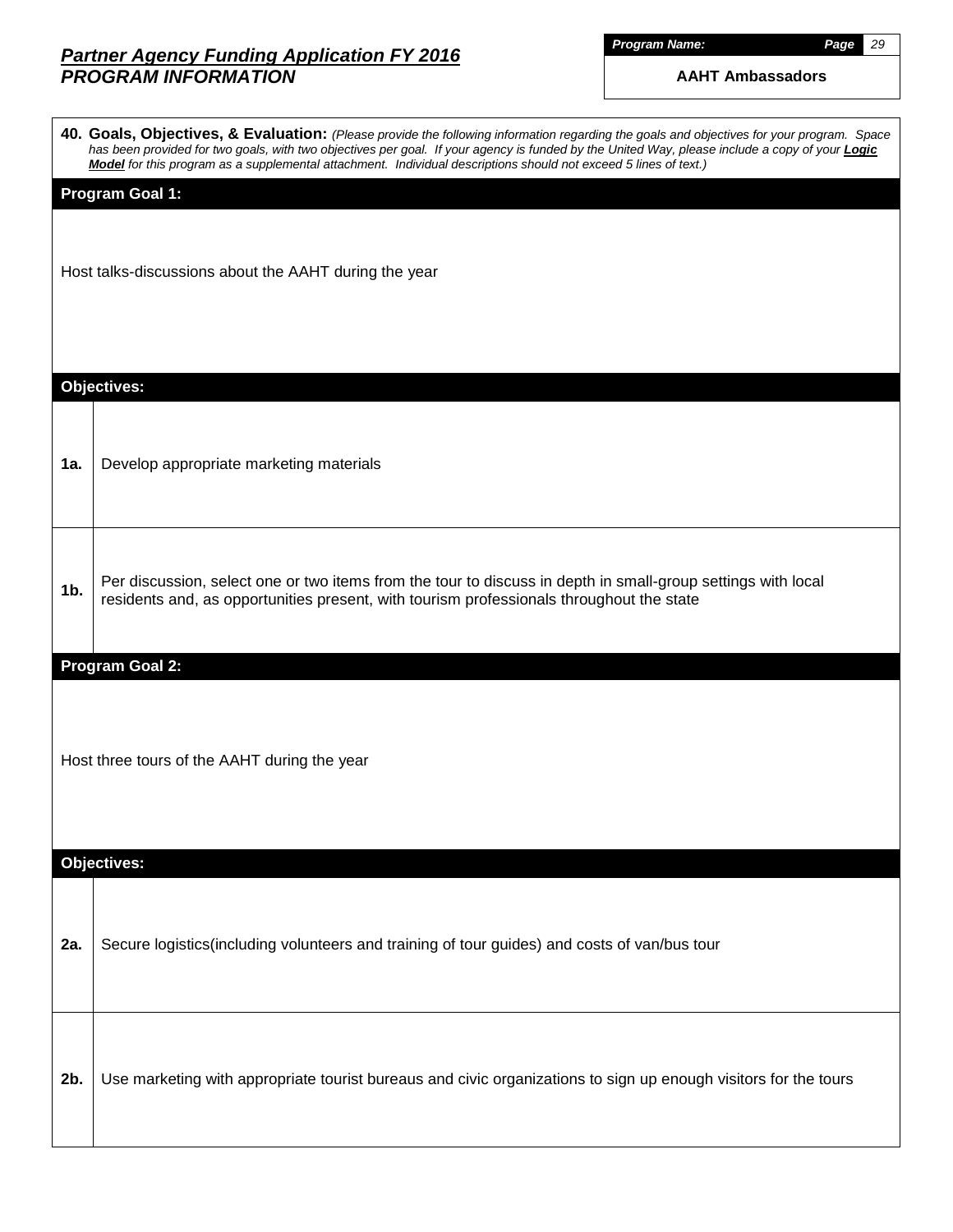*Program Name: Page 30*

| Evaluation Method: (Please describe the method used to measure the above goals/objectives. Please do not exceed 10 lines of text.)                                                                    |
|-------------------------------------------------------------------------------------------------------------------------------------------------------------------------------------------------------|
| Written evaluation form will be developed, distributed to participants for completion, and retrieved for evaluation to<br>determine our strengths and weaknesses and ways to improve service delivery |
|                                                                                                                                                                                                       |
| 41. Outcome Data: (Please give the most recent outcome data for the objectives above. Indicate below what time period the data covers.)                                                               |
| <b>Data Collection Period:</b><br>January to December 2014                                                                                                                                            |
| Objective 1a.<br>Marketing material being prepared to publicize the tour<br>Objective 1b.                                                                                                             |
| In depth discussions were held for small groups based on the interests of the group. Materials were shared with tourism<br>professionals.                                                             |
| Objective 2a.                                                                                                                                                                                         |
| Tour guides were available. Most individuals or groups preferred to use personal vehicles                                                                                                             |
| Objective 2b.                                                                                                                                                                                         |
| Marketing with tourist bureaus and civic organizations will be ongoing                                                                                                                                |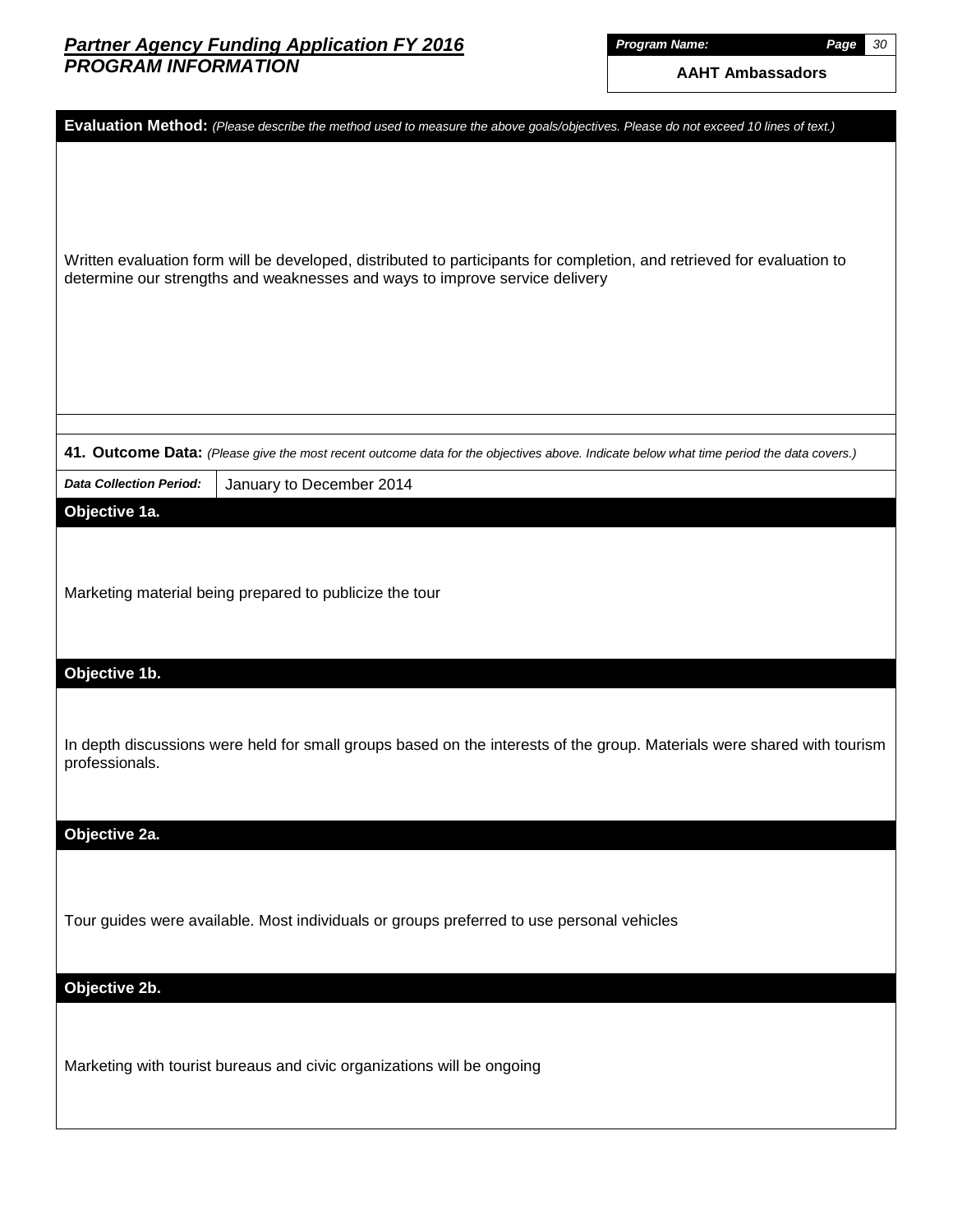|  | Program Name: |  |  |
|--|---------------|--|--|

*Program Name: Page 31*

| 42. Program Goal Updates: (Please provide a brief description of the current status of your program goal(s), given your outcome data. For<br>example, if reported data was well below the stated outcome measure, please indicate why you feel that is the case. Also, include how your<br>outcome data will influence or modify the program for the upcoming fiscal year. These descriptions should not exceed 20 lines of text.) |
|------------------------------------------------------------------------------------------------------------------------------------------------------------------------------------------------------------------------------------------------------------------------------------------------------------------------------------------------------------------------------------------------------------------------------------|
| Program Goal 1:                                                                                                                                                                                                                                                                                                                                                                                                                    |
| Tour guide books have distributed to groups and museum visitors. Group talks highlighting various sites on the tour<br>were held. Churches, civic organizations, and tourists have been given information about the tour.                                                                                                                                                                                                          |
| <b>Program Goal 2:</b>                                                                                                                                                                                                                                                                                                                                                                                                             |
|                                                                                                                                                                                                                                                                                                                                                                                                                                    |
|                                                                                                                                                                                                                                                                                                                                                                                                                                    |
| Van costs for the tour is based on mileage and time the van is used. Visitors prefer to use personal vehicles and travel<br>to the sites at their own pace.                                                                                                                                                                                                                                                                        |
| Information has been shared with visitors, churches, civic organizations, and tour organizers. This activity is ongoing to<br>increase local traffic as well as tourists.                                                                                                                                                                                                                                                          |
|                                                                                                                                                                                                                                                                                                                                                                                                                                    |
|                                                                                                                                                                                                                                                                                                                                                                                                                                    |
|                                                                                                                                                                                                                                                                                                                                                                                                                                    |
|                                                                                                                                                                                                                                                                                                                                                                                                                                    |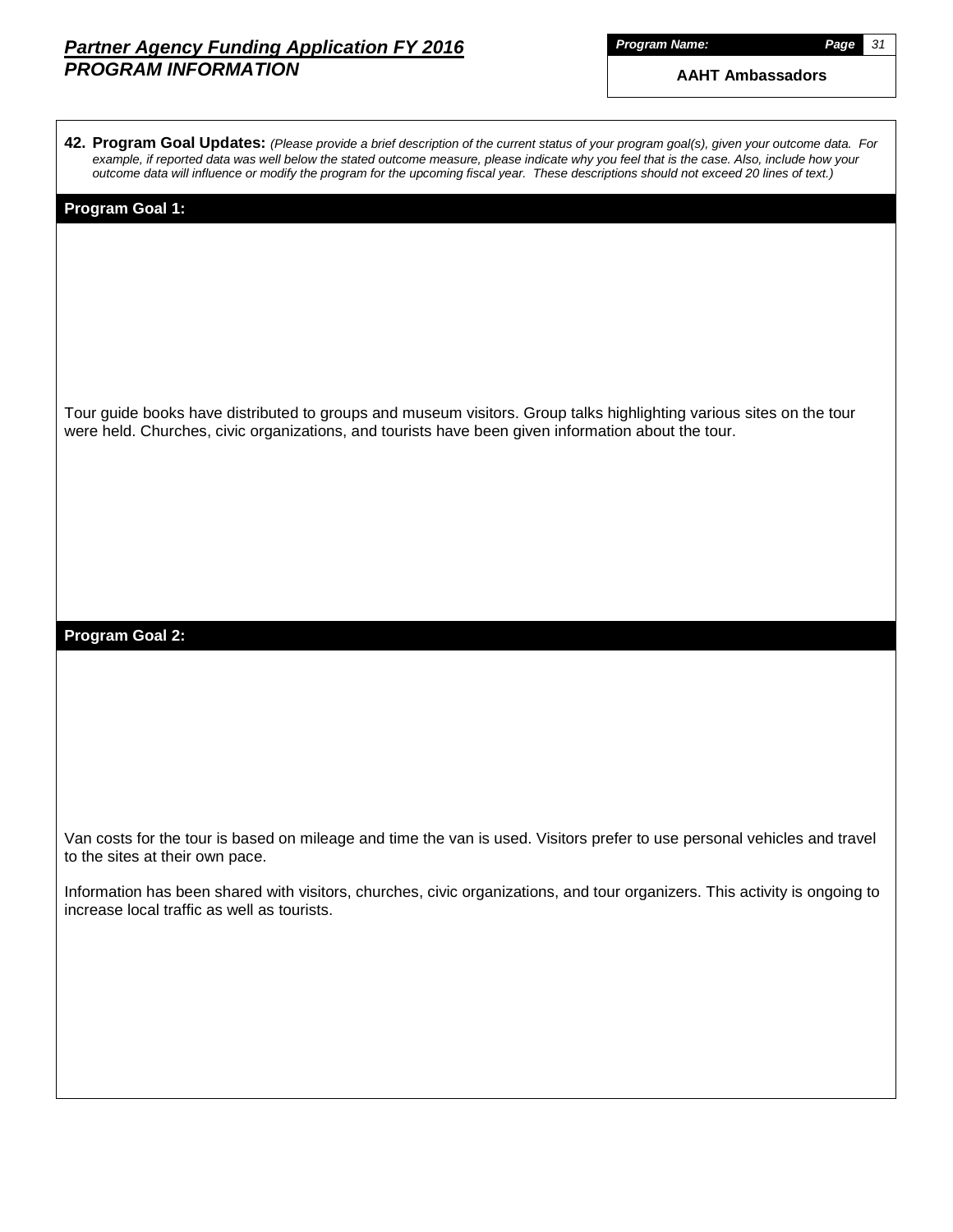| Program Name: |  |  |  |  |
|---------------|--|--|--|--|
|               |  |  |  |  |
|               |  |  |  |  |

| description should not exceed 20 lines of text.)<br>Increased awareness of the history of local sitesespecially for residents who are discovering facts about unknown<br>areas of the county.<br>Awareness of tourists discovering county history, in addition to the popular (Civil War) sites.<br>44. Collaborative Impact: (Please describe how the community would be impacted if your agency were dissolved or merged with another<br>partner agency. This description should not exceed 20 lines of text.)<br>The Museum provides a unique resource for the history of the community, particularly about a sector of the population<br>not usually considered. If the Museum were dissolved or merged the impact would be diminished. |                                                                                                                               |
|---------------------------------------------------------------------------------------------------------------------------------------------------------------------------------------------------------------------------------------------------------------------------------------------------------------------------------------------------------------------------------------------------------------------------------------------------------------------------------------------------------------------------------------------------------------------------------------------------------------------------------------------------------------------------------------------------------------------------------------------|-------------------------------------------------------------------------------------------------------------------------------|
|                                                                                                                                                                                                                                                                                                                                                                                                                                                                                                                                                                                                                                                                                                                                             | 43. Community Impact: (Please provide at least two examples of how your services have impacted members of our community. This |
|                                                                                                                                                                                                                                                                                                                                                                                                                                                                                                                                                                                                                                                                                                                                             |                                                                                                                               |
|                                                                                                                                                                                                                                                                                                                                                                                                                                                                                                                                                                                                                                                                                                                                             |                                                                                                                               |
|                                                                                                                                                                                                                                                                                                                                                                                                                                                                                                                                                                                                                                                                                                                                             |                                                                                                                               |
|                                                                                                                                                                                                                                                                                                                                                                                                                                                                                                                                                                                                                                                                                                                                             |                                                                                                                               |
|                                                                                                                                                                                                                                                                                                                                                                                                                                                                                                                                                                                                                                                                                                                                             |                                                                                                                               |
|                                                                                                                                                                                                                                                                                                                                                                                                                                                                                                                                                                                                                                                                                                                                             |                                                                                                                               |
|                                                                                                                                                                                                                                                                                                                                                                                                                                                                                                                                                                                                                                                                                                                                             |                                                                                                                               |
|                                                                                                                                                                                                                                                                                                                                                                                                                                                                                                                                                                                                                                                                                                                                             |                                                                                                                               |
|                                                                                                                                                                                                                                                                                                                                                                                                                                                                                                                                                                                                                                                                                                                                             |                                                                                                                               |
|                                                                                                                                                                                                                                                                                                                                                                                                                                                                                                                                                                                                                                                                                                                                             |                                                                                                                               |
|                                                                                                                                                                                                                                                                                                                                                                                                                                                                                                                                                                                                                                                                                                                                             |                                                                                                                               |
|                                                                                                                                                                                                                                                                                                                                                                                                                                                                                                                                                                                                                                                                                                                                             |                                                                                                                               |
|                                                                                                                                                                                                                                                                                                                                                                                                                                                                                                                                                                                                                                                                                                                                             |                                                                                                                               |
|                                                                                                                                                                                                                                                                                                                                                                                                                                                                                                                                                                                                                                                                                                                                             |                                                                                                                               |
|                                                                                                                                                                                                                                                                                                                                                                                                                                                                                                                                                                                                                                                                                                                                             |                                                                                                                               |
|                                                                                                                                                                                                                                                                                                                                                                                                                                                                                                                                                                                                                                                                                                                                             |                                                                                                                               |
|                                                                                                                                                                                                                                                                                                                                                                                                                                                                                                                                                                                                                                                                                                                                             |                                                                                                                               |
|                                                                                                                                                                                                                                                                                                                                                                                                                                                                                                                                                                                                                                                                                                                                             |                                                                                                                               |
|                                                                                                                                                                                                                                                                                                                                                                                                                                                                                                                                                                                                                                                                                                                                             |                                                                                                                               |
|                                                                                                                                                                                                                                                                                                                                                                                                                                                                                                                                                                                                                                                                                                                                             |                                                                                                                               |
|                                                                                                                                                                                                                                                                                                                                                                                                                                                                                                                                                                                                                                                                                                                                             |                                                                                                                               |
|                                                                                                                                                                                                                                                                                                                                                                                                                                                                                                                                                                                                                                                                                                                                             |                                                                                                                               |
|                                                                                                                                                                                                                                                                                                                                                                                                                                                                                                                                                                                                                                                                                                                                             |                                                                                                                               |
|                                                                                                                                                                                                                                                                                                                                                                                                                                                                                                                                                                                                                                                                                                                                             |                                                                                                                               |
|                                                                                                                                                                                                                                                                                                                                                                                                                                                                                                                                                                                                                                                                                                                                             |                                                                                                                               |
|                                                                                                                                                                                                                                                                                                                                                                                                                                                                                                                                                                                                                                                                                                                                             |                                                                                                                               |
|                                                                                                                                                                                                                                                                                                                                                                                                                                                                                                                                                                                                                                                                                                                                             |                                                                                                                               |
|                                                                                                                                                                                                                                                                                                                                                                                                                                                                                                                                                                                                                                                                                                                                             |                                                                                                                               |
|                                                                                                                                                                                                                                                                                                                                                                                                                                                                                                                                                                                                                                                                                                                                             |                                                                                                                               |
|                                                                                                                                                                                                                                                                                                                                                                                                                                                                                                                                                                                                                                                                                                                                             |                                                                                                                               |
|                                                                                                                                                                                                                                                                                                                                                                                                                                                                                                                                                                                                                                                                                                                                             |                                                                                                                               |
|                                                                                                                                                                                                                                                                                                                                                                                                                                                                                                                                                                                                                                                                                                                                             |                                                                                                                               |
|                                                                                                                                                                                                                                                                                                                                                                                                                                                                                                                                                                                                                                                                                                                                             |                                                                                                                               |
|                                                                                                                                                                                                                                                                                                                                                                                                                                                                                                                                                                                                                                                                                                                                             |                                                                                                                               |
|                                                                                                                                                                                                                                                                                                                                                                                                                                                                                                                                                                                                                                                                                                                                             |                                                                                                                               |
|                                                                                                                                                                                                                                                                                                                                                                                                                                                                                                                                                                                                                                                                                                                                             |                                                                                                                               |
|                                                                                                                                                                                                                                                                                                                                                                                                                                                                                                                                                                                                                                                                                                                                             |                                                                                                                               |
|                                                                                                                                                                                                                                                                                                                                                                                                                                                                                                                                                                                                                                                                                                                                             |                                                                                                                               |
|                                                                                                                                                                                                                                                                                                                                                                                                                                                                                                                                                                                                                                                                                                                                             |                                                                                                                               |
|                                                                                                                                                                                                                                                                                                                                                                                                                                                                                                                                                                                                                                                                                                                                             |                                                                                                                               |
|                                                                                                                                                                                                                                                                                                                                                                                                                                                                                                                                                                                                                                                                                                                                             |                                                                                                                               |
|                                                                                                                                                                                                                                                                                                                                                                                                                                                                                                                                                                                                                                                                                                                                             |                                                                                                                               |
|                                                                                                                                                                                                                                                                                                                                                                                                                                                                                                                                                                                                                                                                                                                                             |                                                                                                                               |
|                                                                                                                                                                                                                                                                                                                                                                                                                                                                                                                                                                                                                                                                                                                                             |                                                                                                                               |
|                                                                                                                                                                                                                                                                                                                                                                                                                                                                                                                                                                                                                                                                                                                                             |                                                                                                                               |
|                                                                                                                                                                                                                                                                                                                                                                                                                                                                                                                                                                                                                                                                                                                                             |                                                                                                                               |
|                                                                                                                                                                                                                                                                                                                                                                                                                                                                                                                                                                                                                                                                                                                                             |                                                                                                                               |
|                                                                                                                                                                                                                                                                                                                                                                                                                                                                                                                                                                                                                                                                                                                                             |                                                                                                                               |
|                                                                                                                                                                                                                                                                                                                                                                                                                                                                                                                                                                                                                                                                                                                                             |                                                                                                                               |
|                                                                                                                                                                                                                                                                                                                                                                                                                                                                                                                                                                                                                                                                                                                                             |                                                                                                                               |
|                                                                                                                                                                                                                                                                                                                                                                                                                                                                                                                                                                                                                                                                                                                                             |                                                                                                                               |
|                                                                                                                                                                                                                                                                                                                                                                                                                                                                                                                                                                                                                                                                                                                                             |                                                                                                                               |
|                                                                                                                                                                                                                                                                                                                                                                                                                                                                                                                                                                                                                                                                                                                                             |                                                                                                                               |
|                                                                                                                                                                                                                                                                                                                                                                                                                                                                                                                                                                                                                                                                                                                                             |                                                                                                                               |
|                                                                                                                                                                                                                                                                                                                                                                                                                                                                                                                                                                                                                                                                                                                                             |                                                                                                                               |
|                                                                                                                                                                                                                                                                                                                                                                                                                                                                                                                                                                                                                                                                                                                                             |                                                                                                                               |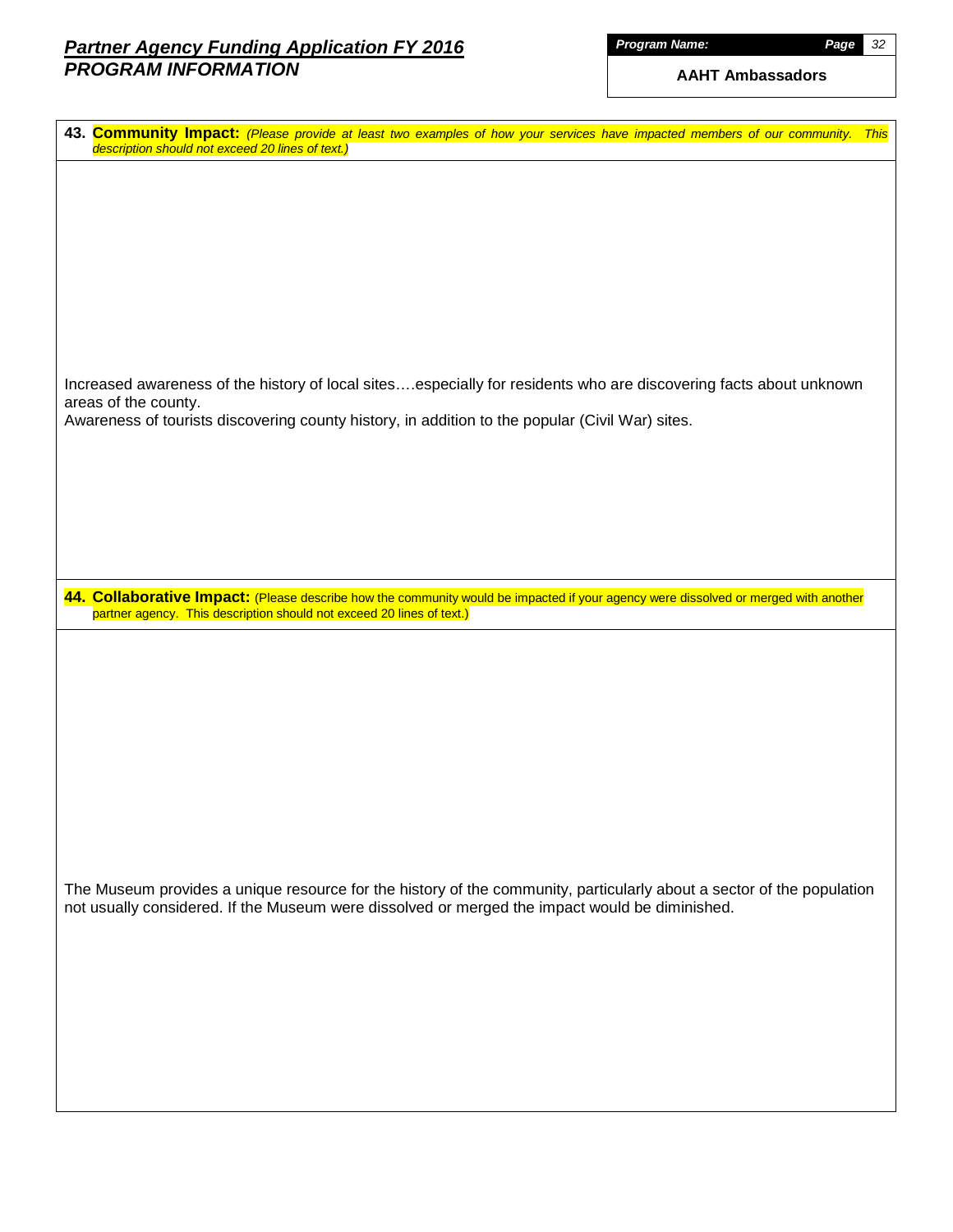## *Partner Agency Funding Application FY 2016 SERVICE DATA*

| <b>Program Service Data:</b>                                                                     |                     |          |           |             |        |               |           |        | <b>Service Period:</b>   |                         |                         | to                      |                  |  |
|--------------------------------------------------------------------------------------------------|---------------------|----------|-----------|-------------|--------|---------------|-----------|--------|--------------------------|-------------------------|-------------------------|-------------------------|------------------|--|
|                                                                                                  | <b>Total Served</b> |          |           |             | Gender |               |           | Race   |                          |                         |                         |                         |                  |  |
| <b>Locality Served</b>                                                                           | <b>FY2014</b>       |          | FY2016*   | <b>Male</b> |        | <b>Female</b> | Caucasian |        | African<br>American      | Asian                   | <b>Hispanic</b>         | American<br>Indian      | Other            |  |
| Fredericksburg                                                                                   |                     |          |           |             |        |               |           |        |                          |                         |                         |                         |                  |  |
| <b>Caroline</b>                                                                                  |                     |          |           |             |        |               |           |        |                          |                         |                         |                         |                  |  |
| <b>King George</b>                                                                               |                     |          |           |             |        |               |           |        |                          |                         |                         |                         |                  |  |
| Spotsylvania                                                                                     |                     |          |           |             |        |               |           |        |                          |                         |                         |                         |                  |  |
| <b>Stafford</b>                                                                                  |                     |          |           |             |        |               |           |        |                          |                         |                         |                         |                  |  |
| Other                                                                                            |                     |          |           |             |        |               |           |        |                          |                         |                         |                         |                  |  |
| <b>Total</b>                                                                                     |                     |          |           |             |        |               |           |        |                          |                         |                         |                         |                  |  |
| *Please include the projected number to be served in each locality for the upcoming fiscal year. |                     |          |           |             |        |               |           |        |                          |                         |                         |                         |                  |  |
|                                                                                                  | <b>Age Groups</b>   |          |           |             |        |               |           |        |                          |                         |                         |                         |                  |  |
|                                                                                                  |                     |          |           |             |        |               |           |        |                          |                         | <b>Income Levels</b>    |                         |                  |  |
| <b>Locality Served</b>                                                                           | $0 - 4$             | $5 - 10$ | $11 - 13$ | $14 - 18$   | 19-25  | 26-40         | 41-60     | $60 +$ | <b>Under</b><br>\$10,000 | $$10,000 -$<br>\$19,000 | $$20,000 -$<br>\$39,000 | $$40,000 -$<br>\$59,000 | Over<br>\$60,000 |  |
| Fredericksburg                                                                                   |                     |          |           |             |        |               |           |        |                          |                         |                         |                         |                  |  |
| <b>Caroline</b>                                                                                  |                     |          |           |             |        |               |           |        |                          |                         |                         |                         |                  |  |
| <b>King George</b>                                                                               |                     |          |           |             |        |               |           |        |                          |                         |                         |                         |                  |  |
| Spotsylvania                                                                                     |                     |          |           |             |        |               |           |        |                          |                         |                         |                         |                  |  |
| <b>Stafford</b>                                                                                  |                     |          |           |             |        |               |           |        |                          |                         |                         |                         |                  |  |
| Other                                                                                            |                     |          |           |             |        |               |           |        |                          |                         |                         |                         |                  |  |
| <b>Total</b>                                                                                     |                     |          |           |             |        |               |           |        |                          |                         |                         |                         |                  |  |

*Program Name: Page 33*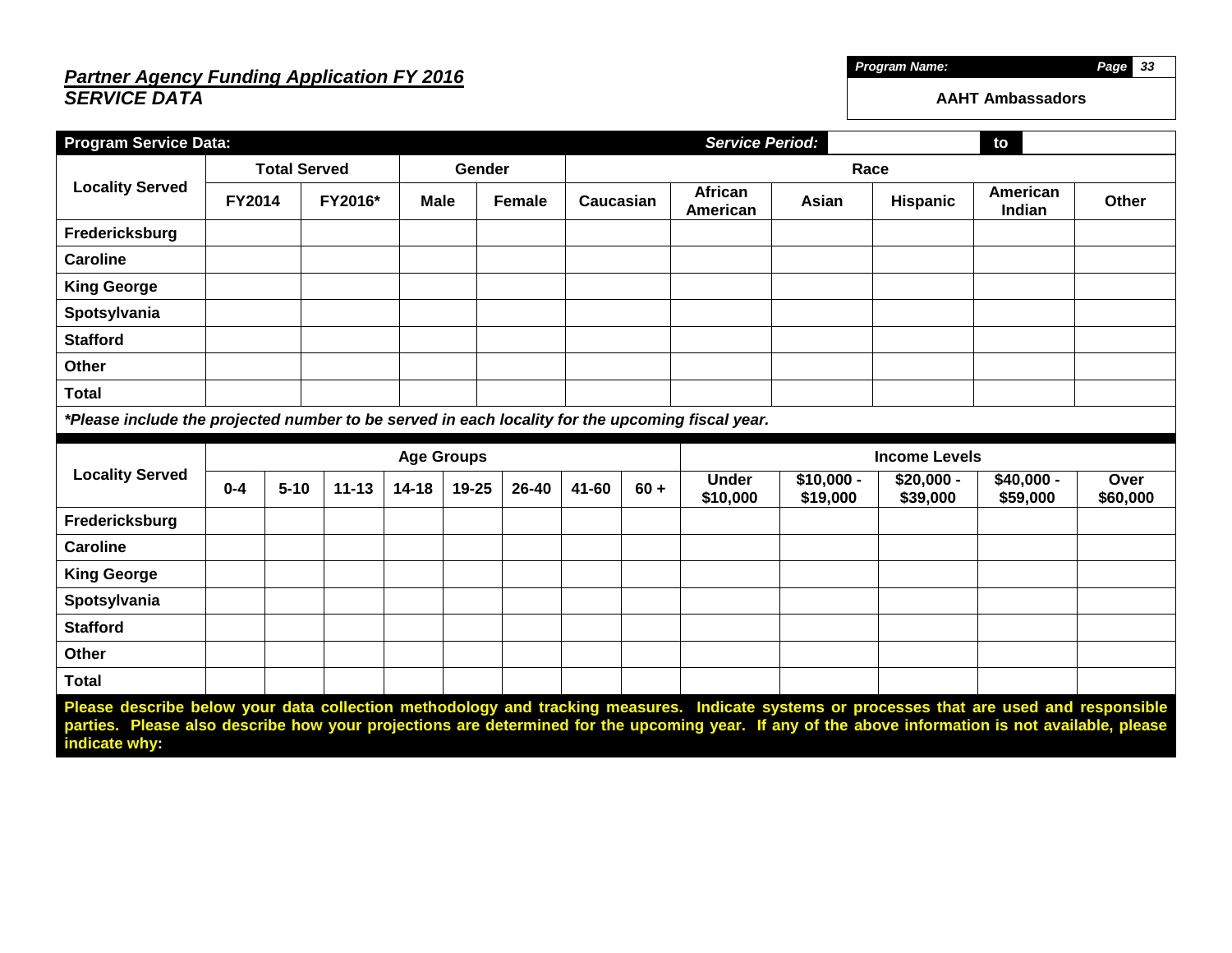*Program Name: Page 34*

|                                          | Each agency submitting a funding request must fill out the following pages for each program                                                                                                                                                                                                                                                                                                                                                                                                                                                                               |        |                        |            |
|------------------------------------------|---------------------------------------------------------------------------------------------------------------------------------------------------------------------------------------------------------------------------------------------------------------------------------------------------------------------------------------------------------------------------------------------------------------------------------------------------------------------------------------------------------------------------------------------------------------------------|--------|------------------------|------------|
|                                          | serving citizens within the region and for which funding is requested. Any incomplete                                                                                                                                                                                                                                                                                                                                                                                                                                                                                     |        |                        |            |
|                                          | applications or programs that do not have a full application will not be considered for funding.                                                                                                                                                                                                                                                                                                                                                                                                                                                                          |        |                        |            |
|                                          | PLEASE do not include any unrequested information. Each locality reserves the right to request                                                                                                                                                                                                                                                                                                                                                                                                                                                                            |        |                        |            |
|                                          | additional information once the application has been submitted.                                                                                                                                                                                                                                                                                                                                                                                                                                                                                                           |        |                        |            |
| Program Name:                            | <b>Exhibits</b>                                                                                                                                                                                                                                                                                                                                                                                                                                                                                                                                                           |        | Is this a new program? | □ Yes □ No |
| <b>Program Contact:</b>                  | <b>Yvette Blake</b>                                                                                                                                                                                                                                                                                                                                                                                                                                                                                                                                                       | Title: | <b>Board Member</b>    |            |
| Telephone Number:                        | 540.809.9960                                                                                                                                                                                                                                                                                                                                                                                                                                                                                                                                                              |        |                        |            |
| E-Mail Address:                          | yvette@pfsmobile.net                                                                                                                                                                                                                                                                                                                                                                                                                                                                                                                                                      |        |                        |            |
|                                          |                                                                                                                                                                                                                                                                                                                                                                                                                                                                                                                                                                           |        |                        |            |
|                                          | 45. Program Purpose/Description: (the following description should not exceed 10 lines of text)                                                                                                                                                                                                                                                                                                                                                                                                                                                                           |        |                        |            |
|                                          |                                                                                                                                                                                                                                                                                                                                                                                                                                                                                                                                                                           |        |                        |            |
| different exhibits throughout the year.  | We are known for the high quality and innovative nature of our exhibits. We currently have a permanent and several                                                                                                                                                                                                                                                                                                                                                                                                                                                        |        |                        |            |
|                                          |                                                                                                                                                                                                                                                                                                                                                                                                                                                                                                                                                                           |        |                        |            |
|                                          |                                                                                                                                                                                                                                                                                                                                                                                                                                                                                                                                                                           |        |                        |            |
|                                          |                                                                                                                                                                                                                                                                                                                                                                                                                                                                                                                                                                           |        |                        |            |
|                                          |                                                                                                                                                                                                                                                                                                                                                                                                                                                                                                                                                                           |        |                        |            |
|                                          |                                                                                                                                                                                                                                                                                                                                                                                                                                                                                                                                                                           |        |                        |            |
|                                          |                                                                                                                                                                                                                                                                                                                                                                                                                                                                                                                                                                           |        |                        |            |
|                                          | 46. Justification of Need: (Please state clearly why this service should be provided to the citizens of the region and why the localities should<br>consider this funding request. If this is a new program, be sure to include the benefit to the region for funding a new request. The following<br>should not exceed 10 lines of text, and should include the most recent data available.)                                                                                                                                                                             |        |                        |            |
|                                          |                                                                                                                                                                                                                                                                                                                                                                                                                                                                                                                                                                           |        |                        |            |
|                                          | Preparing exhibits and presenting them to the public is our core competence. We are an asset to the County and will<br>continue to be so through the information we bring to the public. We do not focus on one culture, race, creed or war;<br>rather we recognize the necessity to show all of Spotsylvania's citizens interacting through difficulties over time in an<br>effort to make a better life. Our exhibits are based in history and law, and thus, have positioned us as a "teaching"<br>museum like none other. Everyone can learn something in our museum. |        |                        |            |
|                                          |                                                                                                                                                                                                                                                                                                                                                                                                                                                                                                                                                                           |        |                        |            |
|                                          |                                                                                                                                                                                                                                                                                                                                                                                                                                                                                                                                                                           |        |                        |            |
|                                          |                                                                                                                                                                                                                                                                                                                                                                                                                                                                                                                                                                           |        |                        |            |
|                                          | 47. Program Collaboration: (The following should describe, in detail, examples of collaborative efforts and key partnerships between your<br>program and other programs or agencies in the area, and should not exceed 10 lines of text.)                                                                                                                                                                                                                                                                                                                                 |        |                        |            |
|                                          | Examples of collaborative efforts and key partnerships:                                                                                                                                                                                                                                                                                                                                                                                                                                                                                                                   |        |                        |            |
| <b>Local Residents</b><br>a)             |                                                                                                                                                                                                                                                                                                                                                                                                                                                                                                                                                                           |        |                        |            |
| <b>Civic Organizations</b><br>b)         | Rappahannock Regional Library                                                                                                                                                                                                                                                                                                                                                                                                                                                                                                                                             |        |                        |            |
| C)<br>Virginia State Library<br>d)       |                                                                                                                                                                                                                                                                                                                                                                                                                                                                                                                                                                           |        |                        |            |
| e)                                       | Spotsylvania Sunday School Union                                                                                                                                                                                                                                                                                                                                                                                                                                                                                                                                          |        |                        |            |
| f)                                       | Spotsylvania County Government                                                                                                                                                                                                                                                                                                                                                                                                                                                                                                                                            |        |                        |            |
| <b>US Park Service</b><br>g)             |                                                                                                                                                                                                                                                                                                                                                                                                                                                                                                                                                                           |        |                        |            |
| 23 <sup>rd</sup> US Colored Troops<br>h) |                                                                                                                                                                                                                                                                                                                                                                                                                                                                                                                                                                           |        |                        |            |
| <b>Social Clubs</b><br>i)                |                                                                                                                                                                                                                                                                                                                                                                                                                                                                                                                                                                           |        |                        |            |
| <b>Fraternal Organizations</b>           |                                                                                                                                                                                                                                                                                                                                                                                                                                                                                                                                                                           |        |                        |            |
|                                          |                                                                                                                                                                                                                                                                                                                                                                                                                                                                                                                                                                           |        |                        |            |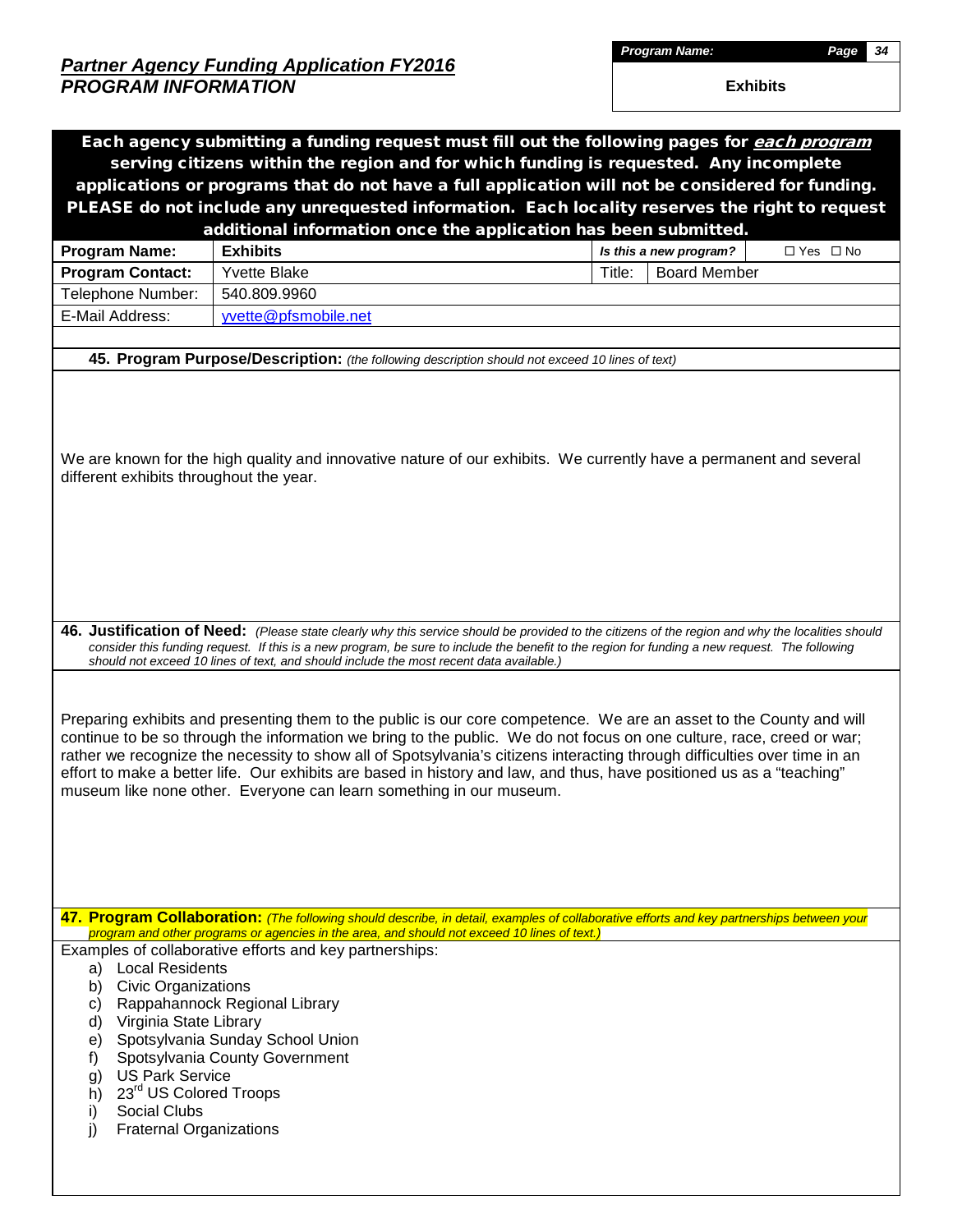|        | <b>Name:</b> |
|--------|--------------|
| roaram |              |

|                                                                                                                                                                                                          | 48. Program Audience and Service Delivery: (The following should describe the program's intended audience or client base and how<br>those clients are served. This should include the location of the service and what geographic areas are served or targeted for service. If your<br>program has specific entry or application criteria, please describe it below. Please do not exceed 10 lines of text.)                                                                                                                                                                                                                                                                                                              |                 |                  |  |  |  |  |  |  |
|----------------------------------------------------------------------------------------------------------------------------------------------------------------------------------------------------------|---------------------------------------------------------------------------------------------------------------------------------------------------------------------------------------------------------------------------------------------------------------------------------------------------------------------------------------------------------------------------------------------------------------------------------------------------------------------------------------------------------------------------------------------------------------------------------------------------------------------------------------------------------------------------------------------------------------------------|-----------------|------------------|--|--|--|--|--|--|
| Our target audience is the general public including Spotsylvania and surrounding counties/cities residents and<br>tourists to the region<br>Exhibits are only viewed inside of the John J. Wright Museum |                                                                                                                                                                                                                                                                                                                                                                                                                                                                                                                                                                                                                                                                                                                           |                 |                  |  |  |  |  |  |  |
|                                                                                                                                                                                                          | 49. Client Fees: (Please describe the fees clients must pay for the services provided in this program, and how those fees are determined.)                                                                                                                                                                                                                                                                                                                                                                                                                                                                                                                                                                                |                 |                  |  |  |  |  |  |  |
| Free and open to the public                                                                                                                                                                              |                                                                                                                                                                                                                                                                                                                                                                                                                                                                                                                                                                                                                                                                                                                           |                 |                  |  |  |  |  |  |  |
| specifically allocated/requested for this program.)                                                                                                                                                      | 50. Budget Information: (Please complete the following chart with the financial information for this program. In each area include the dollars                                                                                                                                                                                                                                                                                                                                                                                                                                                                                                                                                                            |                 |                  |  |  |  |  |  |  |
|                                                                                                                                                                                                          | FY2014 Actual                                                                                                                                                                                                                                                                                                                                                                                                                                                                                                                                                                                                                                                                                                             | FY2015 Budgeted | FY2016 Projected |  |  |  |  |  |  |
| <b>Caroline</b>                                                                                                                                                                                          |                                                                                                                                                                                                                                                                                                                                                                                                                                                                                                                                                                                                                                                                                                                           |                 |                  |  |  |  |  |  |  |
| Fredericksburg                                                                                                                                                                                           |                                                                                                                                                                                                                                                                                                                                                                                                                                                                                                                                                                                                                                                                                                                           |                 |                  |  |  |  |  |  |  |
| <b>King George</b>                                                                                                                                                                                       |                                                                                                                                                                                                                                                                                                                                                                                                                                                                                                                                                                                                                                                                                                                           |                 |                  |  |  |  |  |  |  |
| Spotsylvania                                                                                                                                                                                             | 3,000                                                                                                                                                                                                                                                                                                                                                                                                                                                                                                                                                                                                                                                                                                                     | 3,000           | 3,000            |  |  |  |  |  |  |
| <b>Stafford</b>                                                                                                                                                                                          |                                                                                                                                                                                                                                                                                                                                                                                                                                                                                                                                                                                                                                                                                                                           |                 |                  |  |  |  |  |  |  |
| <b>United Way</b>                                                                                                                                                                                        |                                                                                                                                                                                                                                                                                                                                                                                                                                                                                                                                                                                                                                                                                                                           |                 |                  |  |  |  |  |  |  |
| <b>Grants</b>                                                                                                                                                                                            |                                                                                                                                                                                                                                                                                                                                                                                                                                                                                                                                                                                                                                                                                                                           |                 |                  |  |  |  |  |  |  |
| <b>Client Fees</b>                                                                                                                                                                                       | 6,000                                                                                                                                                                                                                                                                                                                                                                                                                                                                                                                                                                                                                                                                                                                     | 8,500           | 8,500            |  |  |  |  |  |  |
| <b>Fundraising</b>                                                                                                                                                                                       |                                                                                                                                                                                                                                                                                                                                                                                                                                                                                                                                                                                                                                                                                                                           | 1,000           | 1,000            |  |  |  |  |  |  |
| <b>Other</b>                                                                                                                                                                                             |                                                                                                                                                                                                                                                                                                                                                                                                                                                                                                                                                                                                                                                                                                                           |                 |                  |  |  |  |  |  |  |
| <b>Total Program Budget</b><br>for PD16                                                                                                                                                                  | 9,000                                                                                                                                                                                                                                                                                                                                                                                                                                                                                                                                                                                                                                                                                                                     | 12,500          | 12,500           |  |  |  |  |  |  |
|                                                                                                                                                                                                          | Please indicate, in detail, reasons for increases or decreases in the amounts requested for FY2016. Include<br>whether these changes come from increases in personnel, benefits, or operating expenses. If an increase is<br>being requested, please describe the impact not receiving an increase would have on the program.<br>In.<br>particular, please describe in detail if any increase is sought for new positions or personnel.<br>Monies received from memberships and grants from Spotsylvania County government have always funded our exhibits.<br>For FY16, we will make a strong attempt to find foundation grant money because we now have a significant track record<br>of excellence upon which to draw. |                 |                  |  |  |  |  |  |  |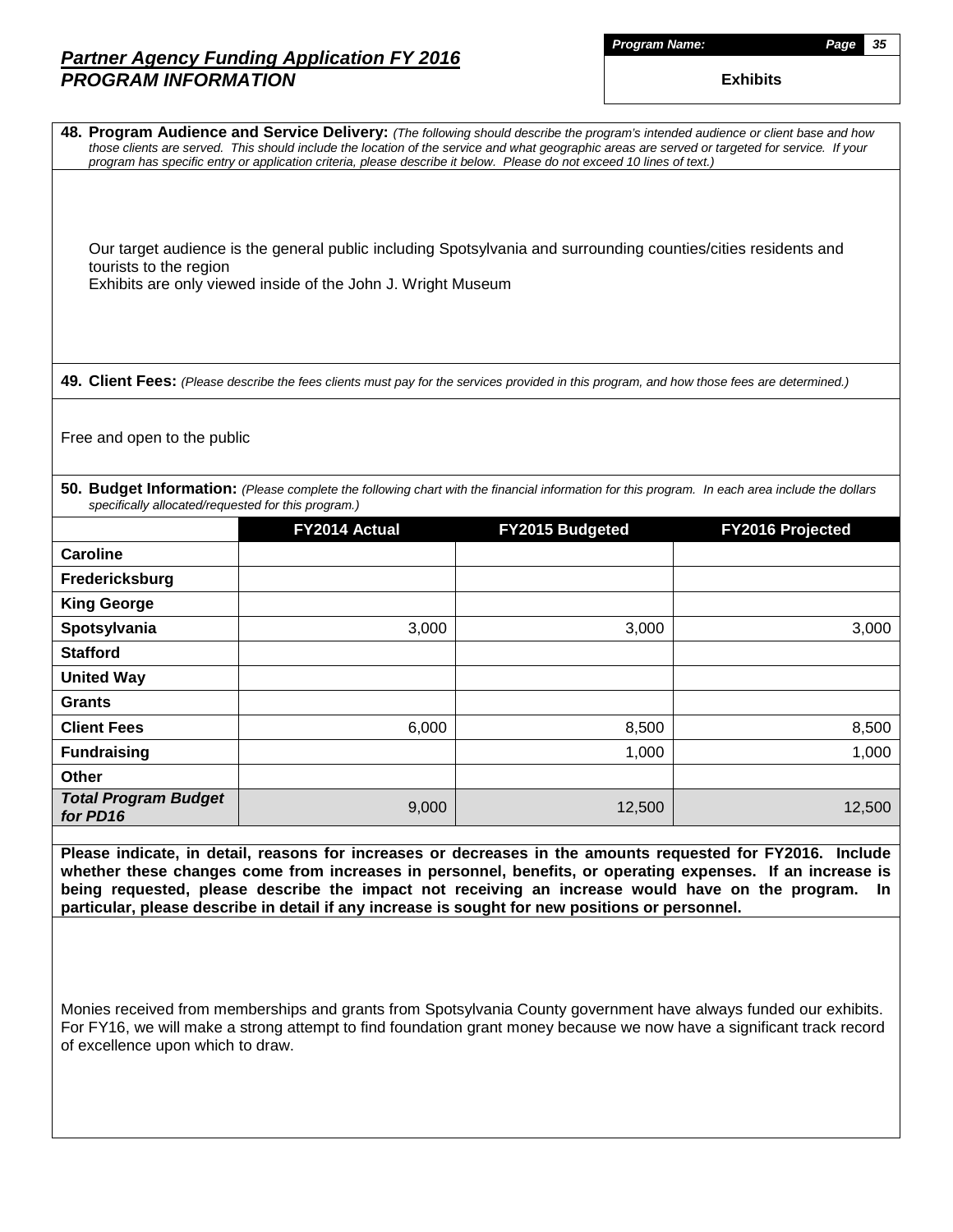| Proaram |  | Name: |  |
|---------|--|-------|--|
|         |  |       |  |

*Program Name: Page 36*

|     | 51. Goals, Objectives, & Evaluation: (Please provide the following information regarding the goals and objectives for your program. Space<br>has been provided for two goals, with two objectives per goal. If your agency is funded by the United Way, please include a copy of your <b>Logic</b><br>Model for this program as a supplemental attachment. Individual descriptions should not exceed 5 lines of text.) |
|-----|------------------------------------------------------------------------------------------------------------------------------------------------------------------------------------------------------------------------------------------------------------------------------------------------------------------------------------------------------------------------------------------------------------------------|
|     | <b>Program Goal 1:</b>                                                                                                                                                                                                                                                                                                                                                                                                 |
|     | 800 people to attend our fall 2015 exhibit (celebrating our 5th anniversary from September through December 2015)                                                                                                                                                                                                                                                                                                      |
|     | <b>Objectives:</b>                                                                                                                                                                                                                                                                                                                                                                                                     |
| 1a. | Begin the marketing program for the September exhibit in June, 2015 designed to build excitement about the new<br>exhibit's opening                                                                                                                                                                                                                                                                                    |
| 1b. | Solicit business advertisements and their presence at the opening in support of our 4th anniversary and feature<br>those ads in a souvenir booklet                                                                                                                                                                                                                                                                     |
|     | <b>Program Goal 2:</b>                                                                                                                                                                                                                                                                                                                                                                                                 |
|     | 80 people to attend our January-February 2015 exhibit                                                                                                                                                                                                                                                                                                                                                                  |
|     | <b>Objectives:</b>                                                                                                                                                                                                                                                                                                                                                                                                     |
| 2a. | Begin the promoting the January-February 2015 exhibit.                                                                                                                                                                                                                                                                                                                                                                 |
| 2b. | Promote a student art contest in collaboration with art teachers and are artists in support of the new exhibit.                                                                                                                                                                                                                                                                                                        |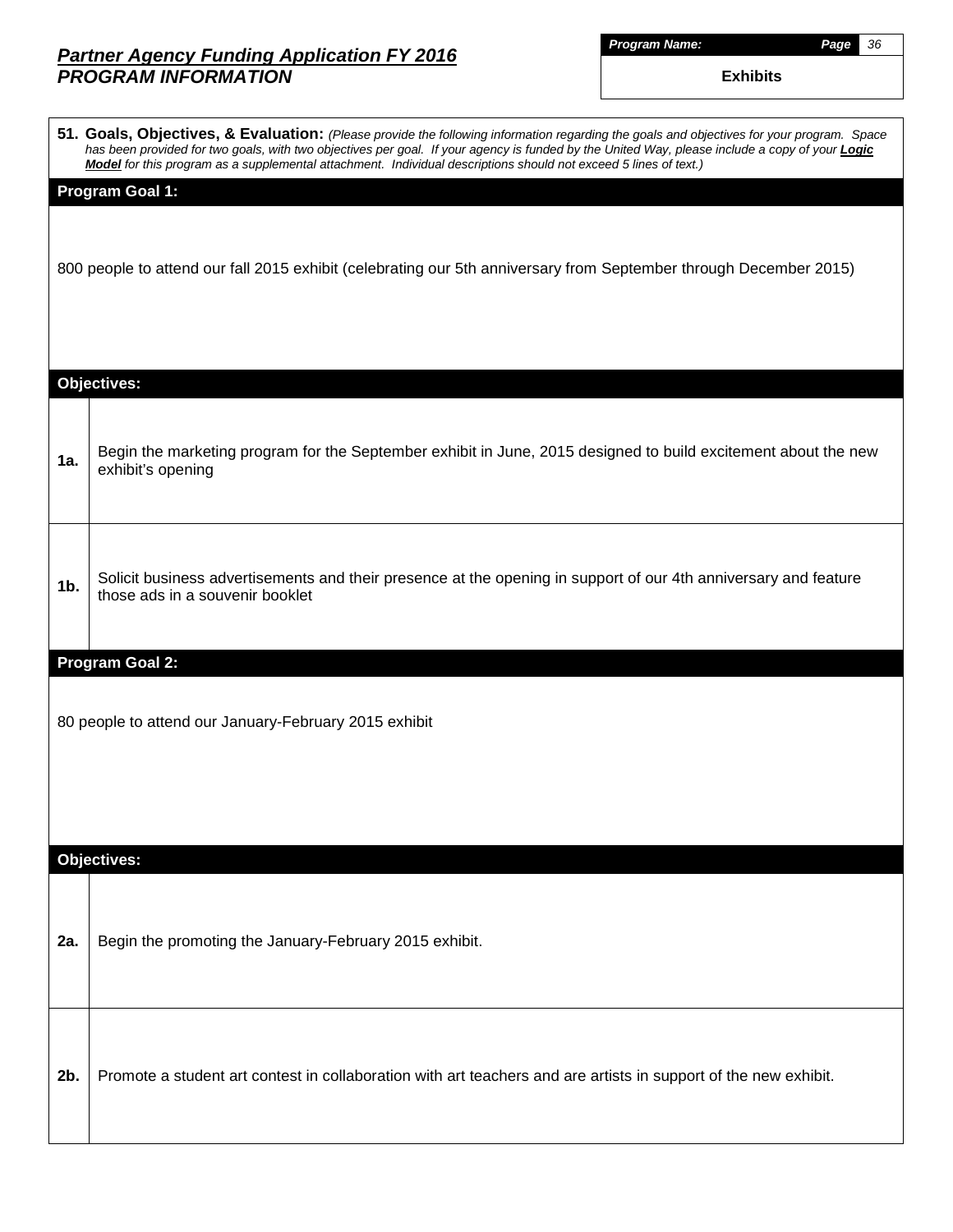*Program Name: Page 37*

|                                                                                                         | Evaluation Method: (Please describe the method used to measure the above goals/objectives. Please do not exceed 10 lines of text.)                                          |
|---------------------------------------------------------------------------------------------------------|-----------------------------------------------------------------------------------------------------------------------------------------------------------------------------|
|                                                                                                         |                                                                                                                                                                             |
| attendees.                                                                                              | The effectiveness will be measured by actual attendance, evidenced by sign-in sheets for both exhibits and by counting                                                      |
|                                                                                                         |                                                                                                                                                                             |
|                                                                                                         | 52. Outcome Data: (Please give the most recent outcome data for the objectives above. Indicate below what time period the data covers.)                                     |
| <b>Data Collection Period:</b>                                                                          | January to October 2014                                                                                                                                                     |
| Objective 1a.                                                                                           |                                                                                                                                                                             |
| 531 total visitors to date:<br>312 for February 2014 exhibit<br>a)<br>b) 219 for September 2014 exhibit |                                                                                                                                                                             |
| Objective 1b.                                                                                           |                                                                                                                                                                             |
|                                                                                                         | Financial support from individuals and businesses for our 4th anniversary.                                                                                                  |
| Objective 2a.                                                                                           |                                                                                                                                                                             |
| personal invitations.                                                                                   | February exhibit: invitations, website, and Newsletter.<br>September exhibit: evites, websites, Facebook pages, newspaper featured article, invitations by the artists, and |
| Objective 2b.                                                                                           |                                                                                                                                                                             |
|                                                                                                         | We did not sponsor a student art contest for 2014. Plans are underway for 2015.                                                                                             |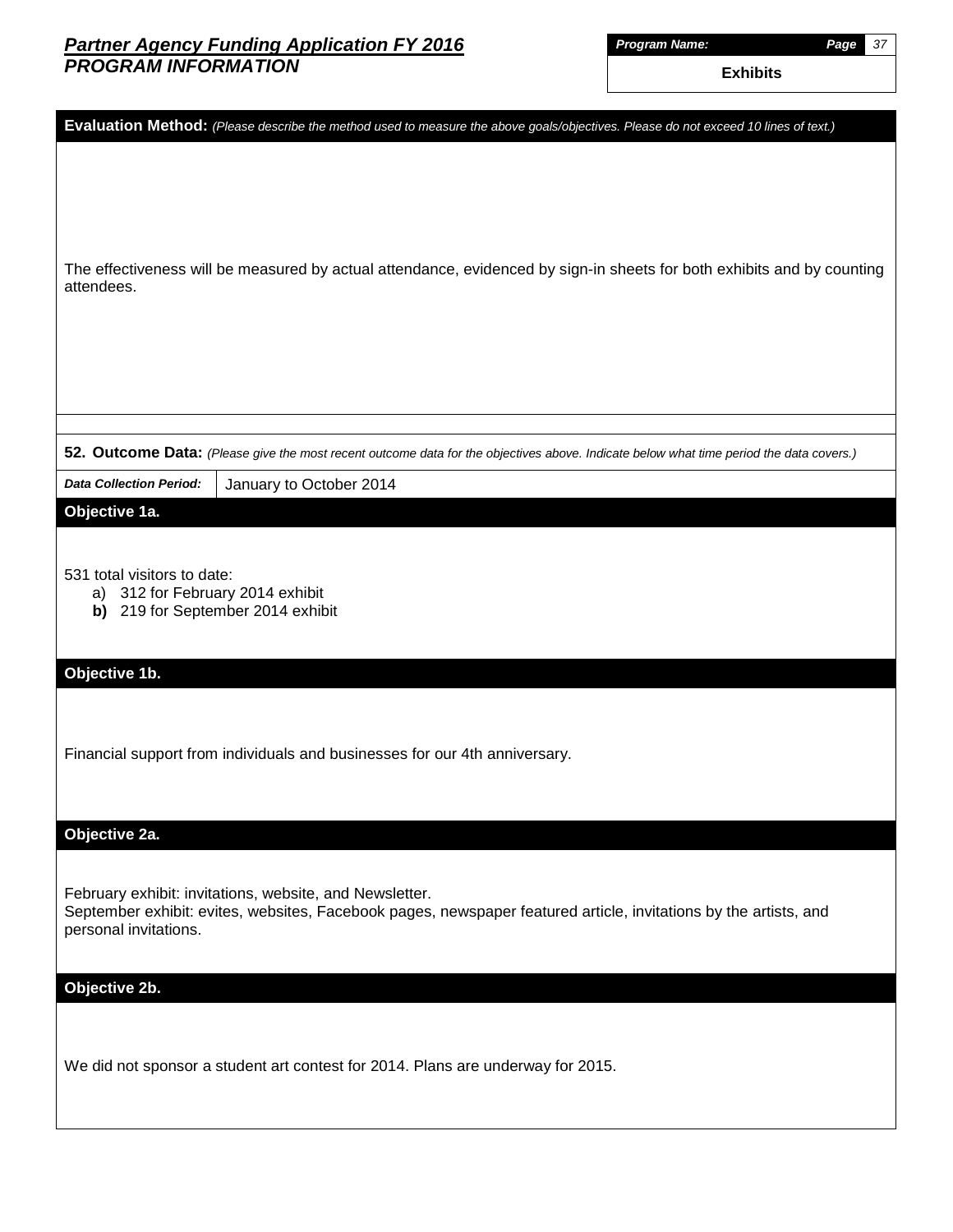| Proaram |  |  | Name: |
|---------|--|--|-------|
|         |  |  |       |

*Program Name: Page 39*

| 53. Program Goal Updates: (Please provide a brief description of the current status of your program goal(s), given your outcome data. For<br>example, if reported data was well below the stated outcome measure, please indicate why you feel that is the case. Also, include how your<br>outcome data will influence or modify the program for the upcoming fiscal year. These descriptions should not exceed 20 lines of text.) |
|------------------------------------------------------------------------------------------------------------------------------------------------------------------------------------------------------------------------------------------------------------------------------------------------------------------------------------------------------------------------------------------------------------------------------------|
| Program Goal 1:                                                                                                                                                                                                                                                                                                                                                                                                                    |
|                                                                                                                                                                                                                                                                                                                                                                                                                                    |
|                                                                                                                                                                                                                                                                                                                                                                                                                                    |
| We are now and focusing on properly marketing our museum as the strong resource that it is in this community. Focus<br>on exhibit quality and the quality of our collateral material and involve the community in sharing historical artifacts.                                                                                                                                                                                    |
|                                                                                                                                                                                                                                                                                                                                                                                                                                    |
|                                                                                                                                                                                                                                                                                                                                                                                                                                    |
| <b>Program Goal 2:</b>                                                                                                                                                                                                                                                                                                                                                                                                             |
|                                                                                                                                                                                                                                                                                                                                                                                                                                    |
|                                                                                                                                                                                                                                                                                                                                                                                                                                    |
| The primary theme for 2015: "A Century of History, Life, and Culture in Spotsylvania."                                                                                                                                                                                                                                                                                                                                             |
| We have two major exhibits planned for FY15. Our first exhibit focuses on the history of education in Spotsylvania. Our<br>second exhibit will highlight culture.                                                                                                                                                                                                                                                                  |
| We will begin marketing our first exhibit in December 2014, soliciting community input relating to personal histories<br>using the website, public service announcements, "save-the-date" flyers, community calendars, and planned events.                                                                                                                                                                                         |
|                                                                                                                                                                                                                                                                                                                                                                                                                                    |
|                                                                                                                                                                                                                                                                                                                                                                                                                                    |
|                                                                                                                                                                                                                                                                                                                                                                                                                                    |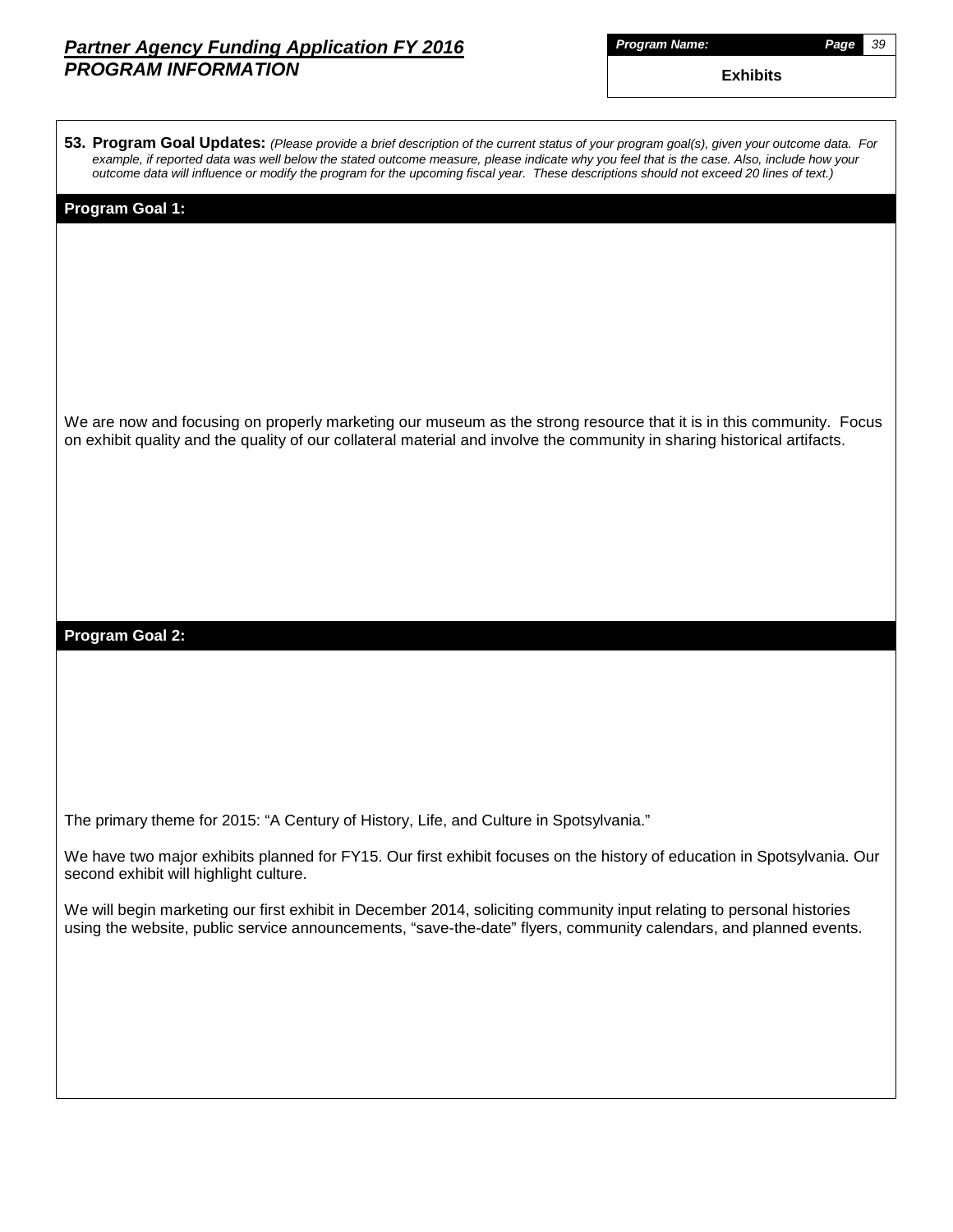*Program Name: Page 40*

| 54. Community Impact: (Please provide at least two examples of how your services have impacted members of our community. This<br>description should not exceed 20 lines of text.)                            |
|--------------------------------------------------------------------------------------------------------------------------------------------------------------------------------------------------------------|
|                                                                                                                                                                                                              |
|                                                                                                                                                                                                              |
|                                                                                                                                                                                                              |
|                                                                                                                                                                                                              |
|                                                                                                                                                                                                              |
| Examples of how your services have impacted members of our community:                                                                                                                                        |
| Stimulated interest ad knowledge in local history.<br>a)<br>Serve as a resource for local history.<br>b)                                                                                                     |
| Serve as a Cultural Center for the communityexample, art exhibits and ballet recitals.<br>c)<br>$\mathsf{d}$<br>$\overline{\mathbf{0}}$ .                                                                    |
| Collaboration of community and area resources, individuals, and services.<br>$\vert e \rangle$                                                                                                               |
|                                                                                                                                                                                                              |
|                                                                                                                                                                                                              |
| 55. Collaborative Impact: (Please describe how the community would be impacted if your agency were dissolved or merged with another<br>partner agency. This description should not exceed 20 lines of text.) |
|                                                                                                                                                                                                              |
|                                                                                                                                                                                                              |
|                                                                                                                                                                                                              |
|                                                                                                                                                                                                              |
|                                                                                                                                                                                                              |
|                                                                                                                                                                                                              |
| The Museum provides a unique resource for the history of the community, particularly about a sector of the population                                                                                        |
| not usually considered. If the Museum were dissolved or merged the impact would be diminished.                                                                                                               |
|                                                                                                                                                                                                              |
|                                                                                                                                                                                                              |
|                                                                                                                                                                                                              |
|                                                                                                                                                                                                              |
|                                                                                                                                                                                                              |